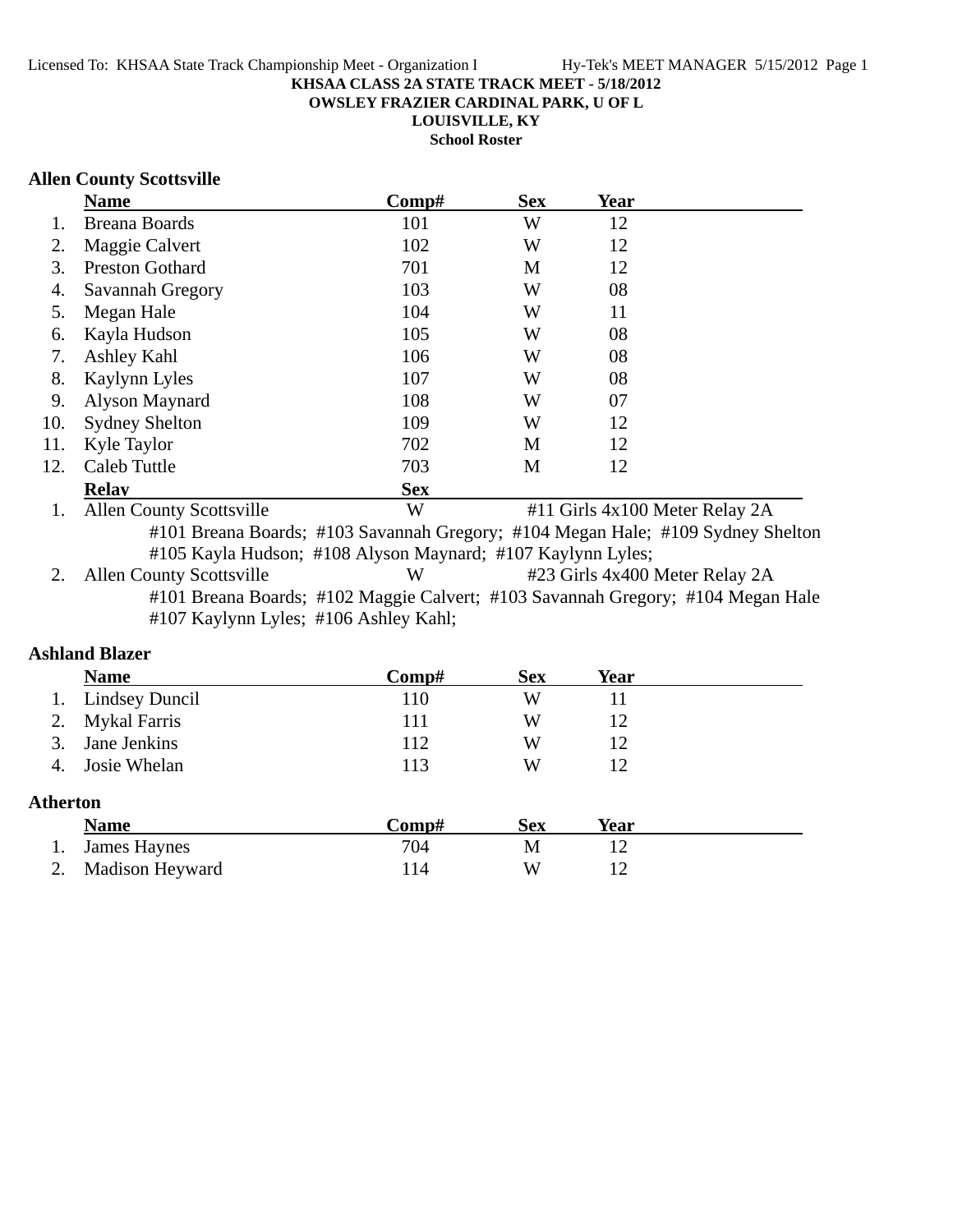**OWSLEY FRAZIER CARDINAL PARK, U OF L**

**LOUISVILLE, KY**

**School Roster**

# **Bell County**

|    | <b>Name</b>               | Comp#      | <b>Sex</b> | Year |  |
|----|---------------------------|------------|------------|------|--|
| 1. | <b>Richard Brimmer</b>    | 705        | M          | 11   |  |
| 2. | James Brown               | 706        | M          | 12   |  |
| 3. | Kelly Brown               | 115        | W          | 10   |  |
| 4. | Stephen Griffin           | 707        | M          | 11   |  |
|    | 5. Jacob Johnson          | 708        | M          | 12   |  |
| 6. | <b>Nathan Morales</b>     | 709        | M          | 07   |  |
| 7. | Donovan Napier            | 710        | M          | 09   |  |
| 8. | <b>Austin Shackleford</b> | 711        | M          | 07   |  |
| 9. | Nathan Tanner             | 712        | M          | 11   |  |
|    | <b>Relav</b>              | <b>Sex</b> |            |      |  |

1. Bell County M #2 Boys 4x800 Meter Relay 2A #712 Nathan Tanner; #711 Austin Shackleford; #710 Donovan Napier; #706 James Brown #705 Richard Brimmer; #709 Nathan Morales;

## **Bourbon County**

|    | <b>Name</b>            | Comp#      | <b>Sex</b> | Year                           |  |
|----|------------------------|------------|------------|--------------------------------|--|
| 1. | Anovia Byars           | 116        | W          | 08                             |  |
| 2. | Jake Fooks             | 713        | M          | 10                             |  |
| 3. | <b>Emily Litteral</b>  | 117        | W          | 09                             |  |
| 4. | <b>Katelyn Rawlins</b> | 118        | W          | 09                             |  |
| 5. | Amy Shuler             | 119        | W          | 09                             |  |
| 6. | <b>Madeline Shuler</b> | 120        | W          | 09                             |  |
| 7. | Asia Sims              | 121        | W          | 09                             |  |
| 8. | <b>Hannah Stout</b>    | 122        | W          | 12                             |  |
|    | <b>Relay</b>           | <b>Sex</b> |            |                                |  |
| 1. | <b>Bourbon County</b>  | W          |            | #11 Girls 4x100 Meter Relay 2A |  |

#116 Anovia Byars; #118 Katelyn Rawlins; #121 Asia Sims; #122 Hannah Stout #119 Amy Shuler; #117 Emily Litteral; #120 Madeline Shuler;

## **Boyd County**

|    | <b>Name</b>        | Comp# | Sex | Year |  |
|----|--------------------|-------|-----|------|--|
| 1. | Jessica Adams      | 123   | W   |      |  |
| 2. | Josh Cox           | 714   | M   |      |  |
|    | 3. Alliya Kautzman | 124   | W   |      |  |
| 4. | Morgan Kenser      | 125   | W   |      |  |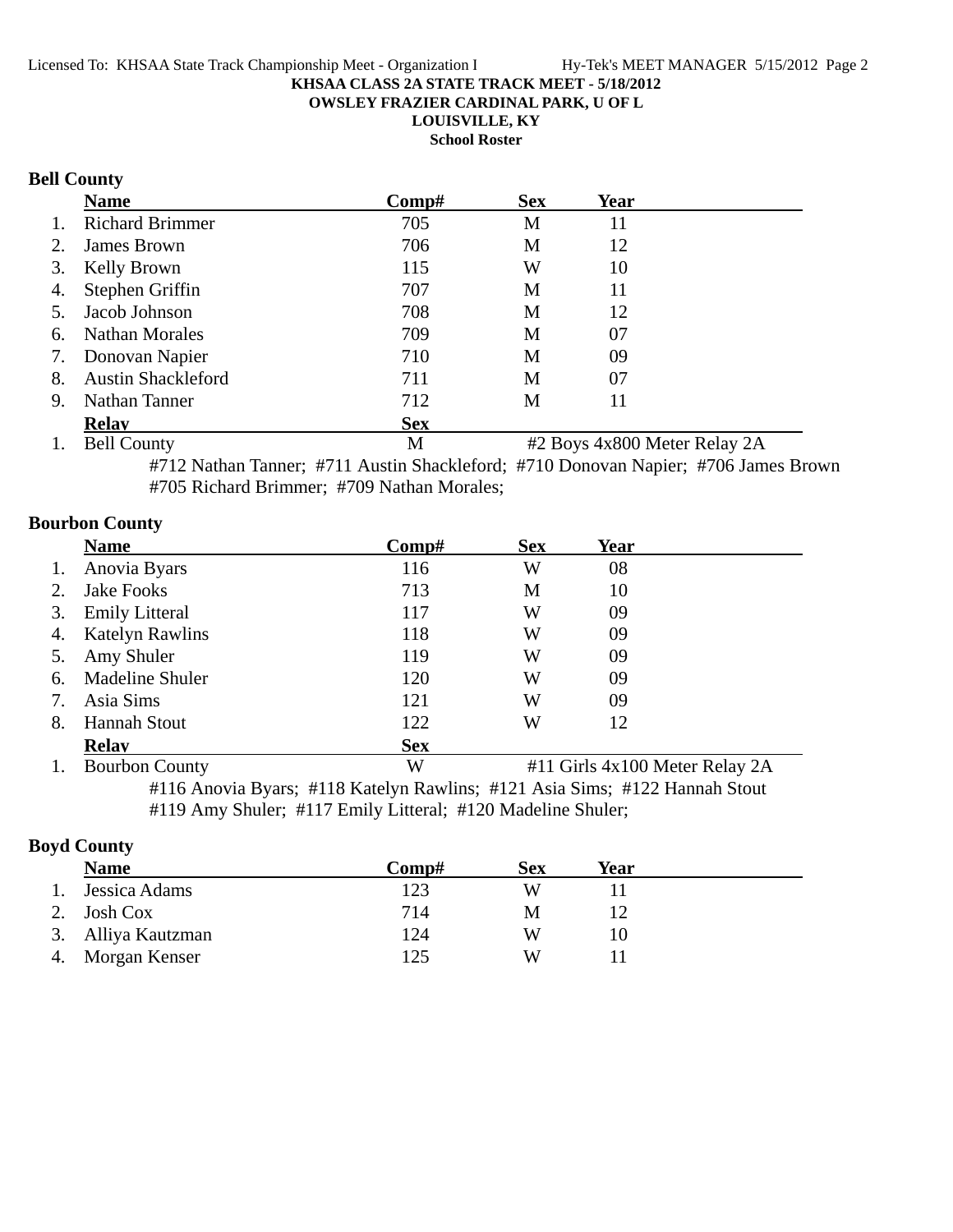**OWSLEY FRAZIER CARDINAL PARK, U OF L**

**LOUISVILLE, KY**

**School Roster**

# **Boyle County**

|     | <b>Name</b>                                                                  | Comp#      | <b>Sex</b> | <b>Year</b> |                                |
|-----|------------------------------------------------------------------------------|------------|------------|-------------|--------------------------------|
| 1.  | Logan Arnold                                                                 | 126        | W          | 11          |                                |
| 2.  | Kate Carman                                                                  | 127        | W          | 11          |                                |
| 3.  | Cody Coffey                                                                  | 715        | M          | 12          |                                |
| 4.  | Nikki Coffey                                                                 | 128        | W          | 09          |                                |
| 5.  | Cody Cooper                                                                  | 716        | M          | 12          |                                |
| 6.  | Meagan Curry                                                                 | 129        | W          | 12          |                                |
| 7.  | Tabitha Evans                                                                | 130        | W          | 11          |                                |
| 8.  | Lloyd Hall                                                                   | 717        | M          | 11          |                                |
| 9.  | William Harris                                                               | 718        | M          | 11          |                                |
| 10. | <b>Tommy Hastings</b>                                                        | 719        | M          | 12          |                                |
| 11. | Drew Henderson                                                               | 720        | M          | 12          |                                |
| 12. | Holli Hester                                                                 | 131        | W          | 10          |                                |
| 13. | Megan Holderman                                                              | 132        | W          | 12          |                                |
| 14. | <b>Taylor Jameson</b>                                                        | 721        | M          | 11          |                                |
| 15. | Maddie Kriz                                                                  | 133        | W          | 12          |                                |
| 16. | Katie Lester                                                                 | 134        | W          | 12          |                                |
| 17. | Nick Love                                                                    | 722        | M          | 11          |                                |
| 18. | <b>Bryce Marshall</b>                                                        | 723        | M          | 10          |                                |
| 19. | Elena Raffay                                                                 | 135        | W          | 12          |                                |
| 20. | Jacob Schuman                                                                | 724        | M          | 11          |                                |
| 21. | <b>Natalie Settle</b>                                                        | 136        | W          | 12          |                                |
| 22. | Kaile Short                                                                  | 137        | W          | 11          |                                |
| 23. | <b>Alexander Svecke</b>                                                      | 725        | M          | 12          |                                |
| 24. | <b>Rachel Wesley</b>                                                         | 138        | W          | 12          |                                |
|     | <b>Relay</b>                                                                 | <b>Sex</b> |            |             |                                |
| 1.  | <b>Boyle County</b>                                                          | W          |            |             | #11 Girls 4x100 Meter Relay 2A |
|     | #127 Kate Carman; #129 Meagan Curry; #134 Katie Lester; #137 Kaile Short     |            |            |             |                                |
|     | #131 Holli Hester; #130 Tabitha Evans;                                       |            |            |             |                                |
| 2.  | <b>Boyle County</b>                                                          | W          |            |             | #7 Girls 4x200 Meter Relay 2A  |
|     | #126 Logan Arnold; #127 Kate Carman; #136 Natalie Settle; #134 Katie Lester  |            |            |             |                                |
|     | #137 Kaile Short; #129 Meagan Curry;                                         |            |            |             |                                |
| 3.  | <b>Boyle County</b>                                                          | W          |            |             | #23 Girls 4x400 Meter Relay 2A |
|     | #126 Logan Arnold; #130 Tabitha Evans; #127 Kate Carman; #136 Natalie Settle |            |            |             |                                |
|     | #133 Maddie Kriz; #128 Nikki Coffey;                                         |            |            |             |                                |
| 4.  | <b>Boyle County</b>                                                          | W          |            |             | #1 Girls 4x800 Meter Relay 2A  |
|     | #126 Logan Arnold; #128 Nikki Coffey; #133 Maddie Kriz; #135 Elena Raffay    |            |            |             |                                |
|     | #130 Tabitha Evans;                                                          |            |            |             |                                |
| 5.  | <b>Boyle County</b>                                                          | M          |            |             | #12 Boys 4x100 Meter Relay 2A  |
|     | #715 Cody Coffey; #717 Lloyd Hall; #719 Tommy Hastings; #722 Nick Love       |            |            |             |                                |
|     | #718 William Harris; #725 Alexander Svecke;                                  |            |            |             |                                |
| 6.  | <b>Boyle County</b>                                                          | M          |            |             | #8 Boys 4x200 Meter Relay 2A   |
|     | #718 William Harris; #719 Tommy Hastings; #722 Nick Love; #715 Cody Coffey   |            |            |             |                                |
|     | #717 Lloyd Hall; #720 Drew Henderson; #725 Alexander Svecke;                 |            |            |             |                                |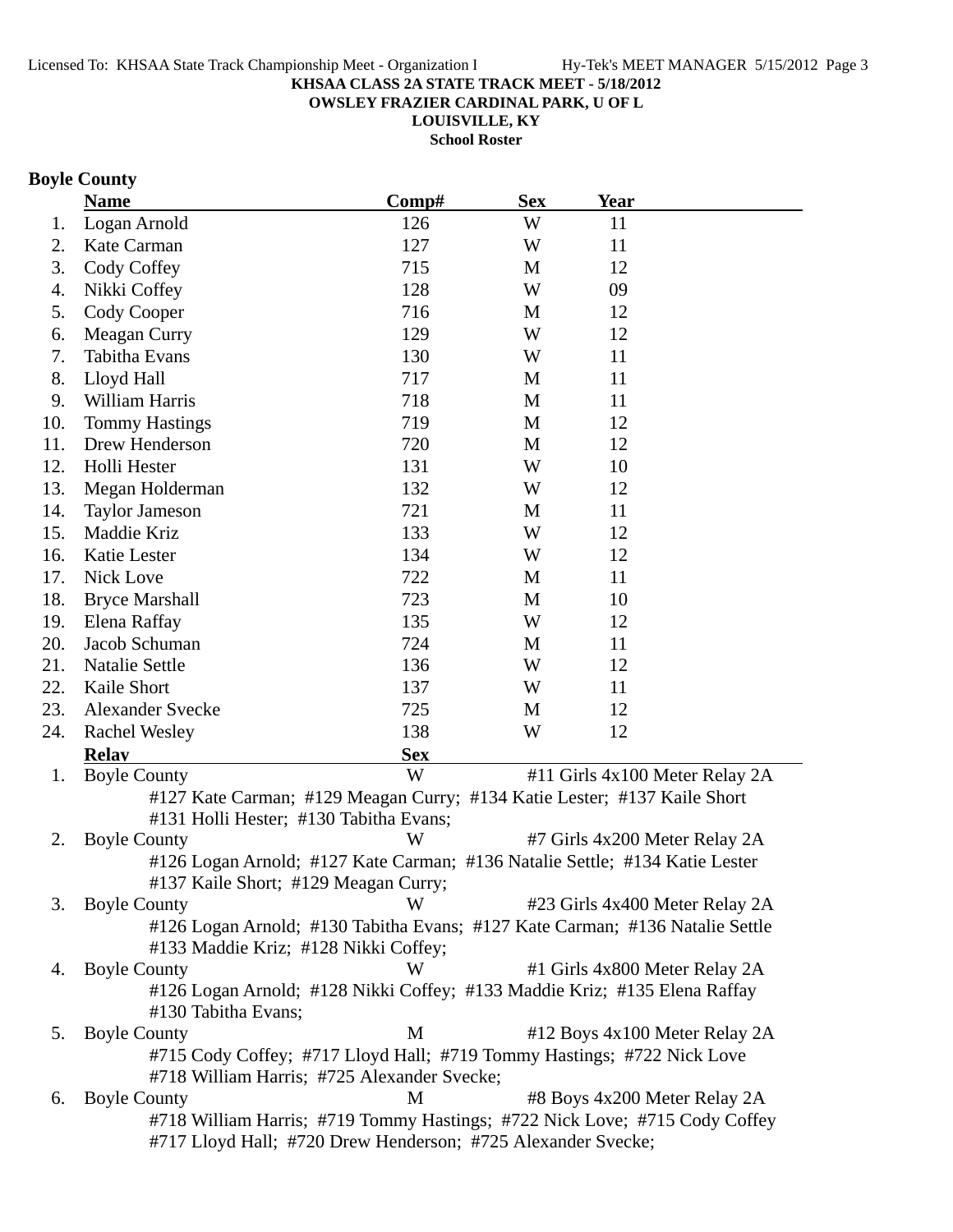#### Licensed To: KHSAA State Track Championship Meet - Organization I Hy-Tek's MEET MANAGER 5/15/2012 Page 4 **KHSAA CLASS 2A STATE TRACK MEET - 5/18/2012 OWSLEY FRAZIER CARDINAL PARK, U OF L LOUISVILLE, KY**

### **School Roster**

# **Boyle County**

| <b>Relay</b>    | <b>Sex</b> |                                                                              |  |  |
|-----------------|------------|------------------------------------------------------------------------------|--|--|
| 7. Boyle County | M          | #24 Boys 4x400 Meter Relay 2A                                                |  |  |
|                 |            | #715 Cody Coffey; #721 Taylor Jameson; #722 Nick Love; #725 Alexander Svecke |  |  |
|                 |            | #720 Drew Henderson; #724 Jacob Schuman; #719 Tommy Hastings;                |  |  |

## **Bullitt East**

|                | <b>Name</b>             | Comp# | <b>Sex</b> | <b>Year</b> |  |
|----------------|-------------------------|-------|------------|-------------|--|
| $\mathbf{1}$ . | <b>Caroline Collins</b> | 139   | W          | 07          |  |
| 2.             | <b>Ashley Duvall</b>    | 140   | W          | 12          |  |
| 3.             | Jacob Duvall            | 726   | M          | 12          |  |
| 4.             | <b>Trase Milburn</b>    | 727   | M          | 09          |  |
| 5.             | Andrew Okruch           | 728   | M          | 11          |  |
| 6.             | <b>Trevor Troutman</b>  | 729   | M          | 12          |  |
|                | <b>Butler County</b>    |       |            |             |  |
|                | <b>Name</b>             | Comp# | <b>Sex</b> | <b>Year</b> |  |
|                | Clay Embry              | 730   | M          | 12          |  |
| 2.             | <b>Dylan Havens</b>     | 731   | M          | 11          |  |
|                | <b>Caldwell County</b>  |       |            |             |  |
|                | <b>Name</b>             | Comp# | <b>Sex</b> | <b>Year</b> |  |
| 1.             | Jaycey Kendall          | 141   | W          | 08          |  |

| 2. Nikki Payne | 142 | W | 12 |
|----------------|-----|---|----|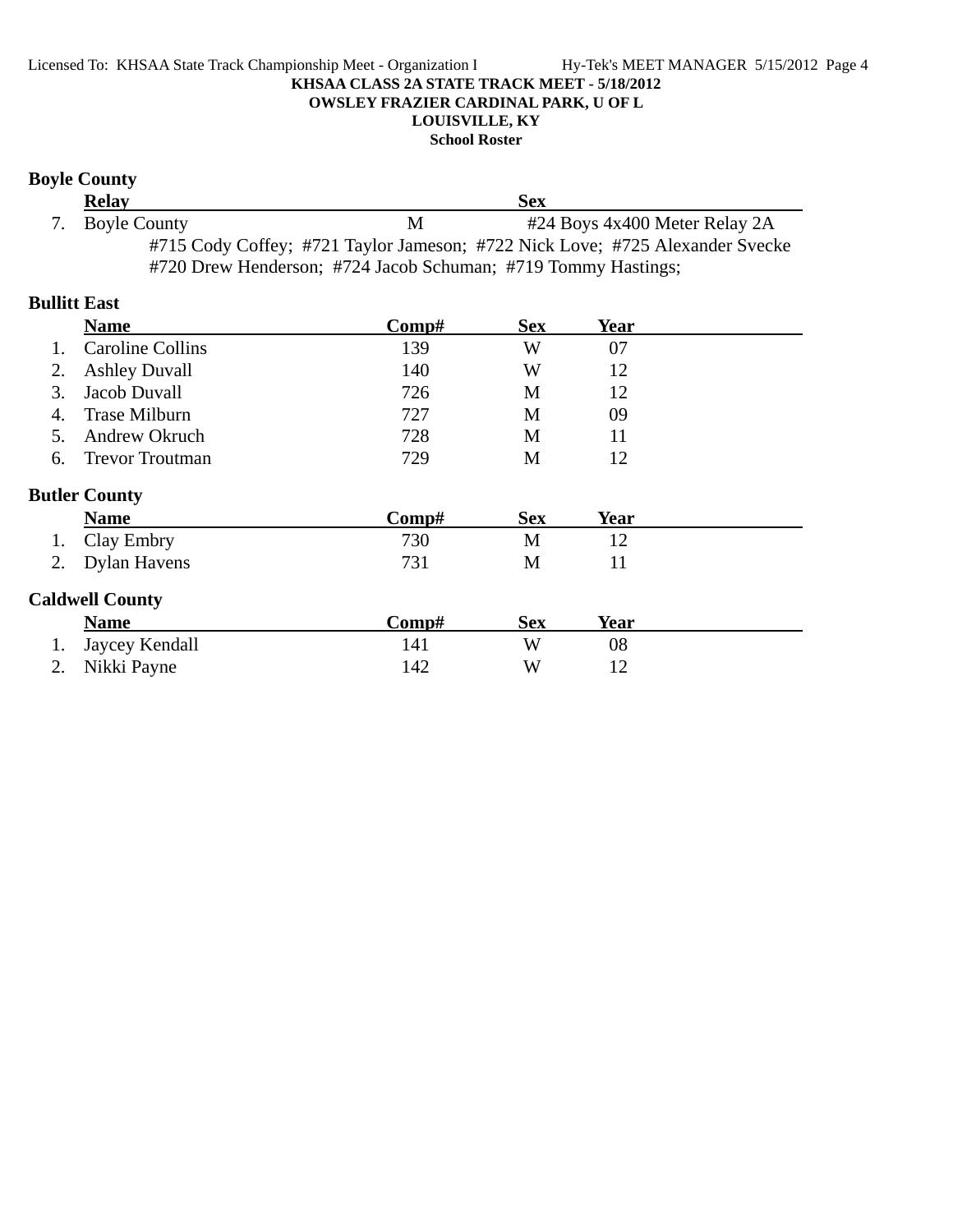**OWSLEY FRAZIER CARDINAL PARK, U OF L**

**LOUISVILLE, KY**

**School Roster**

## **Calloway County**

|     | <b>Name</b>            | Comp#                                                                   | <b>Sex</b> | Year                           |  |
|-----|------------------------|-------------------------------------------------------------------------|------------|--------------------------------|--|
|     | <b>Hunter Bailey</b>   | 732                                                                     | M          | 09                             |  |
| 2.  | Lauren Eastwood        | 143                                                                     | W          | 08                             |  |
| 3.  | Jacob Friedrich        | 733                                                                     | M          | 08                             |  |
| 4.  | Alicia Grady           | 144                                                                     | W          | 09                             |  |
| 5.  | Delissa Green          | 145                                                                     | W          | 09                             |  |
| 6.  | <b>Dustin Harvey</b>   | 734                                                                     | M          | 12                             |  |
| 7.  | Lilly Lowe             | 146                                                                     | W          | 08                             |  |
| 8.  | <b>Kelly Norton</b>    | 147                                                                     | W          | 08                             |  |
| 9.  | Jordan Tetrev          | 148                                                                     | W          | 11                             |  |
| 10. | Breanna Turner         | 149                                                                     | W          | 08                             |  |
| 11. | Sara Wann              | 150                                                                     | W          | 11                             |  |
| 12. | Dylan Warmack          | 735                                                                     | M          | 10                             |  |
| 13. | Eric Winkler           | 736                                                                     | M          | 10                             |  |
|     | <b>Relav</b>           | <b>Sex</b>                                                              |            |                                |  |
| 1.  | <b>Calloway County</b> | W                                                                       |            | #11 Girls 4x100 Meter Relay 2A |  |
|     |                        | #144 Alicia Grady; #150 Sara Wann; #146 Lilly Lowe; #149 Breanna Turner |            |                                |  |
| 2.  | Calloway County        | W                                                                       |            | #23 Girls 4x400 Meter Relay 2A |  |

#146 Lilly Lowe; #143 Lauren Eastwood; #148 Jordan Tetrev; #149 Breanna Turner 3. Calloway County W #1 Girls 4x800 Meter Relay 2A #143 Lauren Eastwood; #145 Delissa Green; #147 Kelly Norton; #148 Jordan Tetrev 4. Calloway County 1. M +2 Boys 4x800 Meter Relay 2A #736 Eric Winkler; #735 Dylan Warmack; #733 Jacob Friedrich; #732 Hunter Bailey

## **Casey County**

|     | <b>Name</b>            | Comp#      | <b>Sex</b> | Year                                                                                                                        |  |
|-----|------------------------|------------|------------|-----------------------------------------------------------------------------------------------------------------------------|--|
|     | Kaitlyn Carmicle       | 151        | W          | 11                                                                                                                          |  |
| 2.  | Tiara Cochran          | 152        | W          | 09                                                                                                                          |  |
| 3.  | Allison Dallman        | 153        | W          | 08                                                                                                                          |  |
| 4.  | Abby Meece             | 154        | W          | 10                                                                                                                          |  |
|     | Lakken Miller          | 155        | W          | 09                                                                                                                          |  |
| 6.  | Nicole Nagy            | 156        | W          | 11                                                                                                                          |  |
| 7.  | Laura Parris           | 157        | W          | 11                                                                                                                          |  |
| 8.  | Tyra Sengkhamyong      | 158        | W          | 09                                                                                                                          |  |
| 9.  | Micah Smith            | 737        | M          | 11                                                                                                                          |  |
| 10. | <b>Shelby Stringer</b> | 159        | W          | 10                                                                                                                          |  |
|     | <b>Relav</b>           | <b>Sex</b> |            |                                                                                                                             |  |
|     | $\sim$ $\sim$          | T T        |            | $\mu$ and $\sigma$ is a set of $\sigma$ is a set of $\sigma$ is a set of $\sigma$ is a set of $\sigma$ is a set of $\sigma$ |  |

1. Casey County #11 Girls 4x100 Meter Relay 2A W #152 Tiara Cochran; #157 Laura Parris; #159 Shelby Stringer; #155 Lakken Miller #156 Nicole Nagy; #158 Tyra Sengkhamyong; #153 Allison Dallman; #151 Kaitlyn Carmicle 2. Casey County W #7 Girls 4x200 Meter Relay 2A #151 Kaitlyn Carmicle; #152 Tiara Cochran; #159 Shelby Stringer; #155 Lakken Miller #157 Laura Parris; #158 Tyra Sengkhamyong; #156 Nicole Nagy; #153 Allison Dallman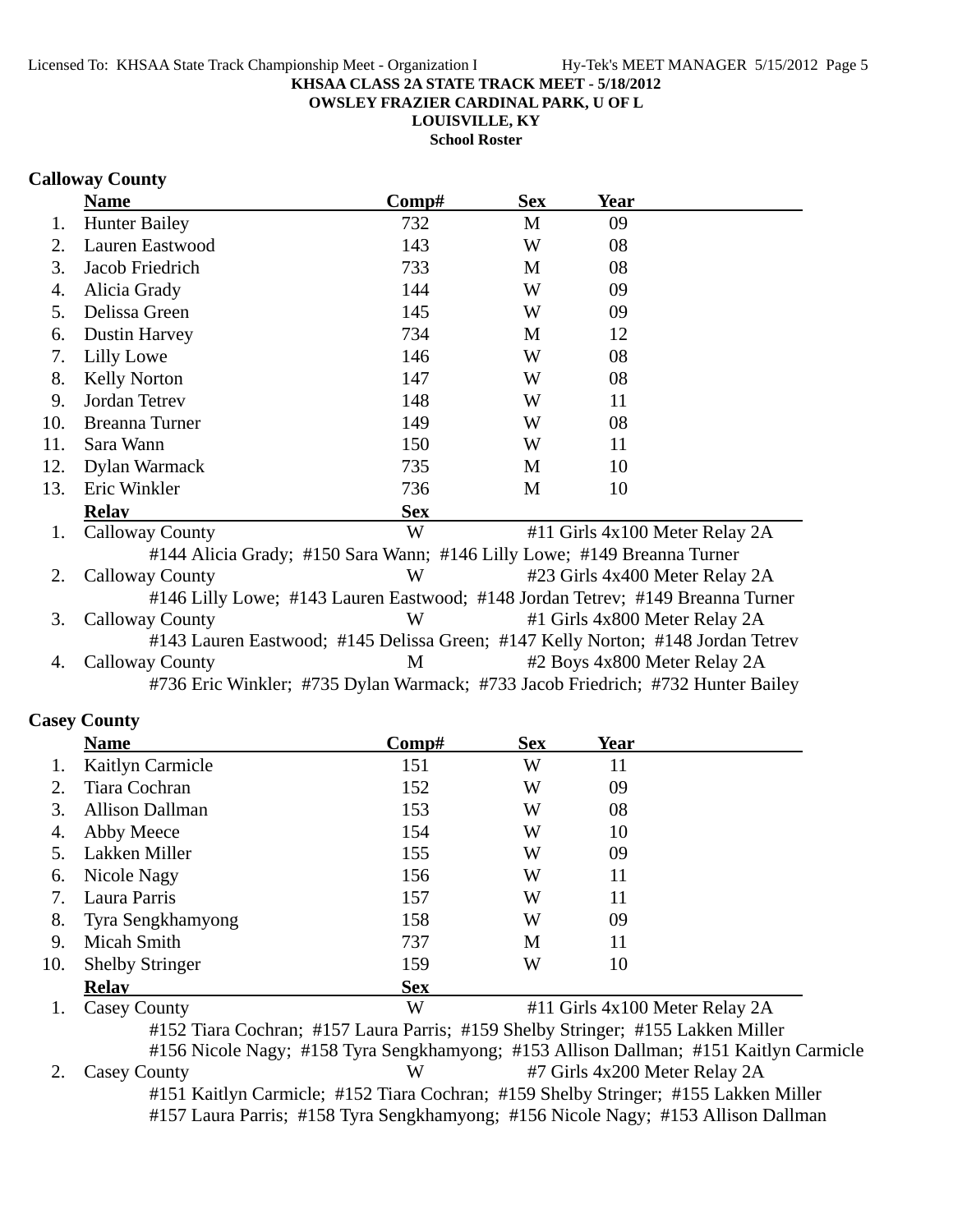**OWSLEY FRAZIER CARDINAL PARK, U OF L**

**LOUISVILLE, KY School Roster**

# **Central**

|     | <b>Name</b>                                                                         | Comp#      | <b>Sex</b> | <b>Year</b> |                                                                                       |
|-----|-------------------------------------------------------------------------------------|------------|------------|-------------|---------------------------------------------------------------------------------------|
| 1.  | Dazha Berry                                                                         | 160        | W          | 10          |                                                                                       |
| 2.  | Shalante Branham                                                                    | 161        | W          | 09          |                                                                                       |
| 3.  | <b>Cheyney Carney</b>                                                               | 162        | W          | 10          |                                                                                       |
| 4.  | Erin Carr                                                                           | 163        | W          | 11          |                                                                                       |
| 5.  | Jordan Champion                                                                     | 738        | M          | 12          |                                                                                       |
| 6.  | <b>Steven Danzy</b>                                                                 | 739        | M          | 11          |                                                                                       |
| 7.  | Chris Dinwiddie                                                                     | 740        | M          | 10          |                                                                                       |
| 8.  | Elizabeth Fakunle                                                                   | 164        | W          | 10          |                                                                                       |
| 9.  | Regina Flomo                                                                        | 165        | W          | 09          |                                                                                       |
| 10. | <b>Phillip Francis</b>                                                              | 741        | M          | 10          |                                                                                       |
| 11. | <b>Taeshawn Gibbs</b>                                                               | 742        | M          | 11          |                                                                                       |
| 12. | Jujuan Hailey                                                                       | 743        | M          | 10          |                                                                                       |
| 13. | <b>Anthony Hamblin</b>                                                              | 744        | M          | 10          |                                                                                       |
| 14. | <b>Jazz Hayes</b>                                                                   | 745        | M          | 11          |                                                                                       |
| 15. | Alexis Heard                                                                        | 166        | W          | 12          |                                                                                       |
| 16. | Aritha Hurt                                                                         | 167        | W          | 09          |                                                                                       |
| 17. | Donald Johnson                                                                      | 746        | M          | 09          |                                                                                       |
| 18. | Geron Johnson                                                                       | 747        | M          | 12          |                                                                                       |
| 19. | Jaylyn Johnson                                                                      | 168        | W          | 09          |                                                                                       |
| 20. | <b>Brooke Payne</b>                                                                 | 169        | W          | 11          |                                                                                       |
| 21. | <b>Aubrey Paynescies</b>                                                            | 170        | W          | 11          |                                                                                       |
| 22. | Jean Phillippe                                                                      | 748        | M          | 11          |                                                                                       |
| 23. | Rayshawn Robinson                                                                   | 749        | M          | 11          |                                                                                       |
| 24. | <b>Cess Shamber</b>                                                                 | 750        | M          | 12          |                                                                                       |
| 25. | Keith Smith                                                                         | 751        | M          | 11          |                                                                                       |
| 26. | Reggie Speight                                                                      | 752        | M          | 12          |                                                                                       |
| 27. | Demondrea Starnes                                                                   | 171        | W          | 11          |                                                                                       |
| 28. | Anthony Thompson                                                                    | 753        | M          | 11          |                                                                                       |
| 29. | Robyn Thompson                                                                      | 172        | W          | 12          |                                                                                       |
| 30. | <b>Anthomy Wales</b>                                                                | 754        | M          | 12          |                                                                                       |
|     | <b>Relay</b>                                                                        | <b>Sex</b> |            |             |                                                                                       |
| 1.  | Central                                                                             | W          |            |             | #11 Girls 4x100 Meter Relay 2A                                                        |
|     |                                                                                     |            |            |             | #162 Cheyney Carney; #169 Brooke Payne; #171 Demondrea Starnes; #161 Shalante Branhan |
|     | #163 Erin Carr; #164 Elizabeth Fakunle; #168 Jaylyn Johnson; #170 Aubrey Paynescies |            |            |             |                                                                                       |
| 2.  | Central                                                                             | W          |            |             | #7 Girls 4x200 Meter Relay 2A                                                         |
|     | #160 Dazha Berry; #171 Demondrea Starnes; #162 Cheyney Carney; #169 Brooke Payne    |            |            |             |                                                                                       |
|     | #168 Jaylyn Johnson; #161 Shalante Branham; #163 Erin Carr; #165 Regina Flomo       |            |            |             |                                                                                       |
| 3.  | Central                                                                             | W          |            |             | #23 Girls 4x400 Meter Relay 2A                                                        |
|     | #160 Dazha Berry; #171 Demondrea Starnes; #168 Jaylyn Johnson; #162 Cheyney Carney  |            |            |             |                                                                                       |
|     | #169 Brooke Payne; #161 Shalante Branham; #167 Aritha Hurt; #163 Erin Carr          |            |            |             |                                                                                       |
| 4.  | Central                                                                             | M          |            |             | #12 Boys 4x100 Meter Relay 2A                                                         |
|     | #740 Chris Dinwiddie; #754 Anthomy Wales; #743 Jujuan Hailey; #741 Phillip Francis  |            |            |             |                                                                                       |
|     | #742 Taeshawn Gibbs; #747 Geron Johnson; #745 Jazz Hayes; #738 Jordan Champion      |            |            |             |                                                                                       |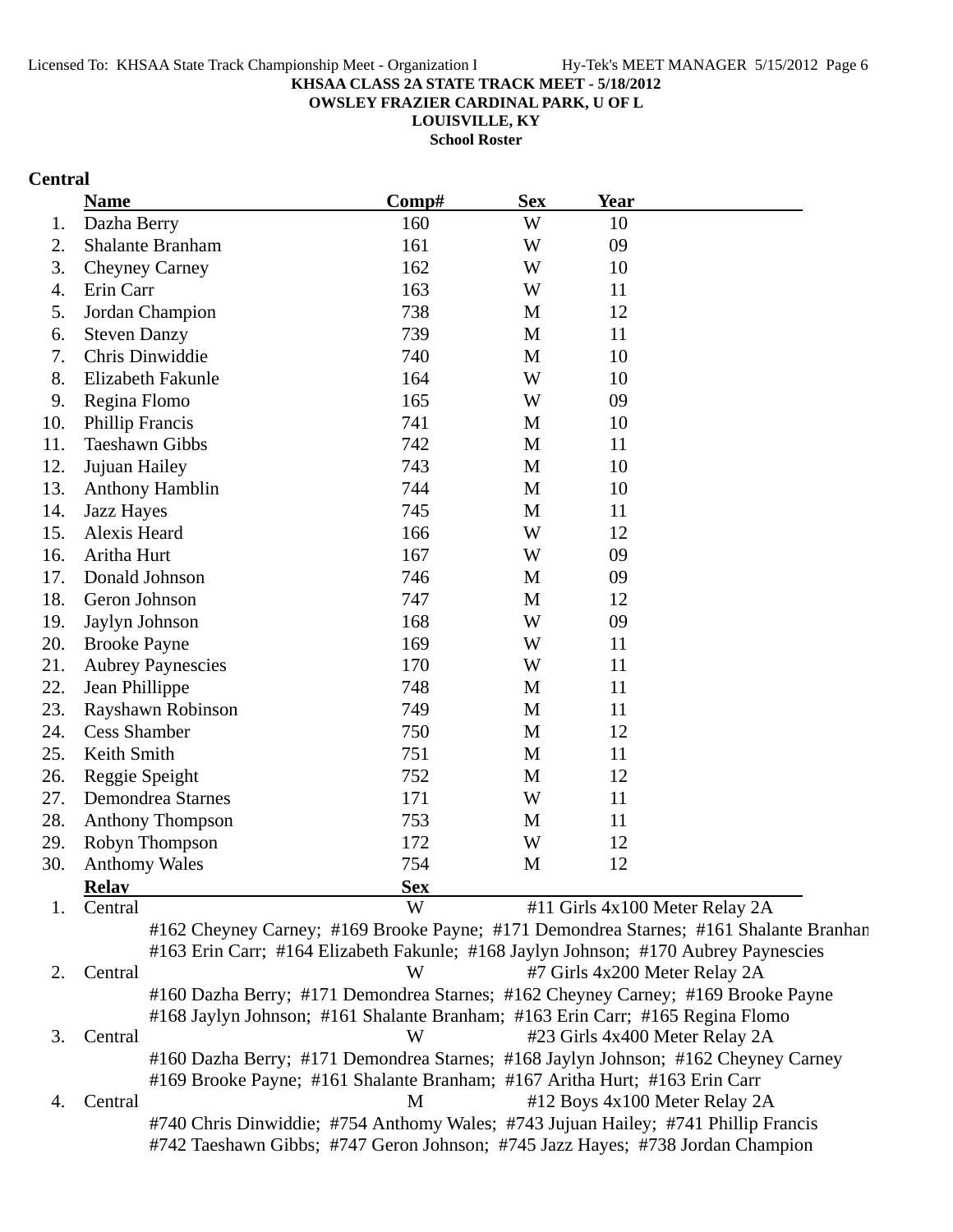#### Licensed To: KHSAA State Track Championship Meet - Organization I Hy-Tek's MEET MANAGER 5/15/2012 Page 7 **KHSAA CLASS 2A STATE TRACK MEET - 5/18/2012 OWSLEY FRAZIER CARDINAL PARK, U OF L LOUISVILLE, KY School Roster**

| Central |  |
|---------|--|
|---------|--|

|    | <b>Relay</b> | <b>Sex</b>                                                                            |
|----|--------------|---------------------------------------------------------------------------------------|
|    | Central      | #8 Boys 4x200 Meter Relay 2A<br>M                                                     |
|    |              | #740 Chris Dinwiddie; #754 Anthomy Wales; #743 Jujuan Hailey; #741 Phillip Francis    |
|    |              | #747 Geron Johnson; #742 Taeshawn Gibbs; #745 Jazz Hayes; #746 Donald Johnson         |
| 6. | Central      | #24 Boys 4x400 Meter Relay 2A<br>M                                                    |
|    |              | #741 Phillip Francis; #753 Anthony Thompson; #743 Jujuan Hailey; #745 Jazz Hayes      |
|    |              | #754 Anthomy Wales; #748 Jean Phillippe; #749 Rayshawn Robinson; #738 Jordan Champior |
|    | Central      | #2 Boys 4x800 Meter Relay 2A<br>M                                                     |
|    |              | #748 Jean Phillippe; #749 Rayshawn Robinson; #750 Cess Shamber; #752 Reggie Speight   |
|    |              | #739 Steven Danzy;                                                                    |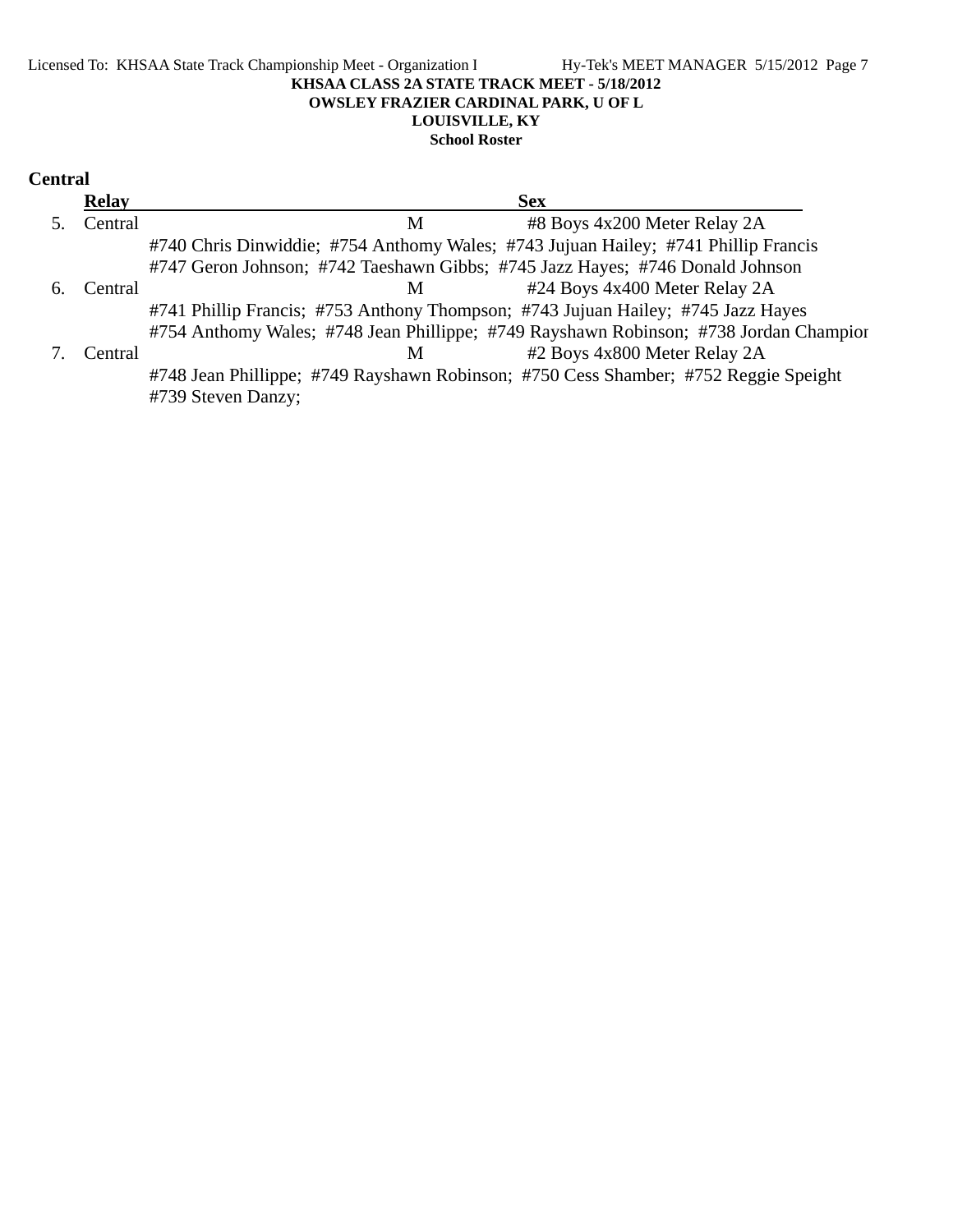**OWSLEY FRAZIER CARDINAL PARK, U OF L**

**LOUISVILLE, KY School Roster**

#### **Christian Academy-Louisville**

|     | <b>Name</b>                  | Comp#      | <b>Sex</b> | <b>Year</b>                                                                        |
|-----|------------------------------|------------|------------|------------------------------------------------------------------------------------|
| 1.  | Nicole Athanasakes           | 173        | W          | 09                                                                                 |
| 2.  | Sarah Beth Burnett           | 174        | W          | 11                                                                                 |
| 3.  | Erika Busse                  | 175        | W          | 11                                                                                 |
| 4.  | Conner Cloyd                 | 755        | M          | 10                                                                                 |
| 5.  | Alex Curry                   | 756        | M          | 09                                                                                 |
| 6.  | <b>Clay Dennison</b>         | 757        | M          | 10                                                                                 |
| 7.  | <b>Ryan Dixon</b>            | 758        | M          | 12                                                                                 |
| 8.  | <b>Madison Evans</b>         | 176        | W          | 12                                                                                 |
| 9.  | Jenna Gipperich              | 177        | W          | 12                                                                                 |
| 10. | Michael Hawkins              | 759        | M          | 11                                                                                 |
| 11. | Chalisa Helm                 | 178        | W          | 11                                                                                 |
| 12. | Caty Herd                    | 179        | W          | 12                                                                                 |
| 13. | Hannah Herd                  | 180        | W          | 09                                                                                 |
| 14. | Alli Lawson                  | 181        | W          | 11                                                                                 |
| 15. | Eric Lesmeister              | 760        | M          | 10                                                                                 |
| 16. | Maddie Luette                | 182        | W          | 09                                                                                 |
| 17. | Lilli Popovich               | 183        | W          | 09                                                                                 |
| 18. | Caleb Pryor                  | 761        | M          | 10                                                                                 |
| 19. | AJ Ross                      | 762        | M          | 09                                                                                 |
| 20. | George Shadburne             | 763        | M          | 11                                                                                 |
| 21. | <b>Adam Shelton</b>          | 764        | M          | 10                                                                                 |
| 22. | Tessa Sipe                   | 184        | W          | 10                                                                                 |
| 23. | Adam Waggener                | 765        | M          | 09                                                                                 |
|     | <b>Relav</b>                 | <b>Sex</b> |            |                                                                                    |
| 1.  | Christian Academy-Louisville | W          |            | #11 Girls 4x100 Meter Relay 2A                                                     |
|     |                              |            |            | #184 Tessa Sipe; #178 Chalisa Helm; #174 Sarah Beth Burnett; #181 Alli Lawson      |
|     |                              |            |            | #175 Erika Busse; #176 Madison Evans; #173 Nicole Athanasakes; #183 Lilli Popovich |
| 2.  | Christian Academy-Louisville | W          |            | #1 Girls 4x800 Meter Relay 2A                                                      |
|     |                              |            |            | #175 Erika Busse; #177 Jenna Gipperich; #181 Alli Lawson; #174 Sarah Beth Burnett  |
|     |                              |            |            | #180 Hannah Herd; #179 Caty Herd; #182 Maddie Luette; #173 Nicole Athanasakes      |
| 3.  | Christian Academy-Louisville | M          |            | #24 Boys 4x400 Meter Relay 2A                                                      |

#755 Conner Cloyd; #759 Michael Hawkins; #760 Eric Lesmeister; #757 Clay Dennison #763 George Shadburne; #764 Adam Shelton; #758 Ryan Dixon; #756 Alex Curry 4. Christian Academy-Louisville M #2 Boys 4x800 Meter Relay 2A

#759 Michael Hawkins; #755 Conner Cloyd; #757 Clay Dennison; #762 AJ Ross #761 Caleb Pryor; #756 Alex Curry; #765 Adam Waggener; #760 Eric Lesmeister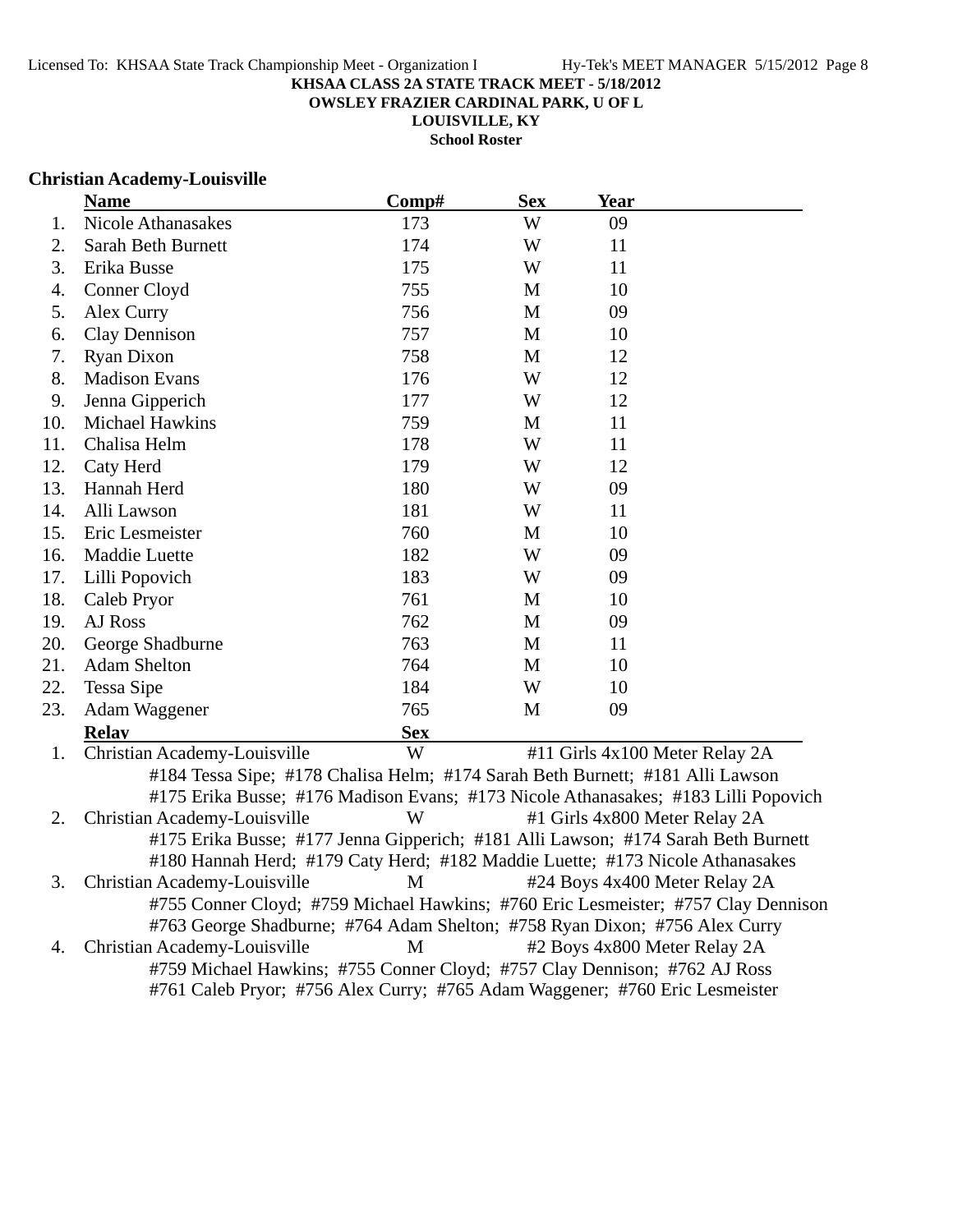**OWSLEY FRAZIER CARDINAL PARK, U OF L**

**LOUISVILLE, KY School Roster**

# **Collins**

|     | <b>Name</b>                                                                                                                                | Comp#        | <b>Sex</b>   | <b>Year</b>                   |  |
|-----|--------------------------------------------------------------------------------------------------------------------------------------------|--------------|--------------|-------------------------------|--|
| 1.  | <b>Michael Brooks</b>                                                                                                                      | 766          | M            | 12                            |  |
| 2.  | Maria Cozzens                                                                                                                              | 185          | W            | 11                            |  |
| 3.  | <b>Justin Downs</b>                                                                                                                        | 767          | M            | 10                            |  |
| 4.  | <b>Matthew Folsom</b>                                                                                                                      | 768          | M            | 12                            |  |
| 5.  | Jacob Hershberger                                                                                                                          | 769          | $\mathbf{M}$ | 08                            |  |
| 6.  | Cedric Hinkle                                                                                                                              | 770          | M            | 12                            |  |
| 7.  | Caterina Karas                                                                                                                             | 186          | W            | 12                            |  |
| 8.  | Gabriella Karas                                                                                                                            | 187          | W            | 07                            |  |
| 9.  | <b>Sinead Maharrey</b>                                                                                                                     | 188          | W            | 09                            |  |
| 10. | <b>Elizabeth McGuire</b>                                                                                                                   | 189          | W            | 09                            |  |
| 11. | Lawson Page                                                                                                                                | 771          | M            | 10                            |  |
| 12. | Jordan Parker                                                                                                                              | 772          | M            | 10                            |  |
| 13. | <b>Nolan Petty</b>                                                                                                                         | 773          | M            | 11                            |  |
| 14. | <b>Nathan Sames</b>                                                                                                                        | 774          | $\mathbf{M}$ | 10                            |  |
| 15. | Alex Sells                                                                                                                                 | 775          | M            | 10                            |  |
| 16. | <b>Isaac Shaull</b>                                                                                                                        | 776          | M            | 12                            |  |
| 17. | Norvis Smith                                                                                                                               | 777          | M            | 12                            |  |
| 18. | <b>Thomas Smith</b>                                                                                                                        | 778          | M            | 12                            |  |
| 19. | Cody Thompson                                                                                                                              | 779          | M            | 10                            |  |
| 20. | Masai Whyte                                                                                                                                | 780          | M            | 10                            |  |
|     | <b>Relay</b>                                                                                                                               | <b>Sex</b>   |              |                               |  |
| 1.  | Collins                                                                                                                                    | W            |              | #1 Girls 4x800 Meter Relay 2A |  |
|     | #186 Caterina Karas; #187 Gabriella Karas; #188 Sinead Maharrey; #185 Maria Cozzens<br>#189 Elizabeth McGuire;                             |              |              |                               |  |
| 2.  | Collins                                                                                                                                    | $\mathbf{M}$ |              | #12 Boys 4x100 Meter Relay 2A |  |
|     | #766 Michael Brooks; #780 Masai Whyte; #777 Norvis Smith; #776 Isaac Shaull                                                                |              |              |                               |  |
|     | #774 Nathan Sames; #771 Lawson Page;                                                                                                       |              |              |                               |  |
| 3.  | Collins                                                                                                                                    | M            |              | #8 Boys 4x200 Meter Relay 2A  |  |
|     | #766 Michael Brooks; #776 Isaac Shaull; #777 Norvis Smith; #780 Masai Whyte                                                                |              |              |                               |  |
|     | #771 Lawson Page; #772 Jordan Parker; #774 Nathan Sames;                                                                                   |              |              |                               |  |
| 4.  | Collins                                                                                                                                    | M            |              | #2 Boys 4x800 Meter Relay 2A  |  |
|     | #767 Justin Downs; #768 Matthew Folsom; #773 Nolan Petty; #778 Thomas Smith<br>#775 Alex Sells; #779 Cody Thompson; #769 Jacob Hershberger |              |              |                               |  |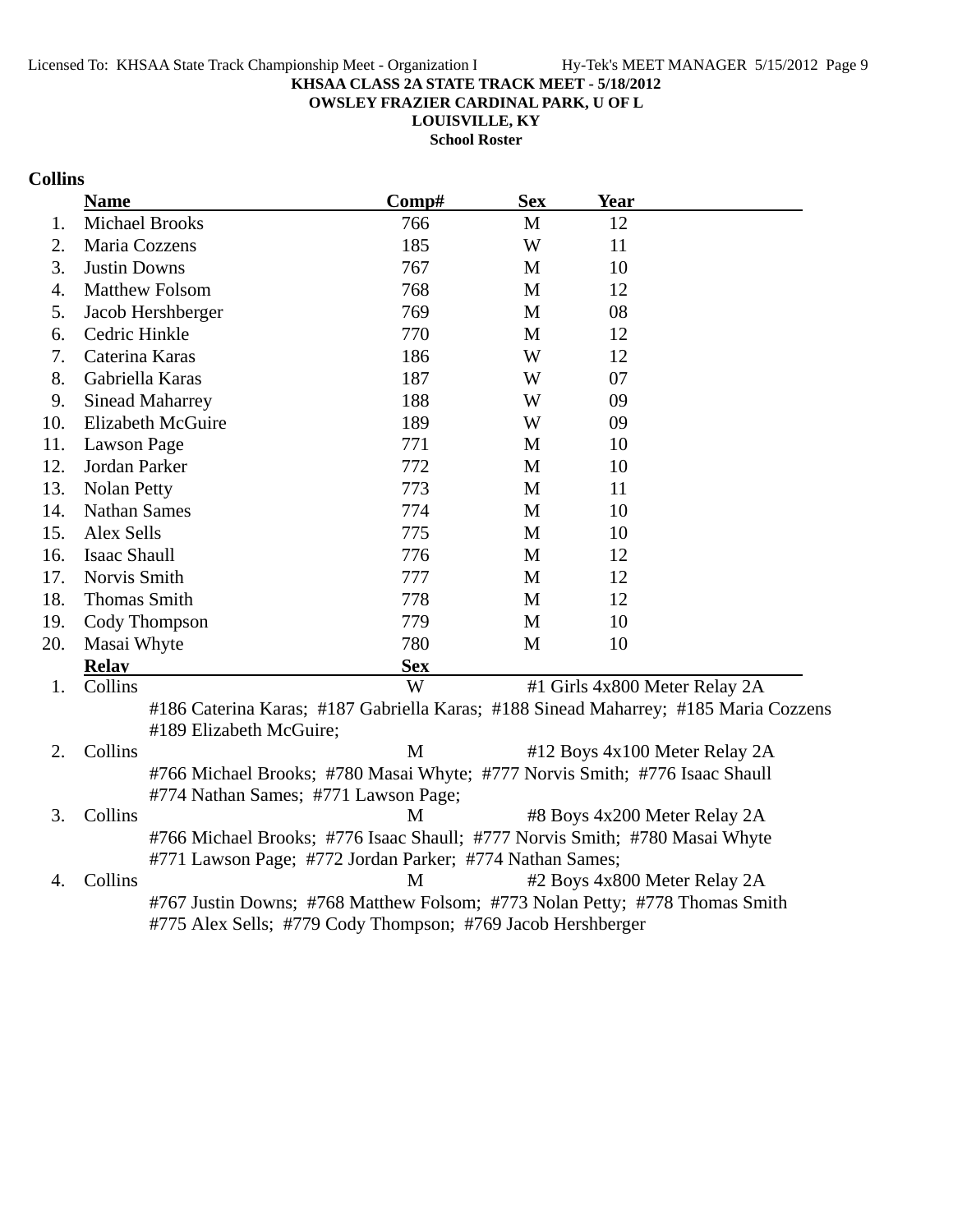**OWSLEY FRAZIER CARDINAL PARK, U OF L**

**LOUISVILLE, KY**

**School Roster**

## **Corbin**

|    | <b>Name</b>                | $\bf Comp\#$ | <b>Sex</b> | <b>Year</b> |  |
|----|----------------------------|--------------|------------|-------------|--|
| 1. | Morgan Collett             | 190          | W          | 08          |  |
| 2. | <b>Sydney Freeman</b>      | 191          | W          | 12          |  |
| 3. | Danielle Hickman           | 192          | W          | 08          |  |
| 4. | Tucker Jones               | 781          | M          | 10          |  |
| 5. | Samantha Lay               | 193          | W          | 10          |  |
|    | 6. Hailey Martin           | 194          | W          | 07          |  |
| 7. | <b>Bridgette Smallwood</b> | 195          | W          | 10          |  |
| 8. | McKennah Thibodeaux        | 196          | W          | 08          |  |
| 9. | Kaitlynn Waddle            | 197          | W          | 09          |  |
|    | <b>Relav</b>               | <b>Sex</b>   |            |             |  |

1. Corbin W #1 Girls 4x800 Meter Relay 2A #195 Bridgette Smallwood; #194 Hailey Martin; #192 Danielle Hickman; #191 Sydney Freem #190 Morgan Collett; #197 Kaitlynn Waddle; #196 McKennah Thibodeaux; #193 Samantha L

## **Covington Catholic**

|     | <b>Name</b>                                                                       | $\bf Comp\#$                                          | <b>Sex</b> | <u>Year</u>                   |  |  |
|-----|-----------------------------------------------------------------------------------|-------------------------------------------------------|------------|-------------------------------|--|--|
| 1.  | <b>Thomas Batts</b>                                                               | 782                                                   | M          | 12                            |  |  |
| 2.  | Christian Clark                                                                   | 783                                                   | M          | 12                            |  |  |
| 3.  | <b>Bradley Couch</b>                                                              | 784                                                   | M          | 10                            |  |  |
| 4.  | <b>Colin Cummings</b>                                                             | 785                                                   | M          | 10                            |  |  |
| 5.  | Alex Flynn                                                                        | 786                                                   | M          | 12                            |  |  |
| 6.  | Michael Helton                                                                    | 787                                                   | M          | 12                            |  |  |
| 7.  | Mitchell Jacobs                                                                   | 788                                                   | M          | 12                            |  |  |
| 8.  | Sean Kreke                                                                        | 789                                                   | M          | 12                            |  |  |
| 9.  | Mitchell Lemker                                                                   | 790                                                   | M          | 11                            |  |  |
| 10. | Jake List                                                                         | 791                                                   | M          | 11                            |  |  |
| 11. | <b>Adam Mardis</b>                                                                | 792                                                   | M          | 12                            |  |  |
| 12. | Logan McDowell                                                                    | 793                                                   | M          | 09                            |  |  |
| 13. | <b>Brian Menke</b>                                                                | 794                                                   | M          | 10                            |  |  |
| 14. | Ben Metzger                                                                       | 795                                                   | M          | 11                            |  |  |
| 15. | <b>Ryan Panoushek</b>                                                             | 796                                                   | M          | 12                            |  |  |
| 16. | Sean Panoushek                                                                    | 797                                                   | M          | 10                            |  |  |
| 17. | Ross Rohling                                                                      | 798                                                   | M          | 11                            |  |  |
| 18. | Sam Ruwe                                                                          | 799                                                   | M          | 12                            |  |  |
| 19. | Eric Schieman                                                                     | 800                                                   | M          | 12                            |  |  |
| 20. | AJ Skuback                                                                        | 801                                                   | M          | 10                            |  |  |
|     | <b>Relay</b>                                                                      | <b>Sex</b>                                            |            |                               |  |  |
| 1.  | <b>Covington Catholic</b>                                                         | M                                                     |            | #12 Boys 4x100 Meter Relay 2A |  |  |
|     | #783 Christian Clark; #782 Thomas Batts; #796 Ryan Panoushek; #793 Logan McDowell |                                                       |            |                               |  |  |
|     |                                                                                   | #801 AJ Skuback; #797 Sean Panoushek; #791 Jake List; |            |                               |  |  |
| 2.  | Covington Catholic                                                                | M                                                     |            | #2 Boys 4x800 Meter Relay 2A  |  |  |

#786 Alex Flynn; #785 Colin Cummings; #799 Sam Ruwe; #800 Eric Schieman #784 Bradley Couch; #789 Sean Kreke;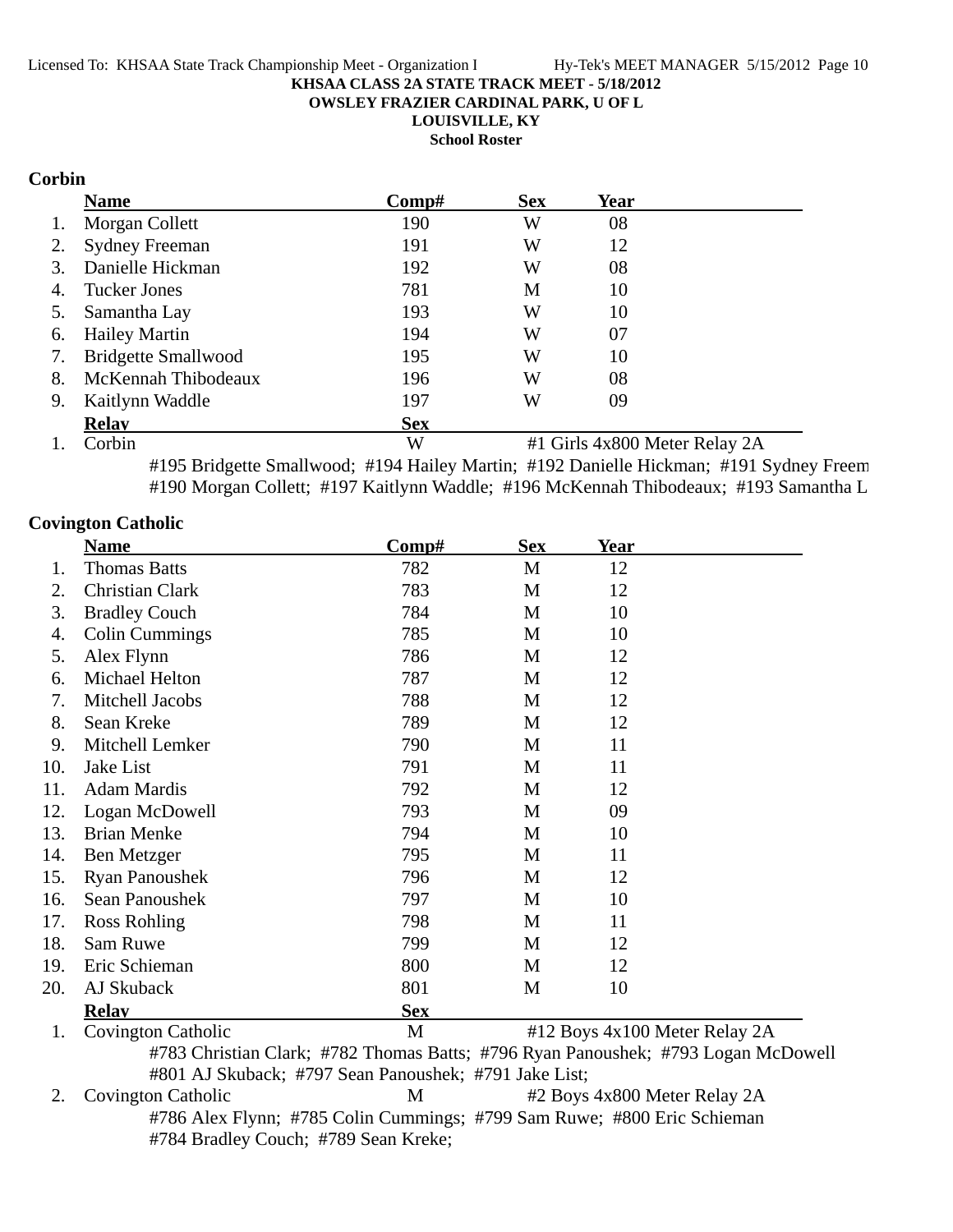**OWSLEY FRAZIER CARDINAL PARK, U OF L**

**LOUISVILLE, KY School Roster**

# **East Carter**

|     | <b>Name</b>                                                                    | Comp#      | <b>Sex</b> | <b>Year</b>                    |  |
|-----|--------------------------------------------------------------------------------|------------|------------|--------------------------------|--|
| 1.  | <b>Kerrick Burchett</b>                                                        | 802        | M          | 10                             |  |
| 2.  | Macy Dyer                                                                      | 198        | W          | 10                             |  |
| 3.  | Sean Gillum                                                                    | 803        | M          | 12                             |  |
| 4.  | Elijiah Green                                                                  | 804        | M          | 10                             |  |
| 5.  | Shayla Henderson                                                               | 199        | W          | 11                             |  |
| 6.  | Kirstian Jordan                                                                | 200        | W          | 11                             |  |
| 7.  | Brianna Kiser                                                                  | 201        | W          | 10                             |  |
| 8.  | Levi Kiser                                                                     | 805        | M          | 12                             |  |
| 9.  | Ashleigh McDowell                                                              | 202        | W          | 10                             |  |
| 10. | <b>Delancey Morse</b>                                                          | 203        | W          | 11                             |  |
| 11. | Alex Napier                                                                    | 806        | M          | 11                             |  |
| 12. | Ben Napier                                                                     | 807        | M          | 10                             |  |
| 13. | <b>Zach Parsons</b>                                                            | 808        | M          | 11                             |  |
| 14. | <b>Dustin Sexton</b>                                                           | 809        | M          | 10                             |  |
| 15. | <b>Corey Stephens</b>                                                          | 810        | M          | 12                             |  |
| 16. | Cade Stidham                                                                   | 811        | M          | 11                             |  |
| 17. | <b>Megan Suttles</b>                                                           | 204        | W          | 09                             |  |
| 18. | <b>Taylor Toberg</b>                                                           | 812        | M          | 12                             |  |
| 19. | <b>Tyler Walker</b>                                                            | 813        | M          | 12                             |  |
|     | <b>Relay</b>                                                                   | <b>Sex</b> |            |                                |  |
| 1.  | <b>East Carter</b>                                                             | W          |            | #23 Girls 4x400 Meter Relay 2A |  |
|     | #198 Macy Dyer; #199 Shayla Henderson; #201 Brianna Kiser; #203 Delancey Morse |            |            |                                |  |
|     | #204 Megan Suttles; #200 Kirstian Jordan; #202 Ashleigh McDowell               |            |            |                                |  |
| 2.  | <b>East Carter</b>                                                             | M          |            | #24 Boys 4x400 Meter Relay 2A  |  |
|     | #808 Zach Parsons; #809 Dustin Sexton; #807 Ben Napier; #806 Alex Napier       |            |            |                                |  |
|     | #805 Levi Kiser; #803 Sean Gillum; #810 Corey Stephens; #811 Cade Stidham      |            |            |                                |  |
| 3.  | <b>East Carter</b>                                                             | M          |            | #2 Boys 4x800 Meter Relay 2A   |  |
|     | #802 Kerrick Burchett; #806 Alex Napier; #807 Ben Napier; #809 Dustin Sexton   |            |            |                                |  |
|     | #812 Taylor Toberg; #813 Tyler Walker; #804 Elijiah Green; #808 Zach Parsons   |            |            |                                |  |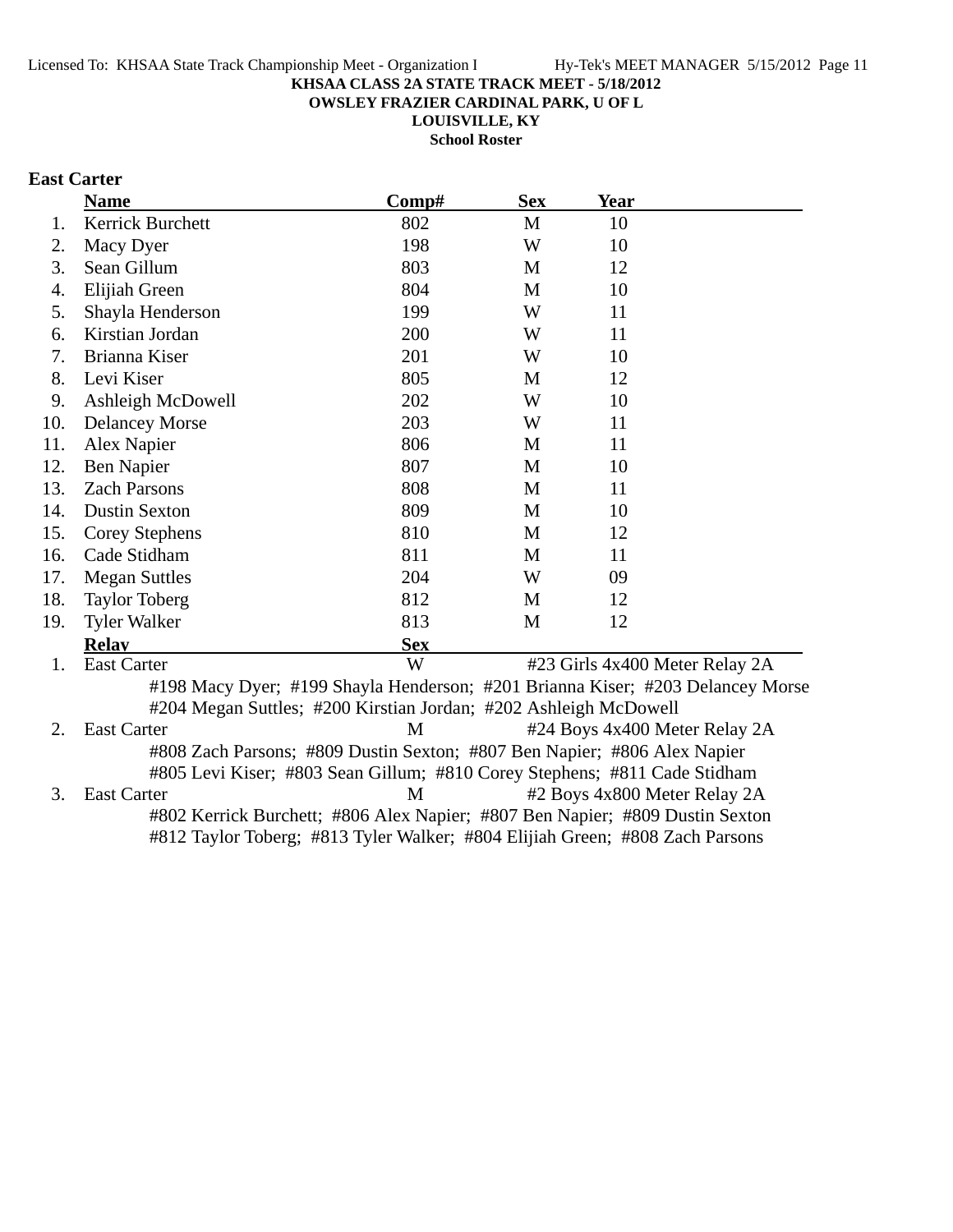**OWSLEY FRAZIER CARDINAL PARK, U OF L**

**LOUISVILLE, KY**

**School Roster**

## **East Jessamine**

|     | <b>Name</b>              | Comp#      | <b>Sex</b> | Year                          |  |
|-----|--------------------------|------------|------------|-------------------------------|--|
| 1.  | <b>Christian Beazley</b> | 814        | M          | 10                            |  |
| 2.  | <b>Halee Beazley</b>     | 205        | W          | 12                            |  |
| 3.  | Kelnisha Castille        | 206        | W          | 08                            |  |
| 4.  | <b>Conner Ches</b>       | 815        | M          | 09                            |  |
| 5.  | Cody Collins             | 816        | M          | 12                            |  |
| 6.  | <b>Shelby Courtney</b>   | 207        | W          | 12                            |  |
| 7.  | Daylei Dekrey            | 208        | W          | 12                            |  |
| 8.  | Cory Forman              | 817        | M          | 09                            |  |
| 9.  | Drew Goettl              | 818        | M          | 11                            |  |
| 10. | Matt Hall                | 819        | M          | 12                            |  |
| 11. | Rebekah Henderson        | 209        | W          | 12                            |  |
| 12. | Danielle Lee             | 210        | W          | 12                            |  |
| 13. | <b>Emily Montgomery</b>  | 211        | W          | 12                            |  |
| 14. | <b>Mallory Osborne</b>   | 212        | W          | 11                            |  |
| 15. | Cody Parks               | 820        | M          | 12                            |  |
| 16. | Kayla Richards           | 213        | W          | 12                            |  |
|     | <b>Relav</b>             | <b>Sex</b> |            |                               |  |
| 1.  | East Jessamine           | W          |            | #1 Girls 4x800 Meter Relay 2A |  |

#205 Halee Beazley; #206 Kelnisha Castille; #207 Shelby Courtney; #211 Emily Montgomery #209 Rebekah Henderson;

2. East Jessamine M  $\#2$  Boys 4x800 Meter Relay 2A #816 Cody Collins; #820 Cody Parks; #819 Matt Hall; #814 Christian Beazley #815 Conner Ches; #818 Drew Goettl; #817 Cory Forman;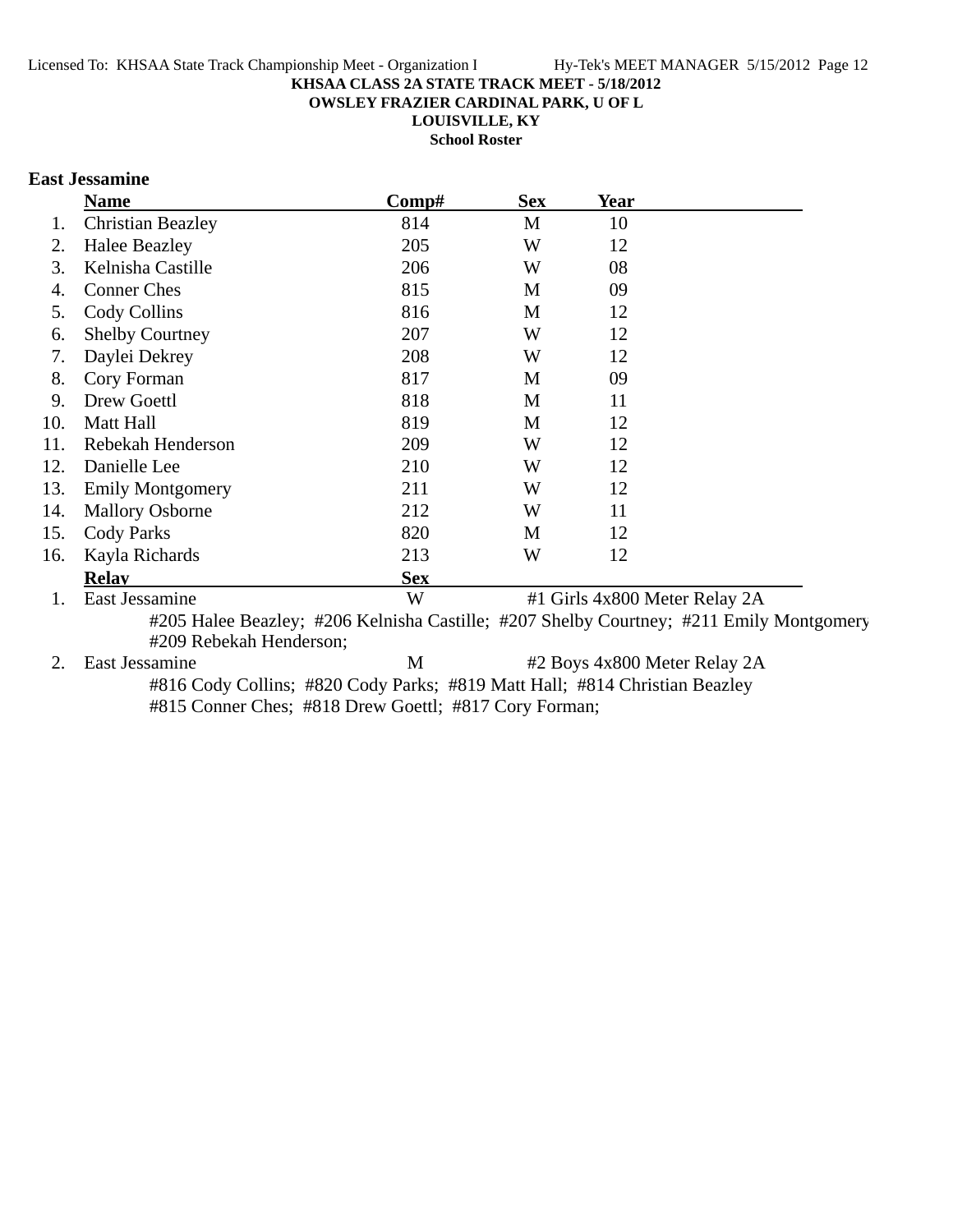**OWSLEY FRAZIER CARDINAL PARK, U OF L**

**LOUISVILLE, KY**

**School Roster**

## **Edmonson County**

|     | <b>Name</b>             | Comp#                                                                              | <b>Sex</b> | Year                          |  |
|-----|-------------------------|------------------------------------------------------------------------------------|------------|-------------------------------|--|
| 1.  | <b>Richard Burton</b>   | 821                                                                                | M          | 12                            |  |
| 2.  | <b>Austin Coots</b>     | 822                                                                                | M          | 10                            |  |
| 3.  | <b>Ryan Cowles</b>      | 823                                                                                | M          | 12                            |  |
| 4.  | Ariel Hodge             | 214                                                                                | W          | 10                            |  |
| 5.  | Cody Hymer              | 824                                                                                | M          | 11                            |  |
| 6.  | Alex Lovell             | 825                                                                                | M          | 12                            |  |
| 7.  | Megan Meredith          | 215                                                                                | W          | 11                            |  |
| 8.  | Miranda Russell         | 216                                                                                | W          | 08                            |  |
| 9.  | <b>Tyler Russell</b>    | 826                                                                                | M          | 11                            |  |
| 10. | Megan Skaggs            | 217                                                                                | W          | 12                            |  |
| 11. | Jennifer Smith          | 218                                                                                | W          | 08                            |  |
| 12. | Jessica Smith           | 219                                                                                | W          | 08                            |  |
| 13. | Kenny Stethen           | 827                                                                                | M          | 11                            |  |
| 14. | <b>Chance Stockdale</b> | 828                                                                                | M          | 09                            |  |
| 15. | Jacob Thien             | 829                                                                                | M          | 10                            |  |
| 16. | Ceirra Whitman          | 220                                                                                | W          | 09                            |  |
| 17. | <b>Tyler Wilkins</b>    | 830                                                                                | M          | 12                            |  |
|     | <b>Relav</b>            | <b>Sex</b>                                                                         |            |                               |  |
| 1.  | <b>Edmonson County</b>  | W                                                                                  |            | #1 Girls 4x800 Meter Relay 2A |  |
|     |                         | #215 Megan Meredith; #216 Miranda Russell; #218 Jennifer Smith; #219 Jessica Smith |            |                               |  |
|     |                         | #217 Megan Skaggs; #220 Ceirra Whitman; #214 Ariel Hodge;                          |            |                               |  |
| 2.  | <b>Edmonson County</b>  | M                                                                                  |            | #2 Boys 4x800 Meter Relay 2A  |  |
|     |                         | #830 Tyler Wilkins; #827 Kenny Stethen; #824 Cody Hymer; #829 Jacob Thien          |            |                               |  |

#828 Chance Stockdale; #826 Tyler Russell; #825 Alex Lovell;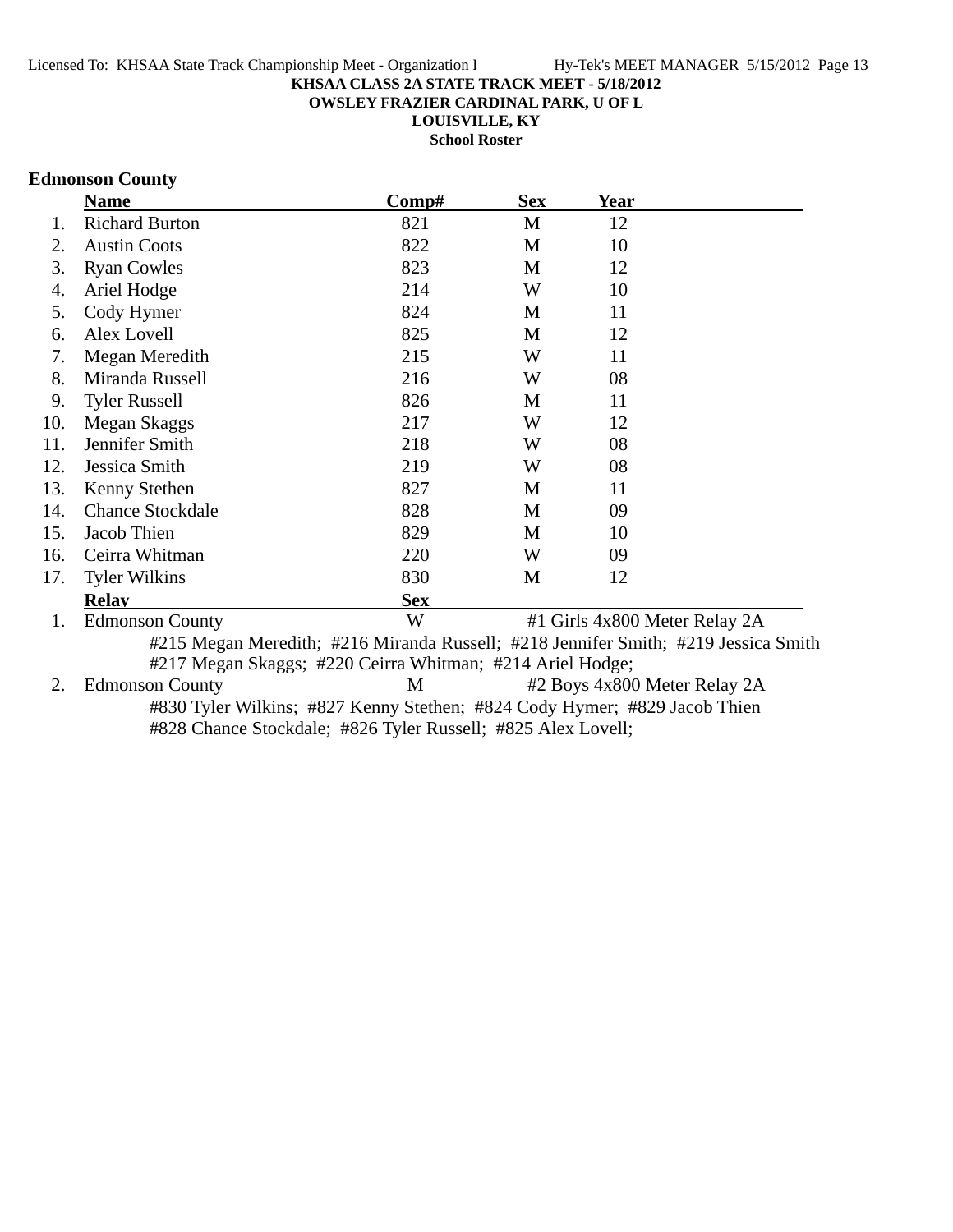**OWSLEY FRAZIER CARDINAL PARK, U OF L**

**LOUISVILLE, KY**

**School Roster**

## **Elizabethtown**

|     | <b>Name</b>                                                                       | Comp#      | <b>Sex</b> | Year                          |  |
|-----|-----------------------------------------------------------------------------------|------------|------------|-------------------------------|--|
| 1.  | Ngozi Akukwe                                                                      | 221        | W          | 08                            |  |
| 2.  | <b>Courtney Atcher</b>                                                            | 222        | W          | 09                            |  |
| 3.  | <b>Tyler Brashear</b>                                                             | 831        | M          | 11                            |  |
| 4.  | Kaylyn Cecil                                                                      | 223        | W          | 12                            |  |
| 5.  | John Chambers                                                                     | 832        | M          | 12                            |  |
| 6.  | <b>Whitney Danbury</b>                                                            | 224        | W          | 09                            |  |
| 7.  | Leah Draland                                                                      | 225        | W          | 10                            |  |
| 8.  | Carly Dyrdek                                                                      | 226        | W          | 09                            |  |
| 9.  | Daniel Elder                                                                      | 833        | M          | 09                            |  |
| 10. | Jansen Flood                                                                      | 834        | M          | 12                            |  |
| 11. | Cody Fow                                                                          | 835        | M          | 12                            |  |
| 12. | <b>Brendan Franco</b>                                                             | 836        | M          | 12                            |  |
| 13. | Jessica Gabhart                                                                   | 227        | W          | 12                            |  |
| 14. | Stephen Ginn                                                                      | 837        | M          | 12                            |  |
| 15. | <b>Hannah Godfrey</b>                                                             | 228        | W          | 10                            |  |
| 16. | Lexy Hazle                                                                        | 229        | W          | 11                            |  |
| 17. | <b>Clarence Holt</b>                                                              | 838        | M          | 12                            |  |
| 18. | Darien Huff                                                                       | 230        | W          | 09                            |  |
| 19. | Katherine Kennedy                                                                 | 231        | W          | 10                            |  |
| 20. | Taylor Kuklinski                                                                  | 232        | W          | 09                            |  |
| 21. | <b>Christopher Larrington</b>                                                     | 839        | M          | 12                            |  |
| 22. | Anne-Elizabeth Mason                                                              | 233        | W          | 11                            |  |
| 23. | Jeremy McCathern                                                                  | 840        | M          | 10                            |  |
| 24. | <b>Charles McCombs</b>                                                            | 841        | M          | 08                            |  |
| 25. | <b>Matthew Morgan</b>                                                             | 842        | M          | 12                            |  |
| 26. | Jordyn Patterson                                                                  | 234        | W          | 11                            |  |
| 27. | <b>Ronald Phillips</b>                                                            | 843        | M          | 12                            |  |
| 28. | <b>Claire Ratliff</b>                                                             | 235        | W          | 08                            |  |
| 29. | Maggie Sherrard                                                                   | 236        | W          | 11                            |  |
| 30. | <b>Madison Smith</b>                                                              | 237        | W          | 11                            |  |
| 31. | Rebecca Snyder                                                                    | 238        | W          | 11                            |  |
| 32. | Jacob Stone                                                                       | 844        | M          | 11                            |  |
| 33. | Donald Tefft                                                                      | 845        | M          | 11                            |  |
| 34. | Rachel Warden                                                                     | 239        | W          | 08                            |  |
| 35. | <b>James Washington</b>                                                           | 846        | M          | 10                            |  |
| 36. | <b>Brittany Whitworth</b>                                                         | 240        | W          | 12                            |  |
|     | <b>Relay</b>                                                                      | <b>Sex</b> |            |                               |  |
| 1.  | Elizabethtown                                                                     | W          |            | #7 Girls 4x200 Meter Relay 2A |  |
|     | #238 Rebecca Snyder; #234 Jordyn Patterson; #226 Carly Dyrdek; #237 Madison Smith |            |            |                               |  |

#229 Lexy Hazle; #240 Brittany Whitworth; #222 Courtney Atcher; #235 Claire Ratliff 2. Elizabethtown W #23 Girls 4x400 Meter Relay 2A #240 Brittany Whitworth; #229 Lexy Hazle; #227 Jessica Gabhart; #237 Madison Smith #231 Katherine Kennedy; #232 Taylor Kuklinski; #238 Rebecca Snyder; #236 Maggie Sherrar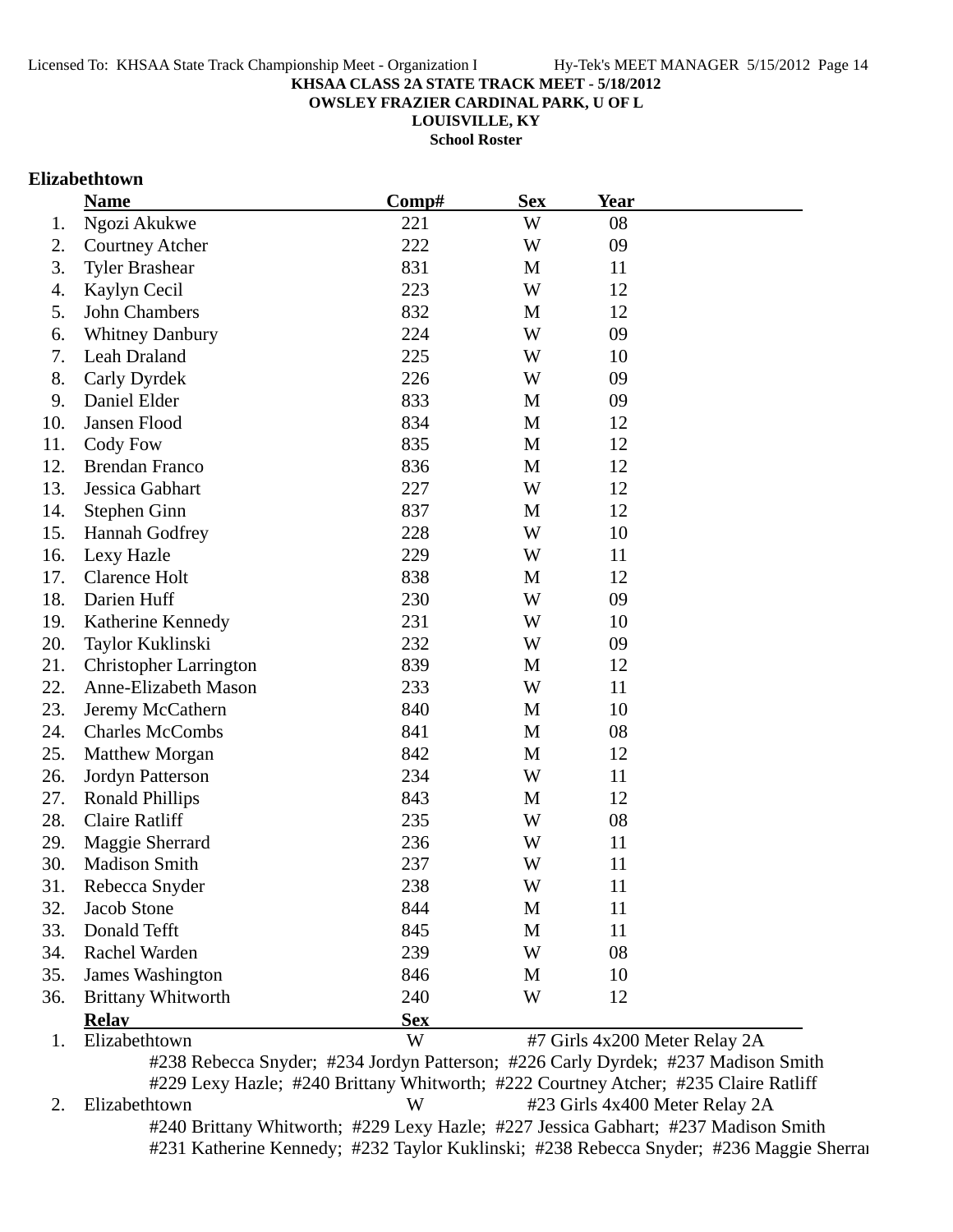Licensed To: KHSAA State Track Championship Meet - Organization I Hy-Tek's MEET MANAGER 5/15/2012 Page 15 **KHSAA CLASS 2A STATE TRACK MEET - 5/18/2012 OWSLEY FRAZIER CARDINAL PARK, U OF L**

# **LOUISVILLE, KY**

**School Roster**

## **Elizabethtown**

|                             | <b>Relay</b>  |   | <b>Sex</b>                                                                             |  |
|-----------------------------|---------------|---|----------------------------------------------------------------------------------------|--|
| $\mathcal{F}_{\mathcal{L}}$ | Elizabethtown | W | #1 Girls 4x800 Meter Relay 2A                                                          |  |
|                             |               |   | #231 Katherine Kennedy; #228 Hannah Godfrey; #240 Brittany Whitworth; #229 Lexy Hazle  |  |
|                             |               |   | #233 Anne-Elizabeth Mason; #239 Rachel Warden; #225 Leah Draland; #232 Taylor Kuklinsk |  |
|                             | Elizabethtown | M | #12 Boys 4x100 Meter Relay 2A                                                          |  |
|                             |               |   | #831 Tyler Brashear; #838 Clarence Holt; #834 Jansen Flood; #842 Matthew Morgan        |  |
|                             |               |   | #844 Jacob Stone; #833 Daniel Elder; #843 Ronald Phillips; #846 James Washington       |  |
|                             | Elizabethtown | M | #8 Boys 4x200 Meter Relay 2A                                                           |  |
|                             |               |   | #831 Tyler Brashear; #846 James Washington; #842 Matthew Morgan; #834 Jansen Flood     |  |
|                             |               |   | #844 Jacob Stone; #833 Daniel Elder; #843 Ronald Phillips; #845 Donald Tefft           |  |
| 6.                          | Elizabethtown | M | #24 Boys 4x400 Meter Relay 2A                                                          |  |
|                             |               |   | #836 Brendan Franco; #844 Jacob Stone; #831 Tyler Brashear; #846 James Washington      |  |
|                             |               |   | #839 Christopher Larrington; #840 Jeremy McCathern; #841 Charles McCombs; #842 Matthe  |  |

#### **Fairdale**

|    | <b>Name</b>         | Comp#      | <b>Sex</b> | Year                         |
|----|---------------------|------------|------------|------------------------------|
| 1. | <b>Jimmy Harris</b> | 847        | M          |                              |
| 2. | Raymond Hodge       | 848        | M          | 12                           |
|    | 3. Corey Kent       | 849        | M          | 12                           |
| 4. | DeShawn Thomas      | 850        | M          |                              |
|    | <b>Relay</b>        | <b>Sex</b> |            |                              |
|    | Fairdale            | М          |            | #8 Boys 4x200 Meter Relay 2A |

#849 Corey Kent; #850 DeShawn Thomas; #847 Jimmy Harris; #848 Raymond Hodge

## **Fleming County**

|     | <b>Name</b>           | Comp#      | <b>Sex</b>                    | <b>Year</b> |  |
|-----|-----------------------|------------|-------------------------------|-------------|--|
|     | Jordan Anderson       | 851        | M                             | 11          |  |
| 2.  | <b>Robert Conway</b>  | 852        | M                             | 10          |  |
| 3.  | <b>Kelsey Dillon</b>  | 241        | W                             | 12          |  |
| 4.  | Abby Fearin           | 242        | W                             | 08          |  |
| 5.  | Kelsey Jent           | 243        | W                             | 11          |  |
| 6.  | Olivia Leet           | 244        | W                             | 07          |  |
| 7.  | Martina Lytle         | 245        | W                             | 09          |  |
| 8.  | <b>Shelby Moran</b>   | 246        | W                             | 08          |  |
| 9.  | Julie Perkins         | 247        | W                             | 08          |  |
| 10. | <b>Christen Reid</b>  | 248        | W                             | 08          |  |
|     | <b>Relay</b>          | <b>Sex</b> |                               |             |  |
|     | <b>Fleming County</b> | W          | #1 Girls 4x800 Meter Relay 2A |             |  |

#241 Kelsey Dillon; #242 Abby Fearin; #247 Julie Perkins; #248 Christen Reid #244 Olivia Leet; #246 Shelby Moran;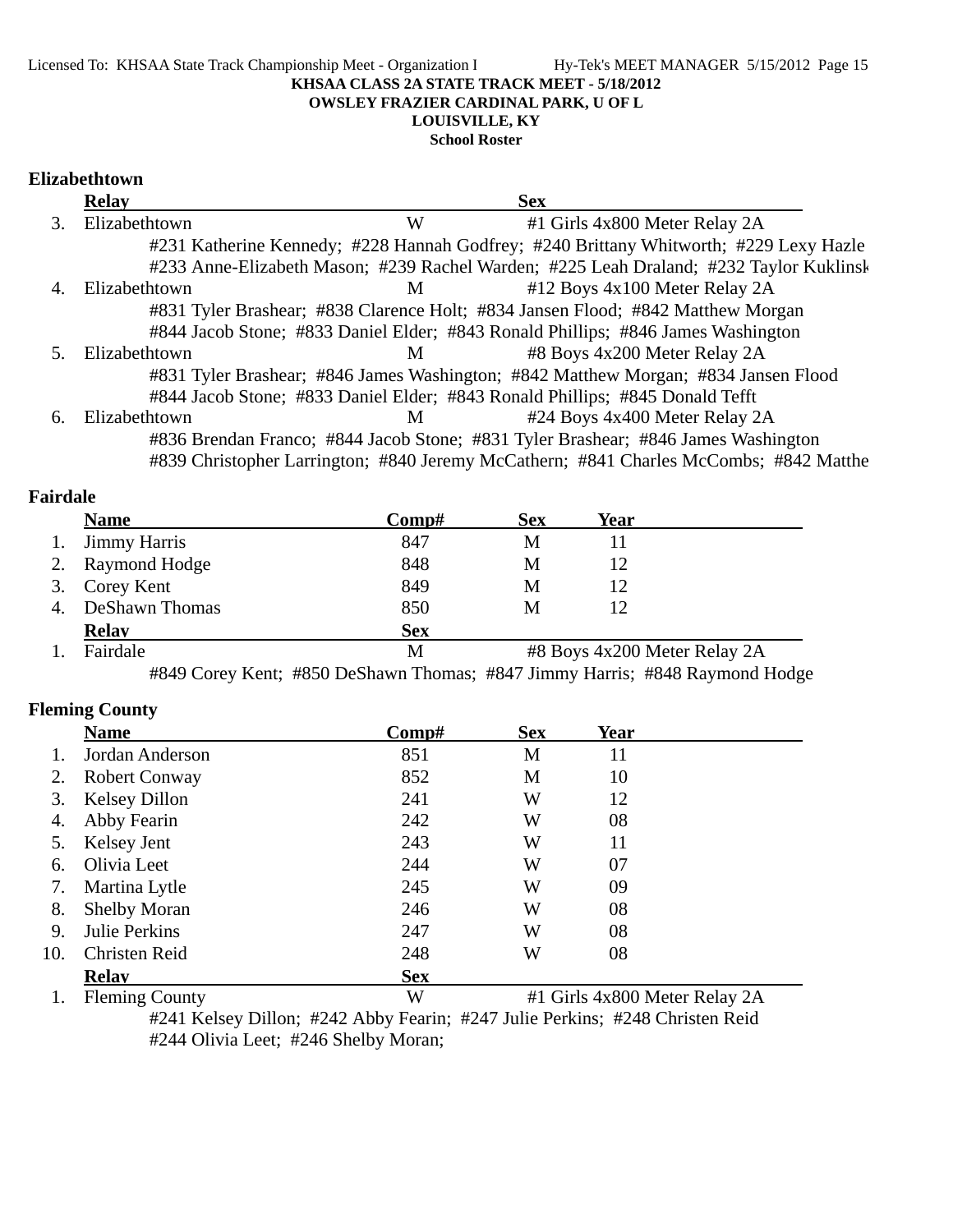**OWSLEY FRAZIER CARDINAL PARK, U OF L**

**LOUISVILLE, KY**

**School Roster**

# **Franklin County**

|     | <b>Name</b>            | Comp#      | <b>Sex</b> | <b>Year</b>                                                                         |  |
|-----|------------------------|------------|------------|-------------------------------------------------------------------------------------|--|
| 1.  | Jamie Beason           | 249        | W          | 08                                                                                  |  |
| 2.  | Kerri Bochantin        | 250        | W          | 11                                                                                  |  |
| 3.  | <b>Emily Clouse</b>    | 251        | W          | 11                                                                                  |  |
| 4.  | Rebecca Coleman        | 252        | W          | 10                                                                                  |  |
| 5.  | Rebecca Cook           | 253        | W          | 07                                                                                  |  |
| 6.  | <b>Landon Hurst</b>    | 853        | M          | 08                                                                                  |  |
| 7.  | Kambrea Johnson        | 254        | W          | 10                                                                                  |  |
| 8.  | Greg Maupin            | 854        | M          | 11                                                                                  |  |
| 9.  | Lorenzo McCaskell      | 855        | M          | 10                                                                                  |  |
| 10. | Mickey Nsiah           | 856        | M          | 11                                                                                  |  |
| 11. | Miles Riggs            | 857        | M          | 11                                                                                  |  |
| 12. | <b>Chris Roberts</b>   | 858        | M          | 10                                                                                  |  |
| 13. | <b>Brandon Smith</b>   | 859        | M          | 11                                                                                  |  |
| 14. | <b>Thomas Stone</b>    | 860        | M          | 10                                                                                  |  |
| 15. | Kerry Taylor           | 255        | W          | 08                                                                                  |  |
| 16. | <b>Raven Timmons</b>   | 256        | W          | 11                                                                                  |  |
| 17. | <b>Ryan Timmons</b>    | 861        | M          | 11                                                                                  |  |
| 18. | Nannilena White        | 257        | W          | 10                                                                                  |  |
|     | <b>Relay</b>           | <b>Sex</b> |            |                                                                                     |  |
| 1.  | <b>Franklin County</b> | W          |            | #1 Girls 4x800 Meter Relay 2A                                                       |  |
|     |                        |            |            | #257 Nannilena White; #253 Rebecca Cook; #252 Rebecca Coleman; #250 Kerri Bochantin |  |
|     |                        |            |            | #255 Kerry Taylor; #251 Emily Clouse; #256 Raven Timmons; #249 Jamie Beason         |  |
| 2.  | <b>Franklin County</b> | M          |            | #12 Boys 4x100 Meter Relay 2A                                                       |  |
|     |                        |            |            | #858 Chris Roberts; #859 Brandon Smith; #854 Greg Maupin; #853 Landon Hurst         |  |
|     |                        |            |            | #860 Thomas Stone; #857 Miles Riggs; #856 Mickey Nsiah; #861 Ryan Timmons           |  |
| 3.  | <b>Franklin County</b> | M          |            | #8 Boys 4x200 Meter Relay 2A                                                        |  |
|     |                        |            |            | #853 Landon Hurst; #854 Greg Maupin; #860 Thomas Stone; #861 Ryan Timmons           |  |
|     |                        |            |            | #859 Brandon Smith; #855 Lorenzo McCaskell; #856 Mickey Nsiah; #858 Chris Roberts   |  |
|     |                        |            |            |                                                                                     |  |

# **Franklin-Simpson**

|    | <b>Name</b>             | Comp#      | <b>Sex</b> | Year |  |
|----|-------------------------|------------|------------|------|--|
|    | Autumn Babb             | 258        | W          | 11   |  |
| 2. | <b>Matt Bushong</b>     | 862        | М          | 12   |  |
| 3. | <b>Mackinzie Dailey</b> | 259        | W          | 08   |  |
| 4. | Tiara Gamble            | 260        | W          | 10   |  |
|    | 5. Sydney Gooch         | 261        | W          | 10   |  |
| 6. | <b>Marquiez Robbins</b> | 863        | M          | 11   |  |
|    | <b>Relav</b>            | <b>Sex</b> |            |      |  |

1. Franklin-Simpson W #11 Girls 4x100 Meter Relay 2A #258 Autumn Babb; #260 Tiara Gamble; #261 Sydney Gooch; #259 Mackinzie Dailey

# **Garrard County**

|     | <b>Name</b> | `omn# | <b>Sex</b> | Year           |
|-----|-------------|-------|------------|----------------|
| . . | Cole Grecco | 864   | M<br>TAT   | ີບ<br><b>.</b> |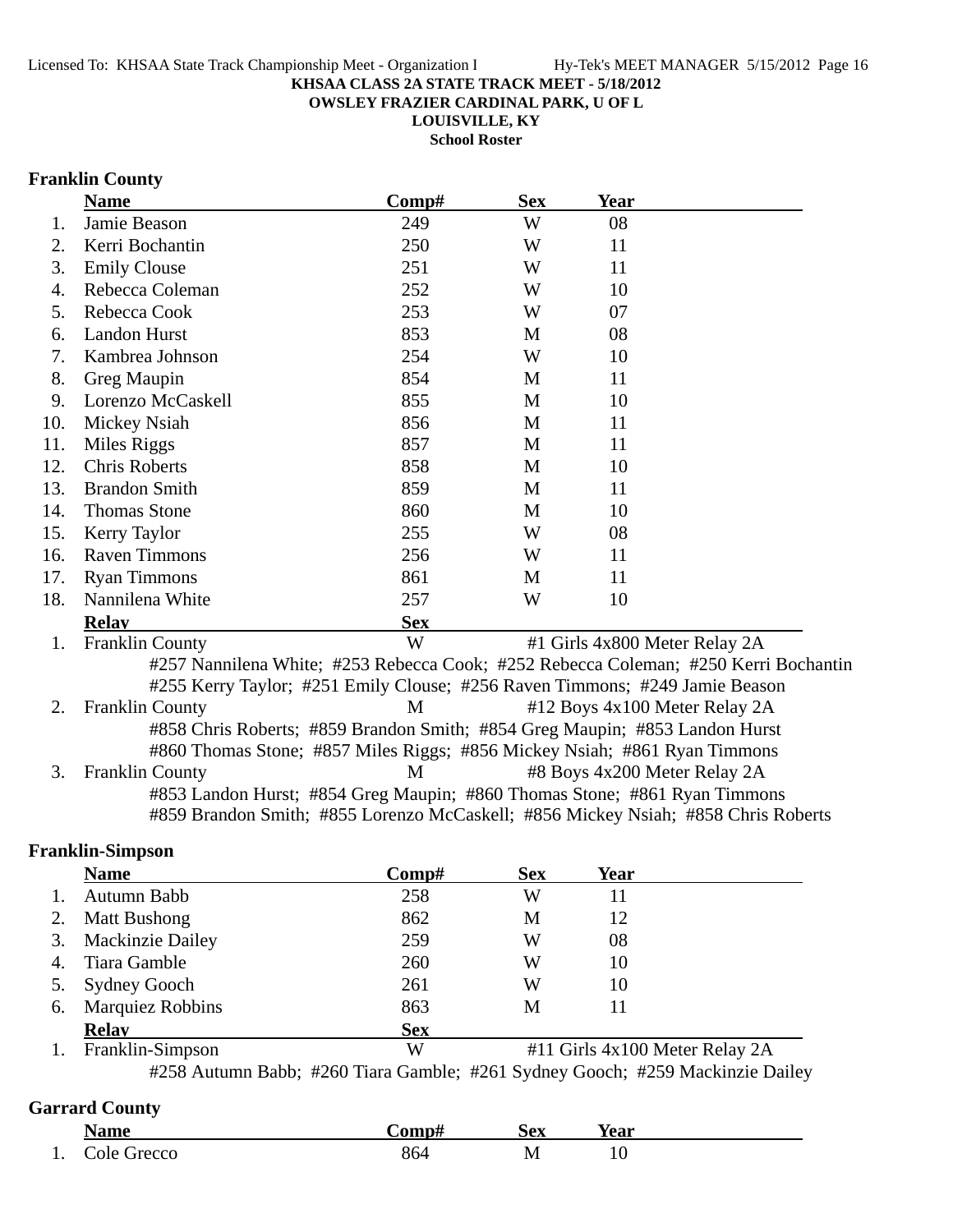**OWSLEY FRAZIER CARDINAL PARK, U OF L**

**LOUISVILLE, KY**

**School Roster**

# **Greenup County**

|                | <b>Name</b>             | Comp#      | <b>Sex</b> | Year |  |
|----------------|-------------------------|------------|------------|------|--|
| $\mathbf{1}$ . | Kara Coldiron           | 262        | W          | 09   |  |
| 2.             | Dakota Dalton           | 865        | M          | 12   |  |
| 3.             | Cara Jorio              | 263        | W          | 10   |  |
| 4.             | <b>Matt Lawson</b>      | 866        | M          | 09   |  |
| 5.             | <b>Dustin Linthicum</b> | 867        | M          | 12   |  |
| 6.             | Levi McDowell           | 868        | M          | 09   |  |
| 7.             | <b>Travis Murphy</b>    | 869        | M          | 12   |  |
| 8.             | <b>Trenton Rowe</b>     | 870        | M          | 12   |  |
| 9.             | <b>Tanner Willis</b>    | 871        | М          | 12   |  |
|                | <b>Relav</b>            | <b>Sex</b> |            |      |  |
|                |                         |            |            |      |  |

1. Greenup County 1. Solution M 412 Boys 4x100 Meter Relay 2A #870 Trenton Rowe; #867 Dustin Linthicum; #866 Matt Lawson; #869 Travis Murphy #871 Tanner Willis; #868 Levi McDowell; #865 Dakota Dalton;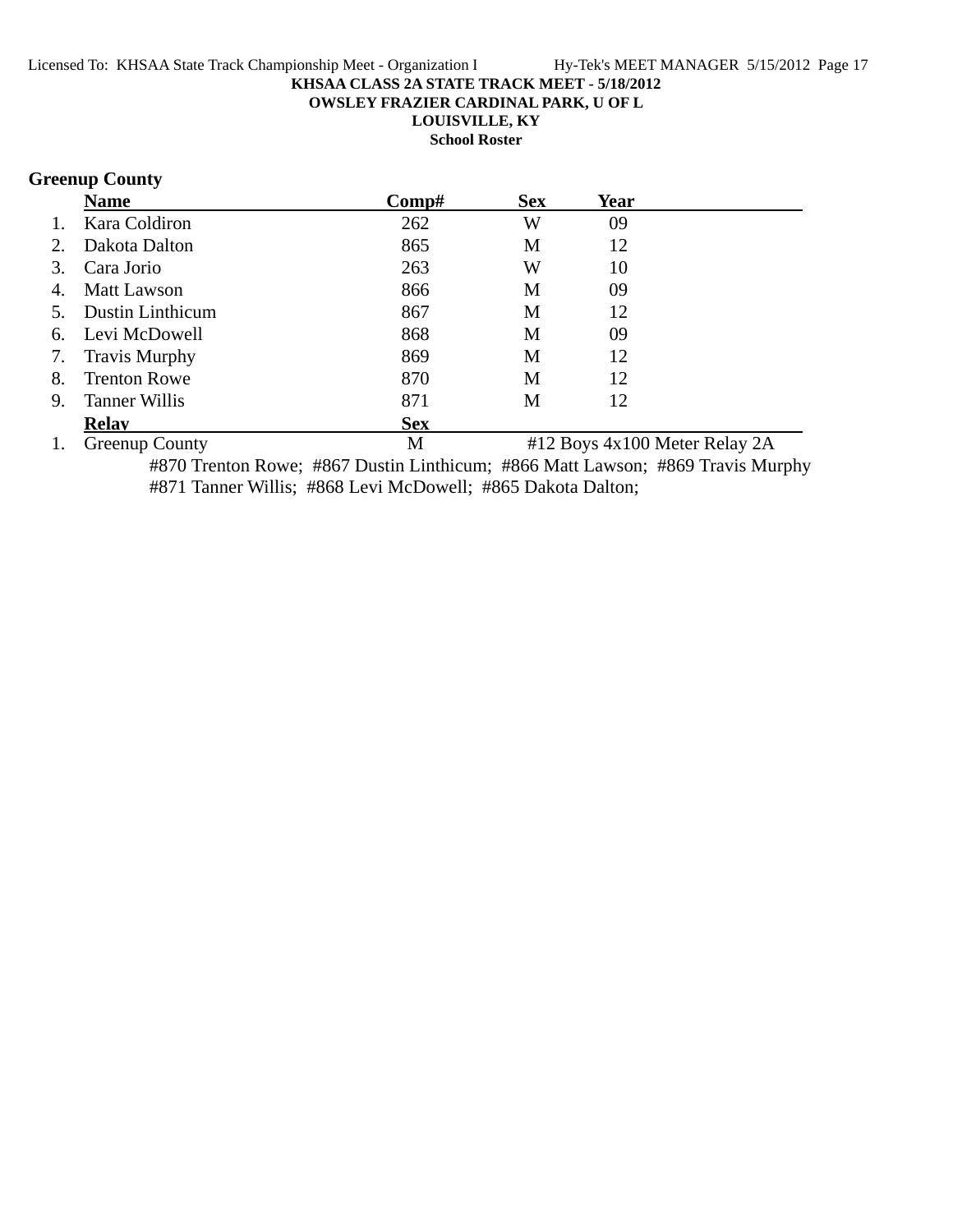**OWSLEY FRAZIER CARDINAL PARK, U OF L**

**LOUISVILLE, KY School Roster**

# **Harlan County**

|     | <b>Name</b>                                                                     | Comp#      | <b>Sex</b> | <b>Year</b>                    |  |
|-----|---------------------------------------------------------------------------------|------------|------------|--------------------------------|--|
| 1.  | Jacob Carroll                                                                   | 872        | M          | 12                             |  |
| 2.  | Shamil Clark                                                                    | 873        | M          | 12                             |  |
| 3.  | Adam Clem                                                                       | 874        | M          | 10                             |  |
| 4.  | Katherine Clem                                                                  | 264        | W          | 12                             |  |
| 5.  | Miranda Davenport                                                               | 265        | W          | 12                             |  |
| 6.  | Jade Goodwin                                                                    | 266        | W          | 10                             |  |
| 7.  | <b>Blaine Grubbs</b>                                                            | 875        | M          | 12                             |  |
| 8.  | Josh Hamlin                                                                     | 876        | M          | 12                             |  |
| 9.  | David Lee                                                                       | 877        | M          | 12                             |  |
| 10. | Chad Massingill                                                                 | 878        | M          | 11                             |  |
| 11. | Hunter Middleton                                                                | 879        | M          | 12                             |  |
| 12. | Kim Miller                                                                      | 267        | W          | 12                             |  |
| 13. | <b>Coty Miracle</b>                                                             | 880        | M          | 11                             |  |
| 14. | Kayla Moore                                                                     | 268        | W          | 11                             |  |
| 15. | <b>Tyler Smith</b>                                                              | 269        | W          | 12                             |  |
| 16. | <b>Amber Walters</b>                                                            | 270        | W          | 10                             |  |
| 17. | Cole Wilson                                                                     | 881        | M          | 10                             |  |
| 18. | Josh Wynn                                                                       | 882        | M          | 11                             |  |
|     | <b>Relay</b>                                                                    | <b>Sex</b> |            |                                |  |
| 1.  | <b>Harlan County</b>                                                            | W          |            | #23 Girls 4x400 Meter Relay 2A |  |
|     | #265 Miranda Davenport; #266 Jade Goodwin; #269 Tyler Smith; #270 Amber Walters |            |            |                                |  |
|     | #268 Kayla Moore; #264 Katherine Clem;                                          |            |            |                                |  |
| 2.  | <b>Harlan County</b>                                                            | M          |            | #12 Boys 4x100 Meter Relay 2A  |  |
|     | #876 Josh Hamlin; #873 Shamil Clark; #872 Jacob Carroll; #882 Josh Wynn         |            |            |                                |  |
|     | #880 Coty Miracle; #874 Adam Clem; #881 Cole Wilson; #878 Chad Massingill       |            |            |                                |  |
| 3.  | <b>Harlan County</b>                                                            | M          |            | #8 Boys 4x200 Meter Relay 2A   |  |
|     | #882 Josh Wynn; #873 Shamil Clark; #880 Coty Miracle; #876 Josh Hamlin          |            |            |                                |  |
|     | #881 Cole Wilson; #874 Adam Clem; #878 Chad Massingill;                         |            |            |                                |  |
| 4.  | <b>Harlan County</b>                                                            | M          |            | #24 Boys 4x400 Meter Relay 2A  |  |
|     | #880 Coty Miracle; #879 Hunter Middleton; #882 Josh Wynn; #876 Josh Hamlin      |            |            |                                |  |
|     | #874 Adam Clem; #878 Chad Massingill;                                           |            |            |                                |  |
| 5.  | <b>Harlan County</b>                                                            | M          |            | #2 Boys 4x800 Meter Relay 2A   |  |
|     | #875 Blaine Grubbs; #878 Chad Massingill; #877 David Lee; #879 Hunter Middleton |            |            |                                |  |

#874 Adam Clem; #876 Josh Hamlin;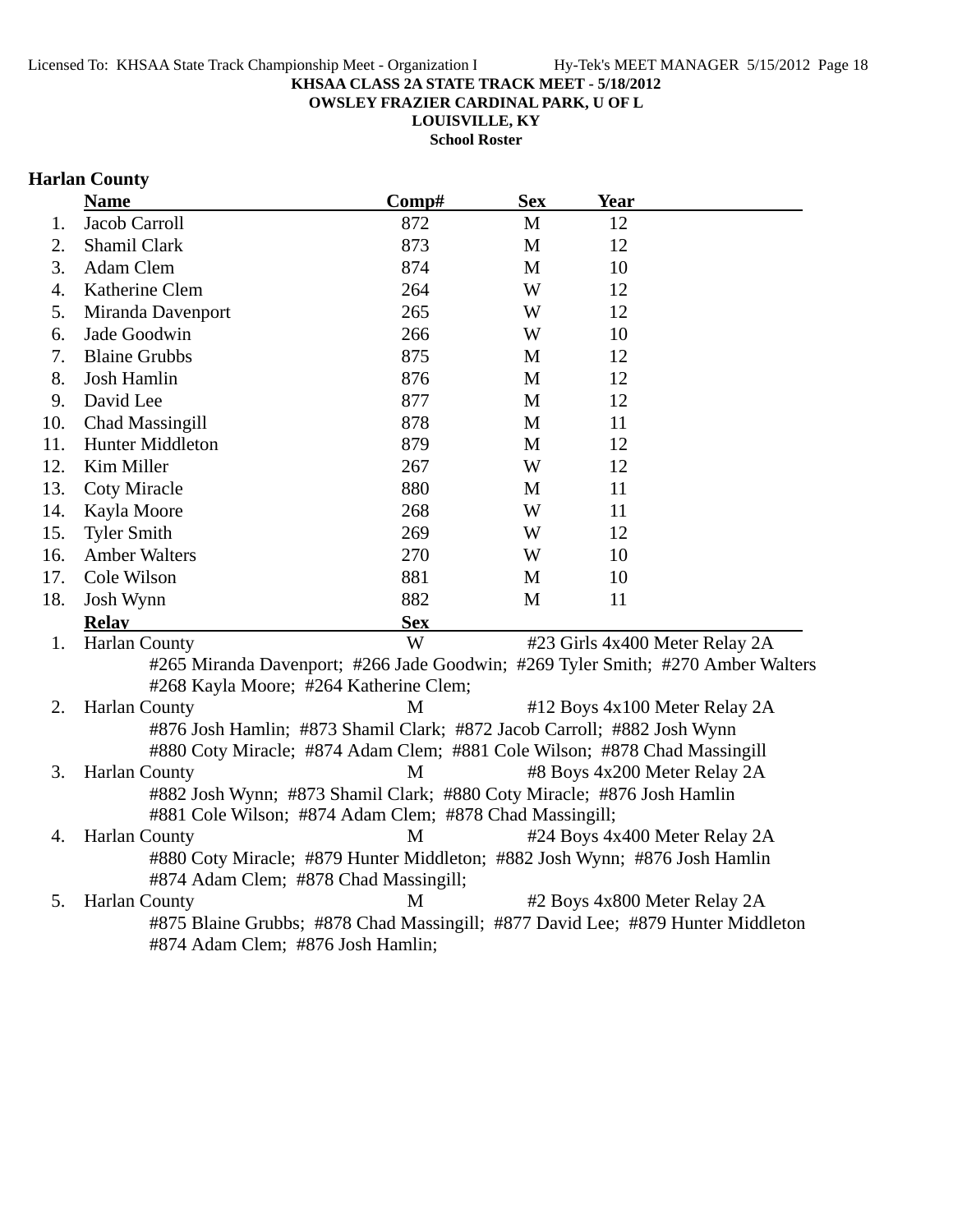**OWSLEY FRAZIER CARDINAL PARK, U OF L**

**LOUISVILLE, KY**

**School Roster**

## **Harrison County**

|     | <b>Name</b>            | Comp#      | <b>Sex</b>  | <b>Year</b> |                                |
|-----|------------------------|------------|-------------|-------------|--------------------------------|
| 1.  | Jessica Alas           | 271        | W           | 11          |                                |
| 2.  | <b>Ben Anness</b>      | 883        | M           | 11          |                                |
| 3.  | <b>Taylor Bolin</b>    | 884        | M           | 11          |                                |
| 4.  | <b>Grant Carr</b>      | 885        | M           | 10          |                                |
| 5.  | <b>Haley Carr</b>      | 272        | W           | 10          |                                |
| 6.  | <b>Matt Carter</b>     | 886        | M           | 12          |                                |
| 7.  | <b>Bailey Caudill</b>  | 273        | W           | 11          |                                |
| 8.  | <b>Brandon Clarke</b>  | 887        | M           | 12          |                                |
| 9.  | Lauren Clarke          | 274        | W           | 09          |                                |
| 10. | <b>Joey Faulconer</b>  | 888        | M           | 11          |                                |
| 11. | <b>Taylor Fry</b>      | 275        | W           | 10          |                                |
| 12. | Eli Gross              | 889        | M           | 11          |                                |
| 13. | Campbell Hall          | 890        | M           | 12          |                                |
| 14. | Justin Hunter          | 891        | M           | 09          |                                |
| 15. | Tabitha Iiles          | 276        | W           | 10          |                                |
| 16. | Natasha Ingram         | 277        | W           | 12          |                                |
| 17. | Mike Jones             | 892        | M           | 12          |                                |
| 18. | Scott Kendall          | 893        | M           | 11          |                                |
| 19. | Daniel Klapheke        | 894        | $\mathbf M$ | 11          |                                |
| 20. | Mia Lail               | 278        | W           | 09          |                                |
| 21. | <b>Kinsey Lesak</b>    | 279        | W           | 10          |                                |
| 22. | Jacob Marsh            | 895        | M           | 12          |                                |
| 23. | <b>Tyler Martin</b>    | 896        | M           | 12          |                                |
| 24. | Caylin Mattox          | 280        | W           | 10          |                                |
| 25. | Jenna Nunnelley        | 281        | W           | 11          |                                |
| 26. | <b>Shane Palmer</b>    | 897        | M           | 09          |                                |
| 27. | <b>Joey Pratt</b>      | 898        | M           | 12          |                                |
| 28. | Morgan Puckett         | 282        | W           | 09          |                                |
| 29. | <b>Todd Puckett</b>    | 899        | M           | 11          |                                |
| 30. | Cindy Rognstad         | 283        | W           | 12          |                                |
| 31. | <b>Austin Short</b>    | 900        | M           | 09          |                                |
| 32. | Nick Slucher           | 901        | M           | 12          |                                |
| 33. | Sabreena Strickland    | 284        | W           | 09          |                                |
| 34. | Deshon Talbott         | 902        | M           | 10          |                                |
| 35. | <b>Hannah Thomas</b>   | 285        | W           | 09          |                                |
| 36. | Joe Thomas             | 903        | M           | 11          |                                |
| 37. | <b>Brandon Watkins</b> | 904        | M           | 11          |                                |
|     | <b>Relay</b>           | <b>Sex</b> |             |             |                                |
| 1.  | <b>Harrison County</b> | W          |             |             | #11 Girls 4x100 Meter Relay 2A |

#271 Jessica Alas; #279 Kinsey Lesak; #284 Sabreena Strickland; #278 Mia Lail #276 Tabitha Iiles; #283 Cindy Rognstad; #281 Jenna Nunnelley; #280 Caylin Mattox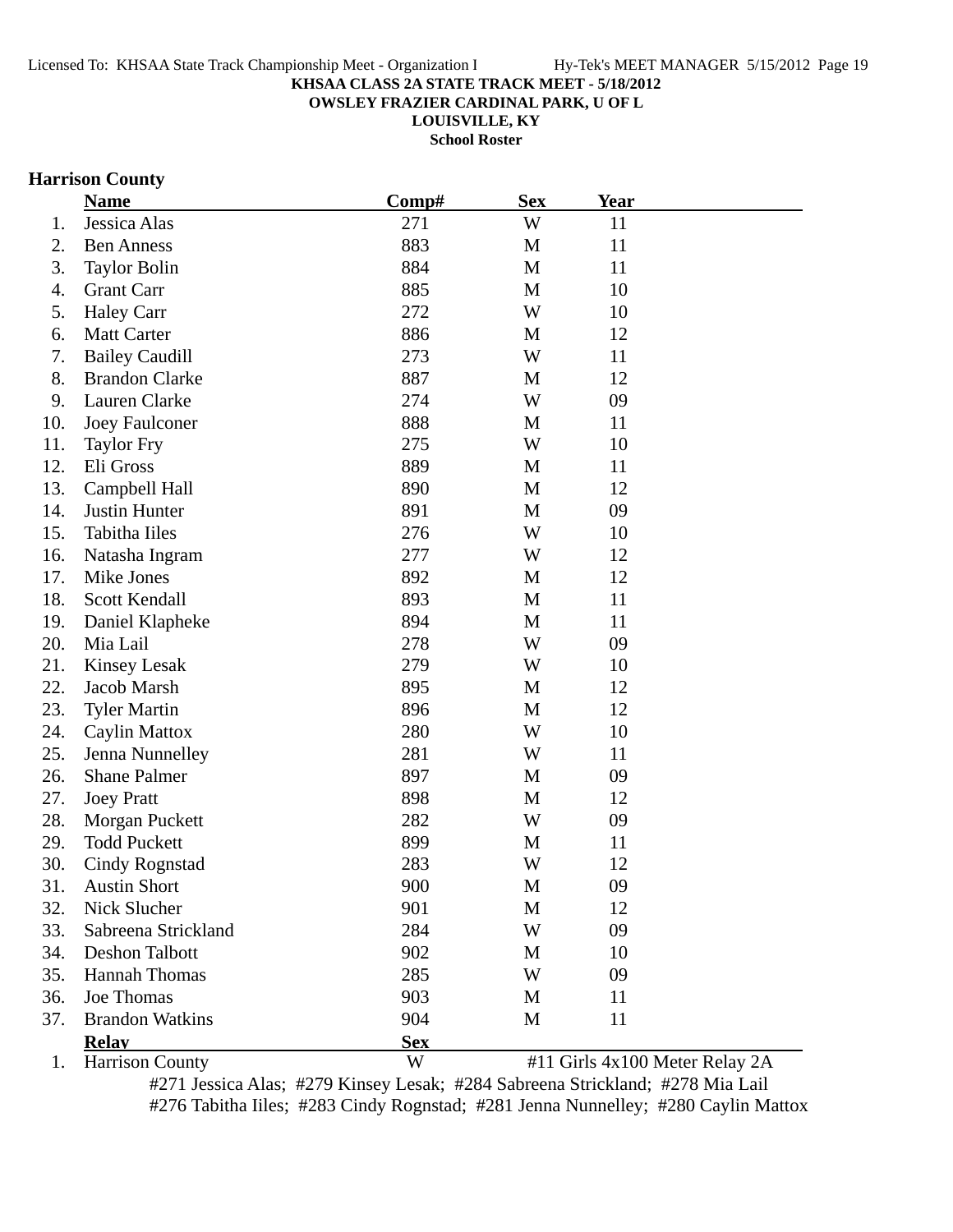**OWSLEY FRAZIER CARDINAL PARK, U OF L**

# **LOUISVILLE, KY**

# **School Roster**

## **Harrison County**

|    | <b>Relay</b>           |                | <b>Sex</b>                                                                    |
|----|------------------------|----------------|-------------------------------------------------------------------------------|
|    | 2. Harrison County     | W              | #23 Girls 4x400 Meter Relay 2A                                                |
|    |                        |                | #271 Jessica Alas; #272 Haley Carr; #285 Hannah Thomas; #279 Kinsey Lesak     |
|    |                        |                | #282 Morgan Puckett; #275 Taylor Fry; #274 Lauren Clarke; #273 Bailey Caudill |
| 3. | <b>Harrison County</b> | $M \sim$       | #8 Boys 4x200 Meter Relay 2A                                                  |
|    |                        |                | #890 Campbell Hall; #883 Ben Anness; #893 Scott Kendall; #887 Brandon Clarke  |
|    |                        |                | #886 Matt Carter; #891 Justin Hunter; #902 Deshon Talbott; #889 Eli Gross     |
| 4. | <b>Harrison County</b> | M <sub>1</sub> | #24 Boys 4x400 Meter Relay 2A                                                 |
|    |                        |                | #901 Nick Slucher; #890 Campbell Hall; #895 Jacob Marsh; #887 Brandon Clarke  |
|    |                        |                | #883 Ben Anness; #885 Grant Carr; #904 Brandon Watkins; #893 Scott Kendall    |
|    | 5. Harrison County     | M <sub>N</sub> | #2 Boys 4x800 Meter Relay 2A                                                  |
|    |                        |                | #885 Grant Carr; #896 Tyler Martin; #903 Joe Thomas; #888 Joey Faulconer      |
|    |                        |                | #900 Austin Short; #897 Shane Palmer; #895 Jacob Marsh; #901 Nick Slucher     |

## **Hart County**

|    | <b>Name</b>             | Comp#      | <b>Sex</b> | Year                          |  |
|----|-------------------------|------------|------------|-------------------------------|--|
| 1. | Kelci Adcock            | 286        | W          | 08                            |  |
| 2. | Darius Barbour          | 905        | M          | 11                            |  |
| 3. | Chris Bradley           | 906        | M          | 11                            |  |
|    | 4. Lindsey Burd         | 287        | W          | 12                            |  |
| 5. | <b>Forrest Ferguson</b> | 907        | M          | 10                            |  |
| 6. | Chris Gaither           | 908        | M          | 11                            |  |
| 7. | Desire Howard           | 288        | W          | 10                            |  |
| 8. | Nate Morrison           | 909        | M          | 12                            |  |
| 9. | Jacob walker            | 910        | M          | 12                            |  |
|    | <b>Relav</b>            | <b>Sex</b> |            |                               |  |
| 1. | <b>Hart County</b>      | M          |            | #12 Boys 4x100 Meter Relay 2A |  |

#905 Darius Barbour; #906 Chris Bradley; #908 Chris Gaither; #910 Jacob walker #909 Nate Morrison;

2. Hart County **M** #8 Boys 4x200 Meter Relay 2A #905 Darius Barbour; #906 Chris Bradley; #908 Chris Gaither; #910 Jacob walker #909 Nate Morrison;

# **Henry County**

| <b>Name</b>         | Comp# | Sex | Year |  |
|---------------------|-------|-----|------|--|
| 1. Austin Armstrong | 911   |     |      |  |
| 2. Cathryn Fischer  | 289   | W   |      |  |
| 3. Jared Yount      | 912   |     | ΩO   |  |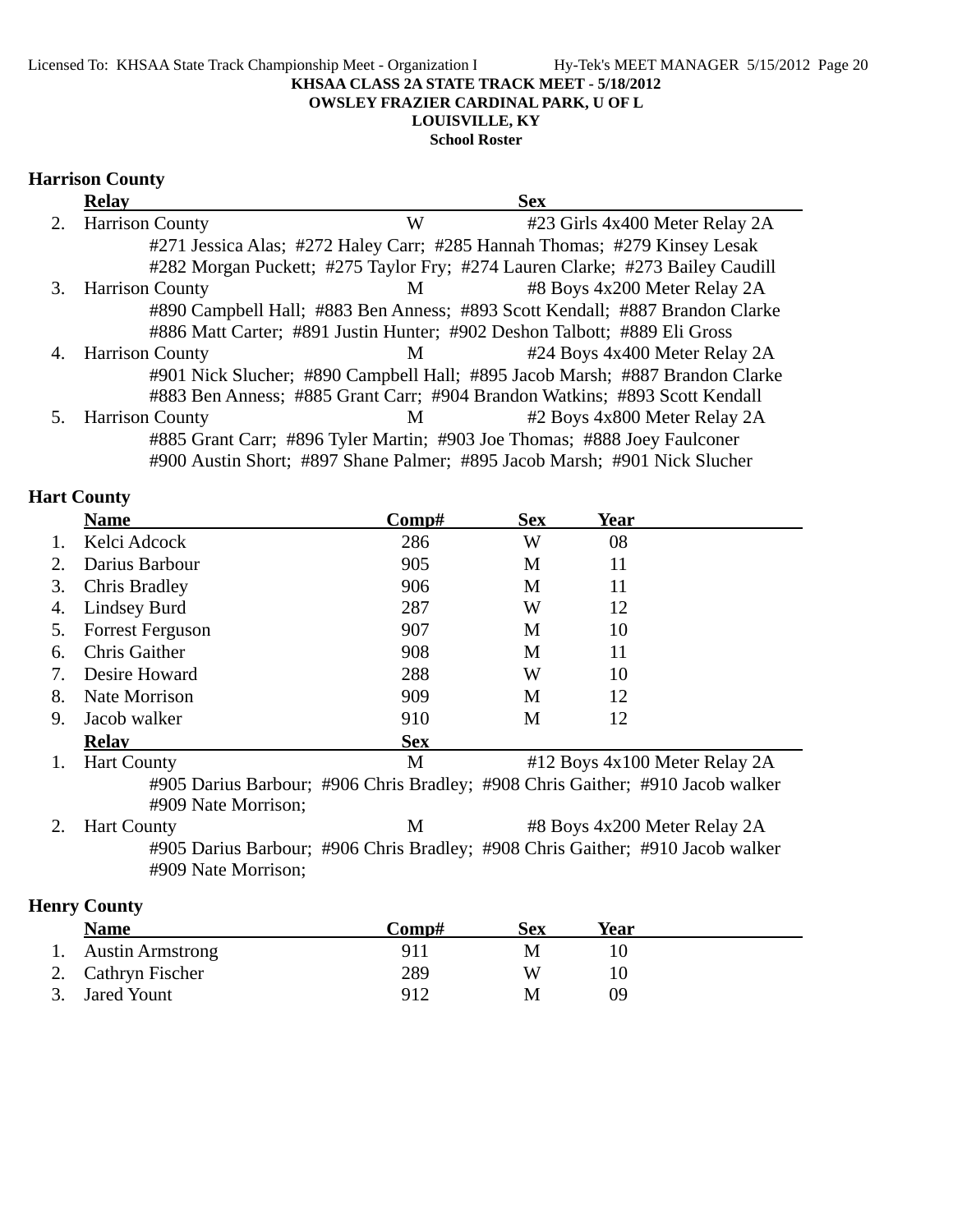**OWSLEY FRAZIER CARDINAL PARK, U OF L**

**LOUISVILLE, KY**

**School Roster**

# **Highlands**

|     | <b>Name</b>                                                                       | Comp#      | <b>Sex</b> | <b>Year</b>                   |                                |
|-----|-----------------------------------------------------------------------------------|------------|------------|-------------------------------|--------------------------------|
| 1.  | Anna Bardgett                                                                     | 290        | W          | 10                            |                                |
| 2.  | David Christian                                                                   | 913        | M          | 11                            |                                |
| 3.  | Paige Dauer                                                                       | 291        | W          | 10                            |                                |
| 4.  | Devin Dupont                                                                      | 914        | M          | 09                            |                                |
| 5.  | Kelsey Etherton                                                                   | 292        | W          | 10                            |                                |
| 6.  | Alyssa Farley                                                                     | 293        | W          | 10                            |                                |
| 7.  | <b>Ryan Greene</b>                                                                | 915        | M          | 10                            |                                |
| 8.  | Beth Ann Griffith                                                                 | 294        | W          | 07                            |                                |
| 9.  | John Michael Griffith                                                             | 916        | M          | 10                            |                                |
| 10. | Isabelle Ison                                                                     | 295        | W          | 07                            |                                |
| 11. | <b>Trevor Kraft</b>                                                               | 917        | M          | 11                            |                                |
| 12. | Karolyn Lukjan                                                                    | 296        | W          | 07                            |                                |
| 13. | Kristyn Lukjan                                                                    | 297        | W          | 09                            |                                |
| 14. | <b>Blake Myers</b>                                                                | 918        | M          | 11                            |                                |
| 15. | Kenton Noran                                                                      | 919        | M          | 12                            |                                |
| 16. | Lauren Ossege                                                                     | 298        | W          | 08                            |                                |
| 17. | <b>Sydney Ossege</b>                                                              | 299        | W          | 07                            |                                |
| 18. | Lisa Patterson                                                                    | 300        | W          | 12                            |                                |
| 19. | <b>Jared Pulsfort</b>                                                             | 920        | M          | 07                            |                                |
| 20. | Megan Reynolds                                                                    | 301        | W          | 08                            |                                |
| 21. | Hannah Schenck                                                                    | 302        | W          | 09                            |                                |
| 22. | <b>Frances Tracy</b>                                                              | 303        | W          | 10                            |                                |
| 23. | <b>Shelby Tully</b>                                                               | 304        | W          | 12                            |                                |
| 24. | <b>Sydney Watson</b>                                                              | 305        | W          | 12                            |                                |
| 25. | Maria Weyer                                                                       | 306        | W          | 12                            |                                |
| 26. | <b>Connor Wiegand</b>                                                             | 921        | M          | 12                            |                                |
|     | <b>Relay</b>                                                                      | <b>Sex</b> |            |                               |                                |
| 1.  | Highlands                                                                         | W          |            |                               | #11 Girls 4x100 Meter Relay 2A |
|     | #306 Maria Weyer; #305 Sydney Watson; #290 Anna Bardgett; #296 Karolyn Lukjan     |            |            |                               |                                |
|     | #297 Kristyn Lukjan; #301 Megan Reynolds; #304 Shelby Tully; #302 Hannah Schenck  |            |            |                               |                                |
| 2.  | Highlands                                                                         | W          |            | #7 Girls 4x200 Meter Relay 2A |                                |
|     | #305 Sydney Watson; #306 Maria Weyer; #304 Shelby Tully; #301 Megan Reynolds      |            |            |                               |                                |
|     | #296 Karolyn Lukjan; #297 Kristyn Lukjan; #290 Anna Bardgett; #302 Hannah Schenck |            |            |                               |                                |
| 3.  | Highlands                                                                         | W          |            |                               | #23 Girls 4x400 Meter Relay 2A |
|     | #301 Megan Reynolds; #297 Kristyn Lukjan; #304 Shelby Tully; #292 Kelsey Etherton |            |            |                               |                                |
|     | #294 Beth Ann Griffith; #302 Hannah Schenck; #290 Anna Bardgett; #291 Paige Dauer |            |            |                               |                                |
| 4.  | Highlands                                                                         | W          |            | #1 Girls 4x800 Meter Relay 2A |                                |
|     | #291 Paige Dauer; #293 Alyssa Farley; #292 Kelsey Etherton; #303 Frances Tracy    |            |            |                               |                                |
|     | #298 Lauren Ossege; #299 Sydney Ossege; #304 Shelby Tully;                        |            |            |                               |                                |
| 5.  | Highlands                                                                         | M          |            |                               | #24 Boys 4x400 Meter Relay 2A  |
|     | #913 David Christian; #914 Devin Dupont; #915 Ryan Greene; #918 Blake Myers       |            |            |                               |                                |
|     | #920 Jared Pulsfort; #919 Kenton Noran; #921 Connor Wiegand;                      |            |            |                               |                                |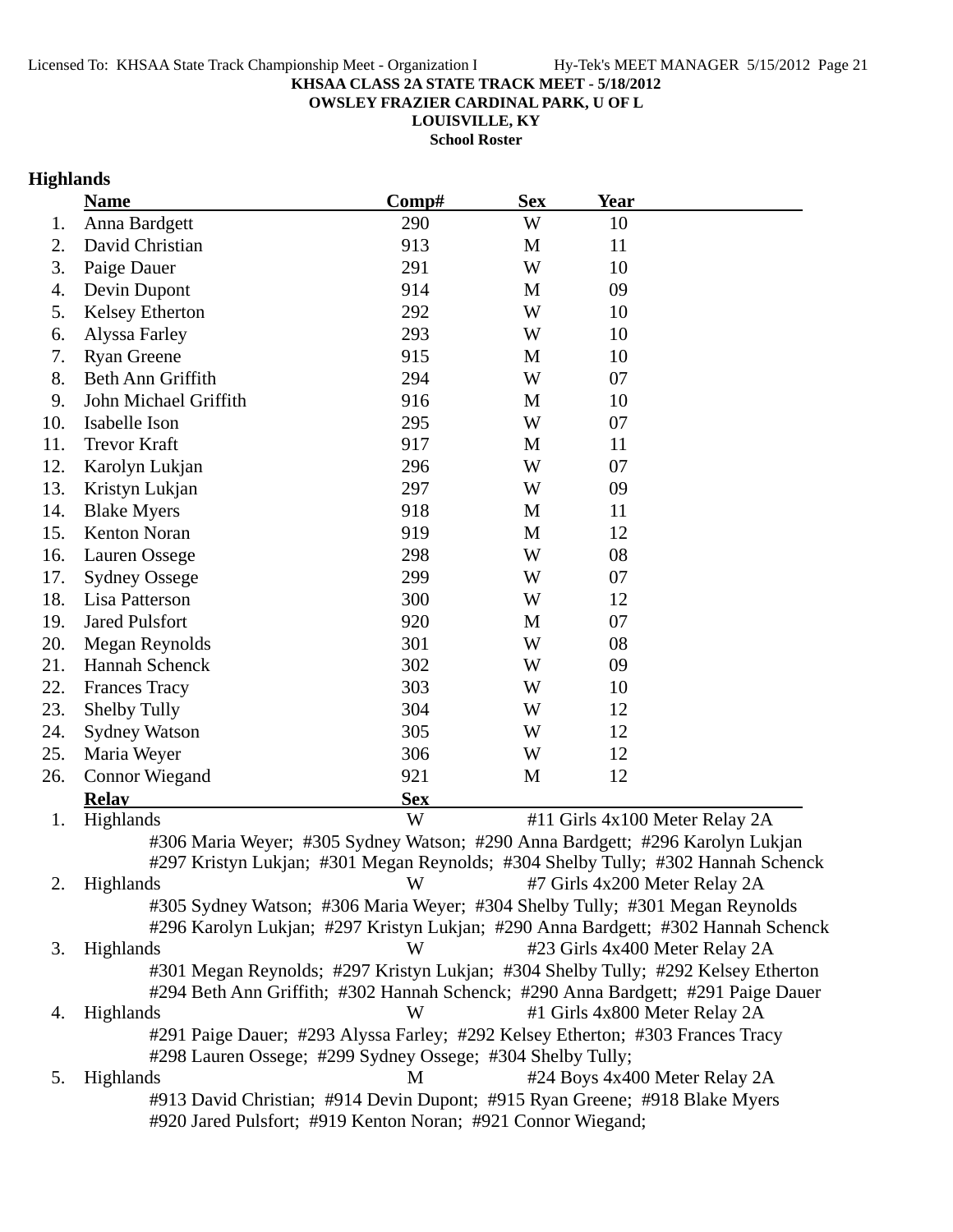**OWSLEY FRAZIER CARDINAL PARK, U OF L**

**LOUISVILLE, KY**

**School Roster**

## **Holmes**

|     | <b>Name</b>            | Comp#          | <b>Sex</b>                | Year                                                                                                                                                                                                                                                                                                                                                                                 |                  |
|-----|------------------------|----------------|---------------------------|--------------------------------------------------------------------------------------------------------------------------------------------------------------------------------------------------------------------------------------------------------------------------------------------------------------------------------------------------------------------------------------|------------------|
|     | Daniel Anderson        | 922            | M                         | 11                                                                                                                                                                                                                                                                                                                                                                                   |                  |
| 2.  | Chris Bishop           | 923            | M                         | 10                                                                                                                                                                                                                                                                                                                                                                                   |                  |
| 3.  | Kamal Bohannon         | 924            | M                         | 12                                                                                                                                                                                                                                                                                                                                                                                   |                  |
| 4.  | Cameron Johnson        | 925            | M                         | 10                                                                                                                                                                                                                                                                                                                                                                                   |                  |
| 5.  | Jajuan Keith           | 926            | M                         | 12                                                                                                                                                                                                                                                                                                                                                                                   |                  |
| 6.  | <b>Shawndale Mincy</b> | 927            | M                         | 08                                                                                                                                                                                                                                                                                                                                                                                   |                  |
| 7.  | Ryan Oder              | 928            | M                         | 12                                                                                                                                                                                                                                                                                                                                                                                   |                  |
| 8.  | <b>Marc Price</b>      | 929            | M                         | 12                                                                                                                                                                                                                                                                                                                                                                                   |                  |
| 9.  | Jonathan Scruggs       | 930            | M                         | 10                                                                                                                                                                                                                                                                                                                                                                                   |                  |
| 10. | Mikekale Scruggs       | 931            | M                         | 11                                                                                                                                                                                                                                                                                                                                                                                   |                  |
| 11. | Darez Waller           | 932            | M                         | 12                                                                                                                                                                                                                                                                                                                                                                                   |                  |
| 12. | Jaylin Wilson          | 933            | M                         | 11                                                                                                                                                                                                                                                                                                                                                                                   |                  |
|     | <b>Relav</b>           | <b>Sex</b>     |                           |                                                                                                                                                                                                                                                                                                                                                                                      |                  |
|     | $TT-1$                 | $\blacksquare$ | $\mathbf{u}$ $\mathbf{v}$ | $\overline{1}$ $\overline{1}$ $\overline{0}$ $\overline{1}$ $\overline{1}$ $\overline{1}$ $\overline{1}$ $\overline{1}$ $\overline{1}$ $\overline{1}$ $\overline{1}$ $\overline{1}$ $\overline{1}$ $\overline{1}$ $\overline{1}$ $\overline{1}$ $\overline{1}$ $\overline{1}$ $\overline{1}$ $\overline{1}$ $\overline{1}$ $\overline{1}$ $\overline{1}$ $\overline{1}$ $\overline{$ | $\sim$ $\lambda$ |

1. Holmes M #24 Boys 4x400 Meter Relay 2A #932 Darez Waller; #926 Jajuan Keith; #927 Shawndale Mincy; #929 Marc Price #924 Kamal Bohannon; #930 Jonathan Scruggs; #928 Ryan Oder; #922 Daniel Anderson 2. Holmes M #2 Boys 4x800 Meter Relay 2A #924 Kamal Bohannon; #925 Cameron Johnson; #928 Ryan Oder; #927 Shawndale Mincy

#923 Chris Bishop; #926 Jajuan Keith; #933 Jaylin Wilson; #922 Daniel Anderson

## **Hopkins County Central**

| <b>Name</b>         | Comp# | Sex | Year |  |
|---------------------|-------|-----|------|--|
| 1. Chris Campbell   | 934   |     |      |  |
| 2. Austin Childress | 935   | M   |      |  |
| 3. Shalara Wells    | 307   | W   |      |  |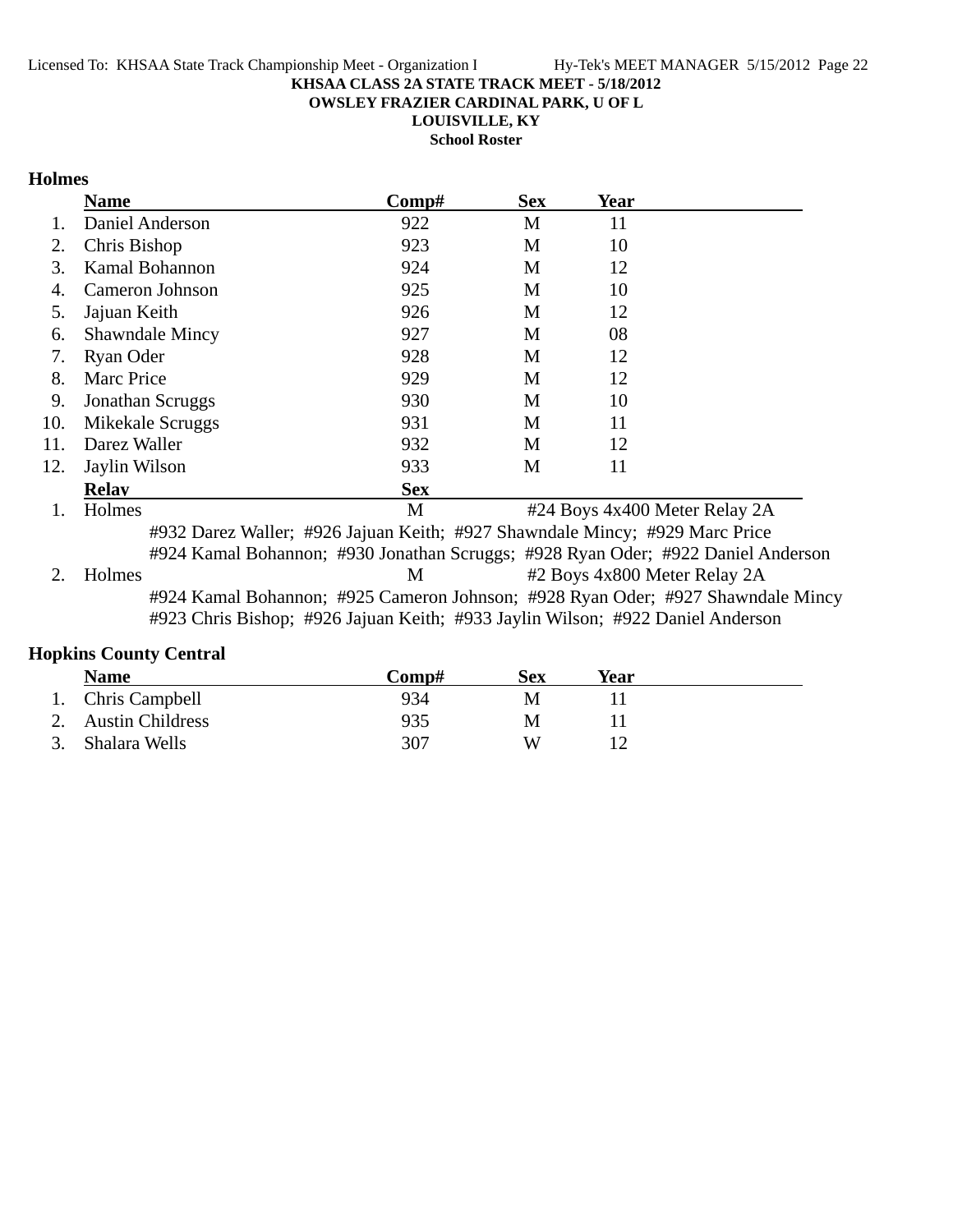**OWSLEY FRAZIER CARDINAL PARK, U OF L**

**LOUISVILLE, KY**

**School Roster**

# **Hopkinsville**

|     | <b>Name</b>                                                                          | Comp#      | <b>Sex</b> | <b>Year</b> |                                |
|-----|--------------------------------------------------------------------------------------|------------|------------|-------------|--------------------------------|
| 1.  | <b>Ashley Baker</b>                                                                  | 308        | W          | 12          |                                |
| 2.  | <b>Andrew Batchelor</b>                                                              | 936        | M          | 12          |                                |
| 3.  | Robert Bell                                                                          | 937        | M          | 11          |                                |
| 4.  | Symphony Bell                                                                        | 309        | W          | 09          |                                |
| 5.  | Taveca Bennet                                                                        | 310        | W          | 09          |                                |
| 6.  | Markail Bennett                                                                      | 938        | M          | 11          |                                |
| 7.  | Zequoria Boone                                                                       | 311        | W          | 10          |                                |
| 8.  | Lexie Cabiness                                                                       | 312        | W          | 11          |                                |
| 9.  | Aunye Christian                                                                      | 313        | W          | 10          |                                |
| 10. | Lataviya Felder                                                                      | 314        | W          | 07          |                                |
| 11. | <b>Terrence Kendrick</b>                                                             | 939        | M          | 10          |                                |
| 12. | Kenny Longstreath                                                                    | 940        | M          | 10          |                                |
| 13. | Frankie Mullen                                                                       | 315        | W          | 11          |                                |
| 14. | David Pelletier                                                                      | 941        | M          | 12          |                                |
| 15. | Cornelius Smith                                                                      | 942        | M          | 11          |                                |
| 16. | Jerome Soldo                                                                         | 943        | M          | 12          |                                |
|     | <b>Relay</b>                                                                         | <b>Sex</b> |            |             |                                |
| 1.  | Hopkinsville                                                                         | W          |            |             | #23 Girls 4x400 Meter Relay 2A |
|     | #314 Lataviya Felder; #309 Symphony Bell; #310 Taveca Bennet; #313 Aunye Christian   |            |            |             |                                |
|     | #308 Ashley Baker; #315 Frankie Mullen; #311 Zequoria Boone;                         |            |            |             |                                |
| 2.  | Hopkinsville                                                                         | M          |            |             | #12 Boys 4x100 Meter Relay 2A  |
|     | #939 Terrence Kendrick; #941 David Pelletier; #942 Cornelius Smith; #937 Robert Bell |            |            |             |                                |
|     | #938 Markail Bennett;                                                                |            |            |             |                                |
| 3.  | Hopkinsville                                                                         | M          |            |             | #24 Boys 4x400 Meter Relay 2A  |
|     | #941 David Pelletier; #937 Robert Bell; #943 Jerome Soldo; #942 Cornelius Smith      |            |            |             |                                |
|     | #936 Andrew Batchelor; #939 Terrence Kendrick; #940 Kenny Longstreath;               |            |            |             |                                |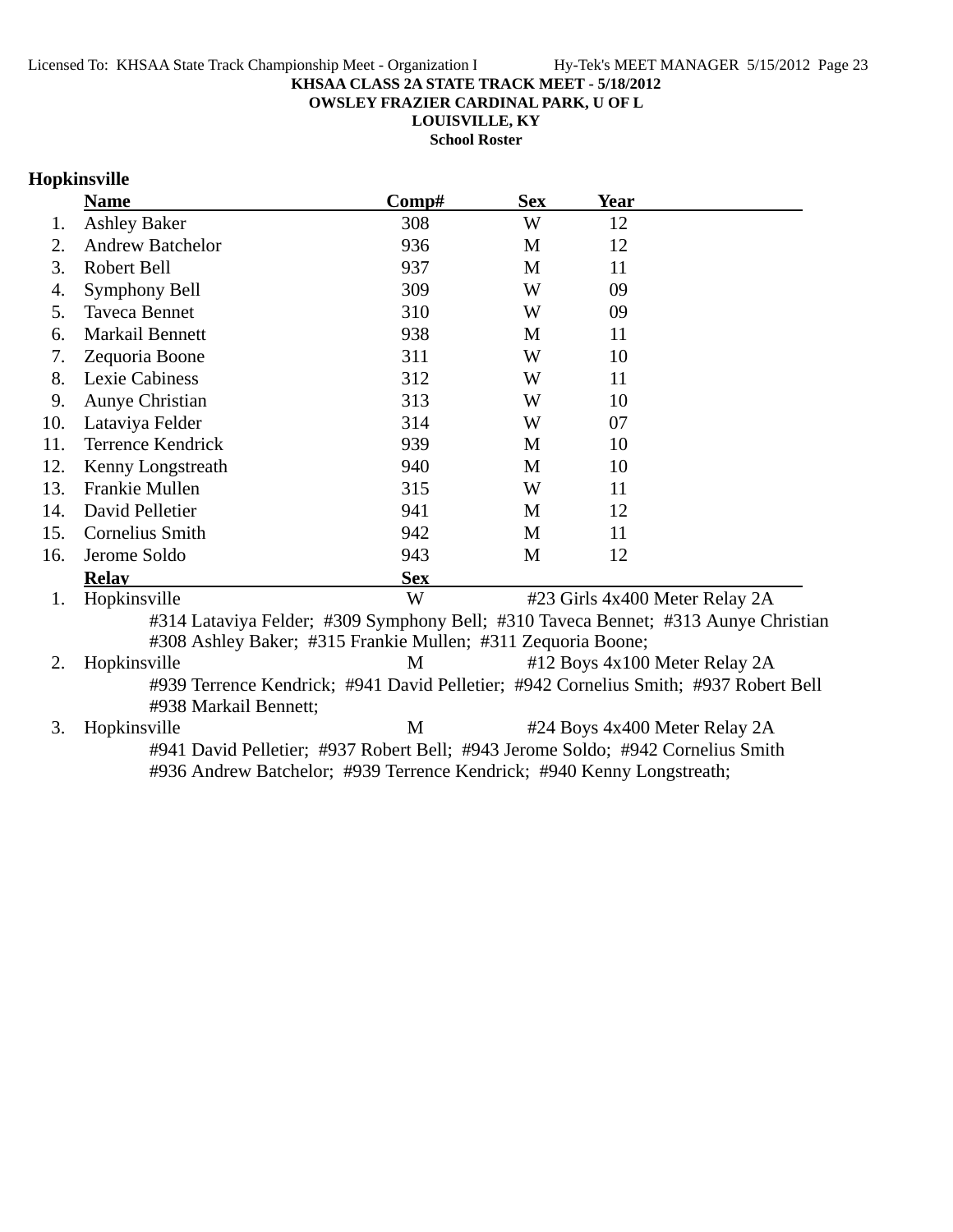**OWSLEY FRAZIER CARDINAL PARK, U OF L**

**LOUISVILLE, KY**

**School Roster**

## **Jeffersontown**

|     | <b>Name</b>                                                                             | Comp#      | <b>Sex</b> | Year                          |  |
|-----|-----------------------------------------------------------------------------------------|------------|------------|-------------------------------|--|
| 1.  | Ashley Boyd                                                                             | 316        | W          | 12                            |  |
| 2.  | Dondre Busby                                                                            | 944        | M          | 10                            |  |
| 3.  | Dwight Colbert                                                                          | 945        | M          | 11                            |  |
| 4.  | Jaelin Haggard                                                                          | 946        | M          | 12                            |  |
| 5.  | <b>Devante Haskins</b>                                                                  | 947        | M          | 10                            |  |
| 6.  | Rashad Hayden                                                                           | 948        | M          | 12                            |  |
| 7.  | Ty'Juan Johnson                                                                         | 949        | M          | 11                            |  |
| 8.  | <b>KJ</b> McElvaney                                                                     | 950        | M          | 11                            |  |
| 9.  | <b>Chavez Strickland</b>                                                                | 951        | M          | 11                            |  |
| 10. | <b>Wyatt Thomas</b>                                                                     | 952        | M          | 12                            |  |
| 11. | <b>Damon Weathers</b>                                                                   | 953        | M          | 12                            |  |
| 12. | <b>Jamal Wells</b>                                                                      | 954        | M          | 11                            |  |
|     | <b>Relav</b>                                                                            | <b>Sex</b> |            |                               |  |
| 1.  | Jeffersontown                                                                           | M          |            | #12 Boys 4x100 Meter Relay 2A |  |
|     | #945 Dwight Colbert; #944 Dondre Busby; #949 Ty'Juan Johnson; #951 Chavez Strickland    |            |            |                               |  |
|     | #947 Devante Haskins; #954 Jamal Wells;                                                 |            |            |                               |  |
|     | Jeffersontown                                                                           | M          |            | #8 Boys 4x200 Meter Relay 2A  |  |
|     | #945 Dwight Colbert; #947 Devante Haskins; #949 Ty'Juan Johnson; #951 Chavez Strickland |            |            |                               |  |
|     | #952 Wyatt Thomas; #944 Dondre Busby;                                                   |            |            |                               |  |
|     |                                                                                         |            |            |                               |  |

3. Jeffersontown M #24 Boys 4x400 Meter Relay 2A #947 Devante Haskins; #949 Ty'Juan Johnson; #946 Jaelin Haggard; #952 Wyatt Thomas #944 Dondre Busby; #948 Rashad Hayden; #950 KJ McElvaney; #953 Damon Weathers

#### **Johnson Central**

|    | <b>Name</b>        | Comp# | <b>Sex</b> | Year |
|----|--------------------|-------|------------|------|
|    | 1. Andy Burke      | 955   | M          |      |
|    | 2. Joe Cole        | 956   | M          |      |
|    | 3. Zach Gound      | 957   | M          | 10   |
| 4. | Johnna Little      | 317   | W          | 10   |
| 5. | <b>Chris Niece</b> | 958   | M          | 10   |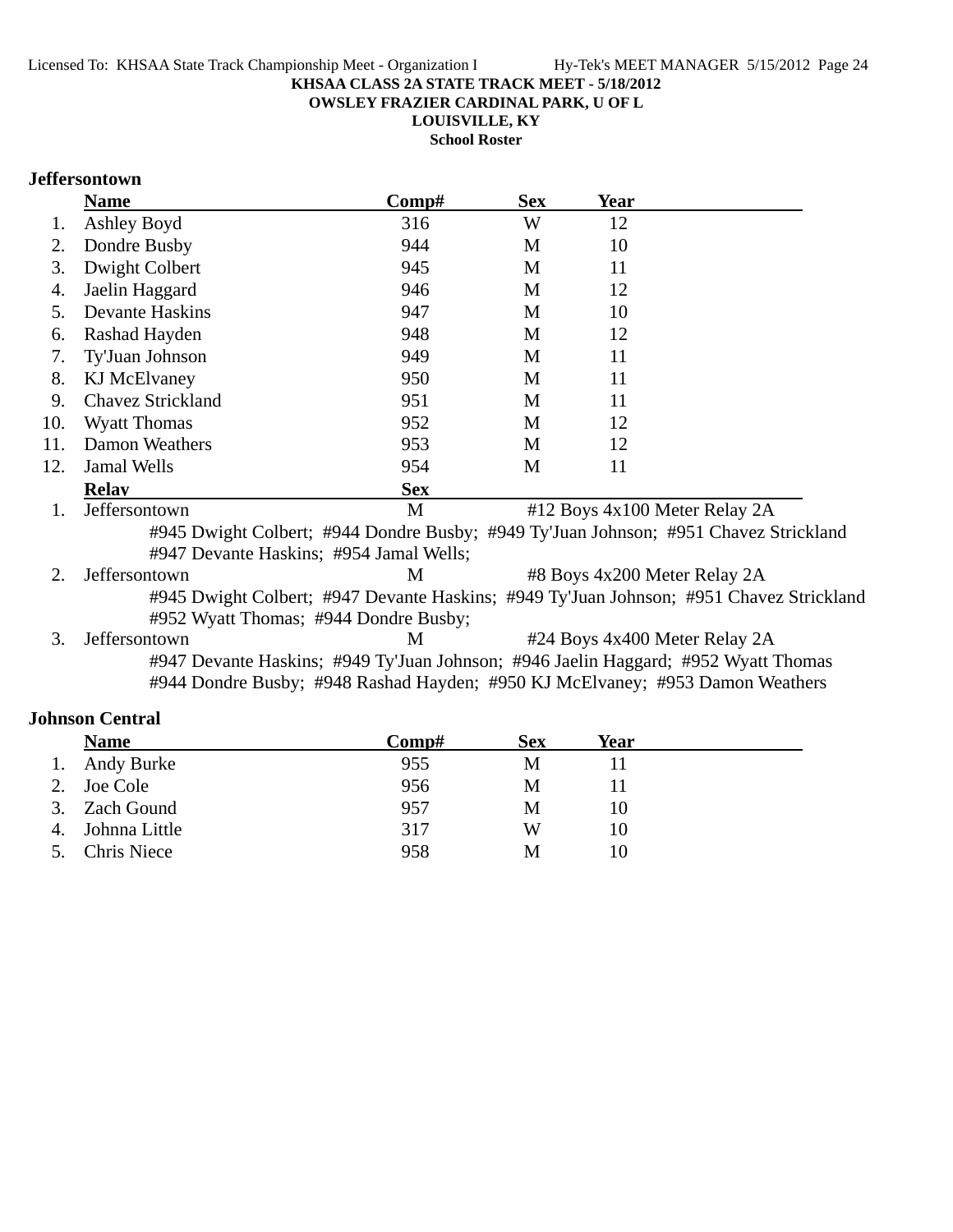**OWSLEY FRAZIER CARDINAL PARK, U OF L**

**LOUISVILLE, KY**

**School Roster**

## **Knox Central**

|                | <b>Name</b>                        | Comp#      | <b>Sex</b> | Year                                                                                                                                                      |  |
|----------------|------------------------------------|------------|------------|-----------------------------------------------------------------------------------------------------------------------------------------------------------|--|
| 1.             | Jobeth Bingham                     | 318        | W          | 11                                                                                                                                                        |  |
| 2.             | Caseylynn Brooks                   | 319        | W          | 08                                                                                                                                                        |  |
| 3.             | <b>Haley Brown</b>                 | 320        | W          | 09                                                                                                                                                        |  |
| 4.             | Sabrina Elliott                    | 321        | W          | 10                                                                                                                                                        |  |
| 5.             | Devin Evans                        | 959        | M          | 12                                                                                                                                                        |  |
| 6.             | Jordan Evans                       | 960        | M          | 12                                                                                                                                                        |  |
| 7.             | <b>Shakira Gregory</b>             | 322        | W          | 12                                                                                                                                                        |  |
| 8.             | Tyra McNeil                        | 323        | W          | 10                                                                                                                                                        |  |
| 9.             | Cassi Shippy                       | 324        | W          | 11                                                                                                                                                        |  |
| 10.            | Jazmene Taylor                     | 325        | W          | 10                                                                                                                                                        |  |
|                | <b>Relav</b>                       | <b>Sex</b> |            |                                                                                                                                                           |  |
| $\blacksquare$ | $\mathbf{r}$ $\alpha$ $\mathbf{r}$ | <b>TTT</b> |            | $\frac{1}{4}$ $\frac{1}{4}$ $\frac{1}{4}$ $\frac{1}{4}$ $\frac{1}{4}$ $\frac{1}{4}$ $\frac{1}{4}$ $\frac{1}{4}$ $\frac{1}{4}$ $\frac{1}{4}$ $\frac{1}{4}$ |  |

1. Knox Central W #11 Girls 4x100 Meter Relay 2A #320 Haley Brown; #322 Shakira Gregory; #323 Tyra McNeil; #324 Cassi Shippy #325 Jazmene Taylor; #319 Caseylynn Brooks; #318 Jobeth Bingham; #321 Sabrina Elliott

## **Larue County**

|                | <b>Name</b>                     | Comp#        | <b>Sex</b> | Year                                                    |  |
|----------------|---------------------------------|--------------|------------|---------------------------------------------------------|--|
| $\mathbf{1}$ . | Alisha Durbin                   | 326          | W          | 11                                                      |  |
| 2.             | Kristina Durbin                 | 327          | W          | 09                                                      |  |
| 3.             | <b>Blake Heibert</b>            | 961          | М          | 12                                                      |  |
| 4.             | Amarah Reed                     | 328          | W          | 11                                                      |  |
| 5.             | Nichole Thomas                  | 329          | W          | 08                                                      |  |
| 6.             | Cody Thompson                   | 962          | М          | 12                                                      |  |
| 7.             | Jackson Venegas                 | 963          | M          | 11                                                      |  |
| 8.             | Mariah Wiseman                  | 330          | W          | 08                                                      |  |
|                | <b>Relav</b>                    | <b>Sex</b>   |            |                                                         |  |
|                | $L_{\text{out}} C_{\text{out}}$ | $\mathbf{X}$ |            | $#1$ Cirls $A_{\mathbf{v}}$ COM Motor Dolove $2\Lambda$ |  |

1. Larue County **W** #1 Girls 4x800 Meter Relay 2A

#327 Kristina Durbin; #328 Amarah Reed; #329 Nichole Thomas; #330 Mariah Wiseman

## **Lawrence County**

| <b>Name</b>     | Comp# | <b>Sex</b> | Year |  |
|-----------------|-------|------------|------|--|
| 1. Corey Distel | 964   | М          |      |  |
| 2. Cody Payne   | 965   | М          |      |  |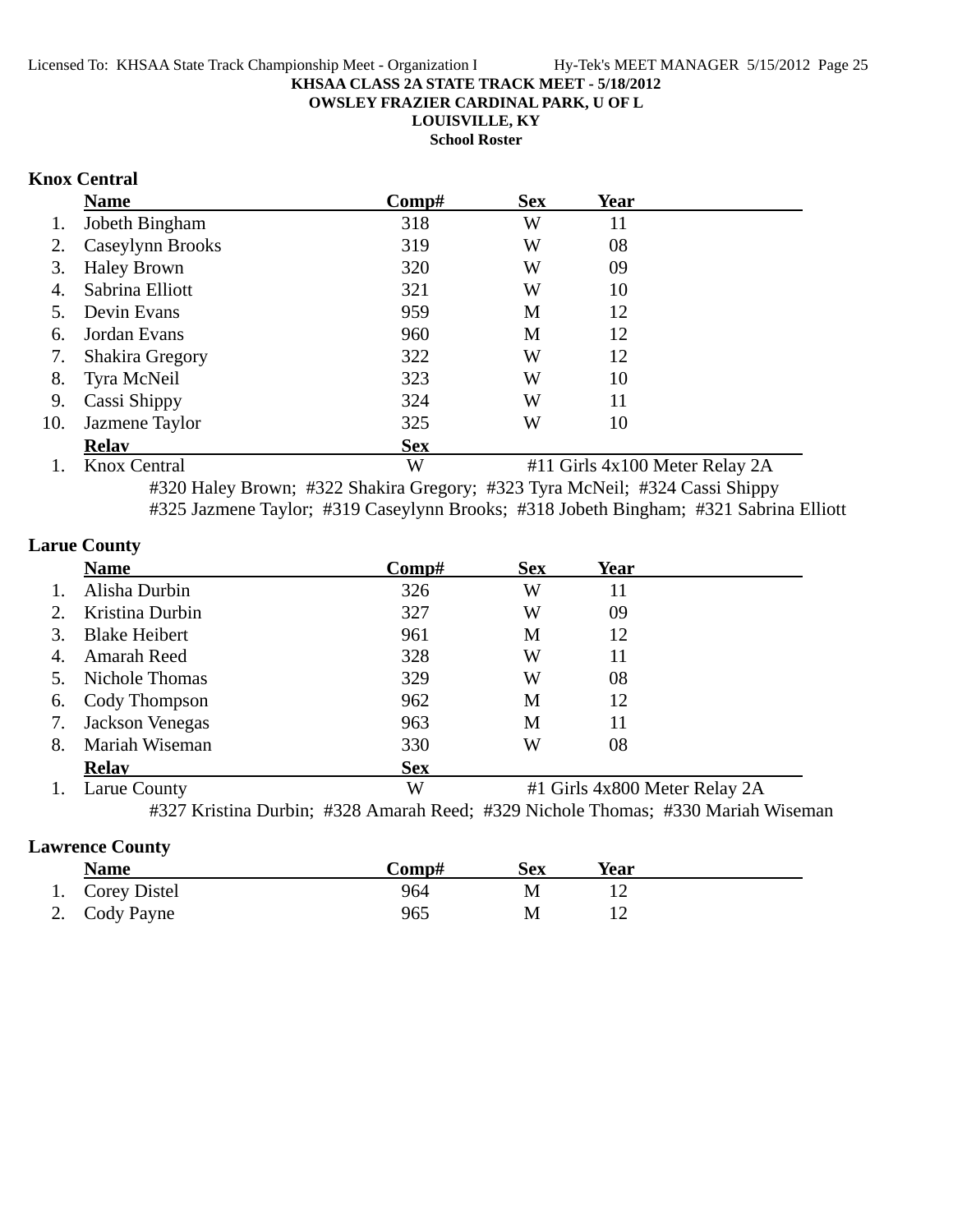**OWSLEY FRAZIER CARDINAL PARK, U OF L**

**LOUISVILLE, KY**

**School Roster**

## **Leslie County**

|     | <b>Name</b>              | Comp#      | <b>Sex</b> | Year                                                                                                                        |  |
|-----|--------------------------|------------|------------|-----------------------------------------------------------------------------------------------------------------------------|--|
|     | Kaylyn Asher             | 331        | W          | 07                                                                                                                          |  |
| 2.  | Shania Asher             | 332        | W          | 09                                                                                                                          |  |
| 3.  | Elizabeth Day            | 333        | W          | 08                                                                                                                          |  |
| 4.  | Katelyn Fee              | 334        | W          | 09                                                                                                                          |  |
| 5.  | Emily Griffith           | 335        | W          | 07                                                                                                                          |  |
| 6.  | <b>Allison Holbrook</b>  | 336        | W          | 12                                                                                                                          |  |
| 7.  | Lauren Little            | 337        | W          | 12                                                                                                                          |  |
| 8.  | <b>Madison Little</b>    | 338        | W          | 07                                                                                                                          |  |
| 9.  | <b>Brittany Mitchell</b> | 339        | W          | 07                                                                                                                          |  |
| 10. | Katie Moore              | 340        | W          | 09                                                                                                                          |  |
| 11. | Alex Washburn            | 341        | W          | 07                                                                                                                          |  |
| 12. | Taylor Washburn          | 342        | W          | 07                                                                                                                          |  |
|     | <b>Relav</b>             | <b>Sex</b> |            |                                                                                                                             |  |
|     | $\sim$                   | <b>TTT</b> |            | $\mathbf{u} = \alpha \mathbf{u} + \alpha \alpha \mathbf{u} + \beta \alpha \mathbf{u} + \gamma \mathbf{u}$<br>$\sim$ $\cdot$ |  |

1. Leslie County W #7 Girls 4x200 Meter Relay 2A #337 Lauren Little; #334 Katelyn Fee; #339 Brittany Mitchell; #340 Katie Moore #335 Emily Griffith; #331 Kaylyn Asher; #341 Alex Washburn; #332 Shania Asher 2. Leslie County W #1 Girls 4x800 Meter Relay 2A #333 Elizabeth Day; #336 Allison Holbrook; #338 Madison Little; #332 Shania Asher #340 Katie Moore; #337 Lauren Little; #341 Alex Washburn; #342 Taylor Washburn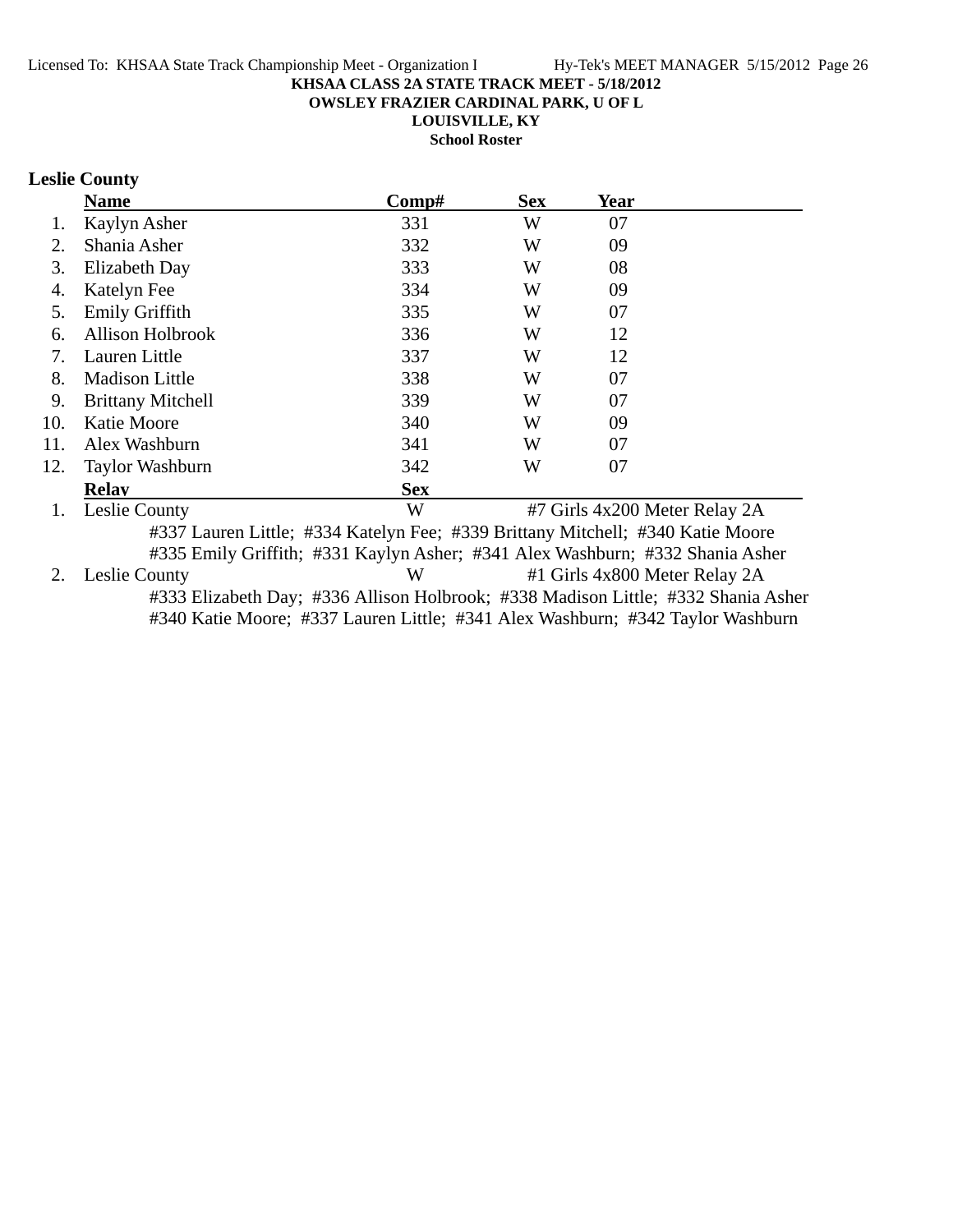**OWSLEY FRAZIER CARDINAL PARK, U OF L**

**LOUISVILLE, KY**

**School Roster**

#### **Letcher County Central**

|     | <b>Name</b>                   | Comp#      | <b>Sex</b> | <u>Year</u> |                                |
|-----|-------------------------------|------------|------------|-------------|--------------------------------|
| 1.  | <b>Brooke Adams</b>           | 343        | W          | 09          |                                |
| 2.  | Freddi Adams                  | 344        | W          | 12          |                                |
| 3.  | Keisha Balthis                | 345        | W          | 10          |                                |
| 4.  | Nicole Banks                  | 346        | W          | 12          |                                |
| 5.  | Drew Bentley                  | 966        | M          | 12          |                                |
| 6.  | <b>Josh Boggs</b>             | 967        | M          | 10          |                                |
| 7.  | <b>Matt Boggs</b>             | 968        | M          | 12          |                                |
| 8.  | <b>Alley Bolling</b>          | 347        | W          | 10          |                                |
| 9.  | <b>Austin Bolling</b>         | 969        | M          | 11          |                                |
| 10. | Leanna Bryant                 | 348        | W          | 10          |                                |
| 11. | <b>Dylan Burton</b>           | 970        | M          | 10          |                                |
| 12. | <b>Chase Cates</b>            | 971        | M          | 10          |                                |
| 13. | <b>Brad Collier</b>           | 972        | M          | 12          |                                |
| 14. | Caitlin Collier               | 349        | W          | 12          |                                |
| 15. | Kaitlyn Collier               | 350        | W          | 12          |                                |
| 16. | <b>Colton Collins</b>         | 973        | M          | 12          |                                |
| 17. | Jake Dixon                    | 974        | M          | 12          |                                |
| 18. | Izak Dyal                     | 975        | M          | 11          |                                |
| 19. | <b>Sidney Fields</b>          | 976        | M          | 12          |                                |
| 20. | <b>Chippy Frazier</b>         | 977        | M          | 10          |                                |
| 21. | Keaston Hall                  | 978        | M          | 11          |                                |
| 22. | Tami Hall                     | 351        | W          | 10          |                                |
| 23. | Ashley Johnson                | 352        | W          | 12          |                                |
| 24. | Lindsey Kincer                | 353        | W          | 12          |                                |
| 25. | Kendra Lewis                  | 354        | W          | 10          |                                |
| 26. | Endia Lillie                  | 355        | W          | 09          |                                |
| 27. | <b>Bobby McKenzie</b>         | 979        | M          | 09          |                                |
| 28. | <b>Joey Moore</b>             | 980        | M          | 12          |                                |
| 29. | Samantha Mullins              | 356        | W          | 12          |                                |
| 30. | Meg Raleigh                   | 357        | W          | 10          |                                |
| 31  | Lexi Smith                    | 358        | W          | 11          |                                |
| 32. | Willie Smith                  | 981        | M          | 10          |                                |
| 33. | Jeremiah Stidham              | 982        | M          | 12          |                                |
| 34. | <b>Haley Whitaker</b>         | 359        | W          | 12          |                                |
| 35. | <b>Trenton Whitaker</b>       | 983        | M          | 12          |                                |
|     | <b>Relay</b>                  | <b>Sex</b> |            |             |                                |
| 1.  | <b>Letcher County Central</b> | W          |            |             | #11 Girls 4x100 Meter Relay 2A |

#358 Lexi Smith; #353 Lindsey Kincer; #351 Tami Hall; #352 Ashley Johnson #355 Endia Lillie; #359 Haley Whitaker; #347 Alley Bolling;<br>2. Letcher County Central W #7 Girls 4x20

 $W$  #7 Girls 4x200 Meter Relay 2A #351 Tami Hall; #352 Ashley Johnson; #358 Lexi Smith; #346 Nicole Banks #359 Haley Whitaker; #353 Lindsey Kincer; #355 Endia Lillie;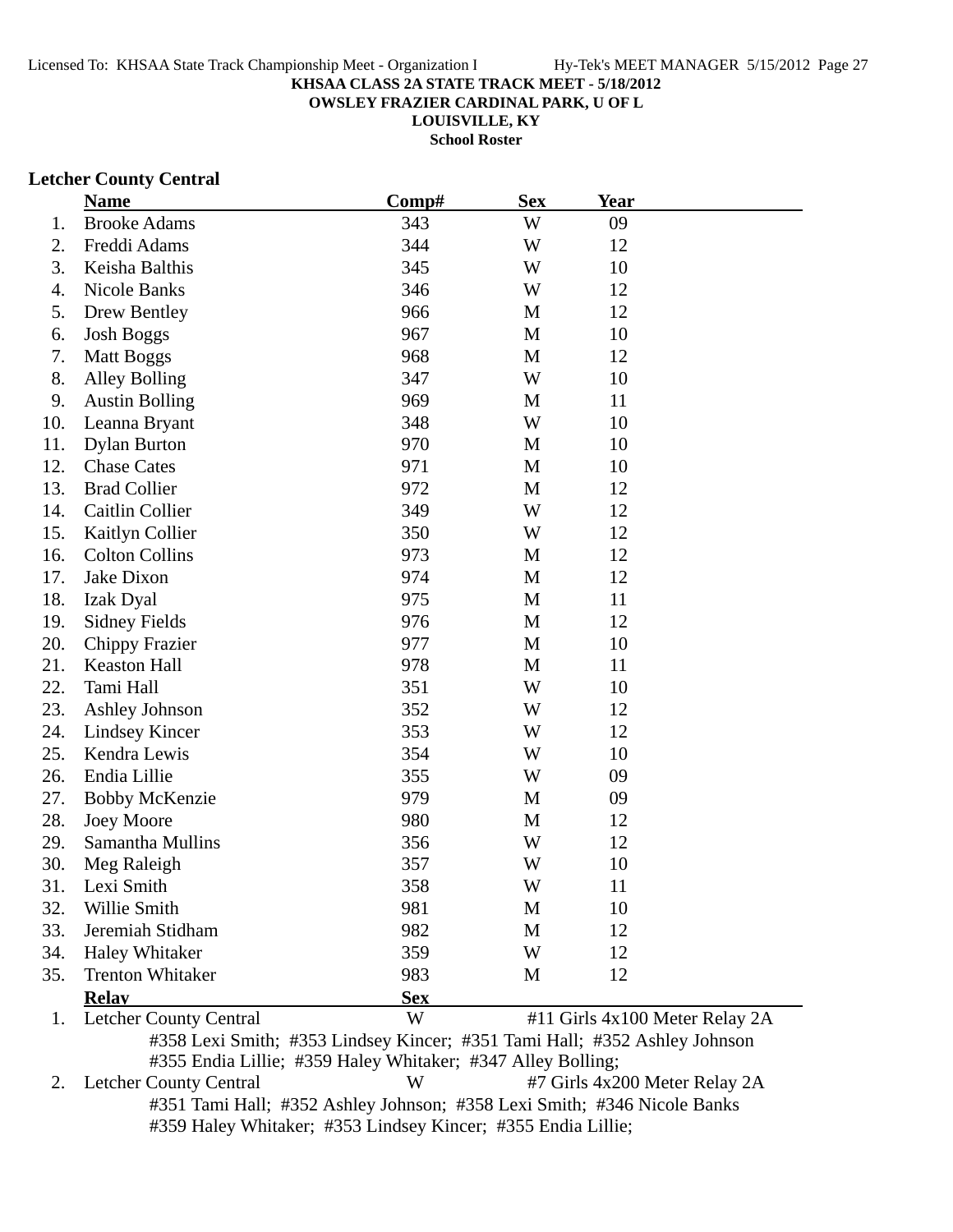#### Licensed To: KHSAA State Track Championship Meet - Organization I Hy-Tek's MEET MANAGER 5/15/2012 Page 28

## **KHSAA CLASS 2A STATE TRACK MEET - 5/18/2012**

#### **OWSLEY FRAZIER CARDINAL PARK, U OF L**

# **LOUISVILLE, KY**

# **School Roster**

# **Letcher County Central**

|    | <b>Relay</b>                          |                                                          | <b>Sex</b>                                                                        |  |
|----|---------------------------------------|----------------------------------------------------------|-----------------------------------------------------------------------------------|--|
| 3. | <b>Letcher County Central</b>         | W                                                        | #23 Girls 4x400 Meter Relay 2A                                                    |  |
|    |                                       |                                                          | #358 Lexi Smith; #356 Samantha Mullins; #359 Haley Whitaker; #357 Meg Raleigh     |  |
|    | #355 Endia Lillie; #354 Kendra Lewis; |                                                          |                                                                                   |  |
|    | 4. Letcher County Central             | W                                                        | #1 Girls 4x800 Meter Relay 2A                                                     |  |
|    |                                       |                                                          | #345 Keisha Balthis; #356 Samantha Mullins; #357 Meg Raleigh; #344 Freddi Adams   |  |
|    |                                       |                                                          | #343 Brooke Adams; #348 Leanna Bryant; #349 Caitlin Collier; #350 Kaitlyn Collier |  |
| 5. | Letcher County Central                | M <sub>1</sub>                                           | #12 Boys 4x100 Meter Relay 2A                                                     |  |
|    |                                       |                                                          | #982 Jeremiah Stidham; #966 Drew Bentley; #978 Keaston Hall; #975 Izak Dyal       |  |
|    |                                       | #970 Dylan Burton; #973 Colton Collins; #967 Josh Boggs; |                                                                                   |  |
|    | 6. Letcher County Central             | M                                                        | #24 Boys 4x400 Meter Relay 2A                                                     |  |
|    |                                       |                                                          | #970 Dylan Burton; #977 Chippy Frazier; #978 Keaston Hall; #974 Jake Dixon        |  |
|    |                                       | #973 Colton Collins; #972 Brad Collier; #968 Matt Boggs; |                                                                                   |  |
| 7. | <b>Letcher County Central</b>         | $M \sim$                                                 | #2 Boys 4x800 Meter Relay 2A                                                      |  |
|    |                                       |                                                          | #979 Bobby McKenzie; #977 Chippy Frazier; #983 Trenton Whitaker; #974 Jake Dixon  |  |
|    |                                       |                                                          | #972 Brad Collier; #971 Chase Cates; #969 Austin Bolling; #980 Joey Moore         |  |
|    | $\sim$ $\sim$ $\sim$ $\sim$           |                                                          |                                                                                   |  |

# **Lewis County**

|     | ممسما            | $\sim$ m $\sim$ t $\sim$ | -<br>óΩV<br>DСА | rear |  |
|-----|------------------|--------------------------|-----------------|------|--|
| . . | ranner<br>sarton | $\sim$<br>$\cup$ 1       | M               | ΙV   |  |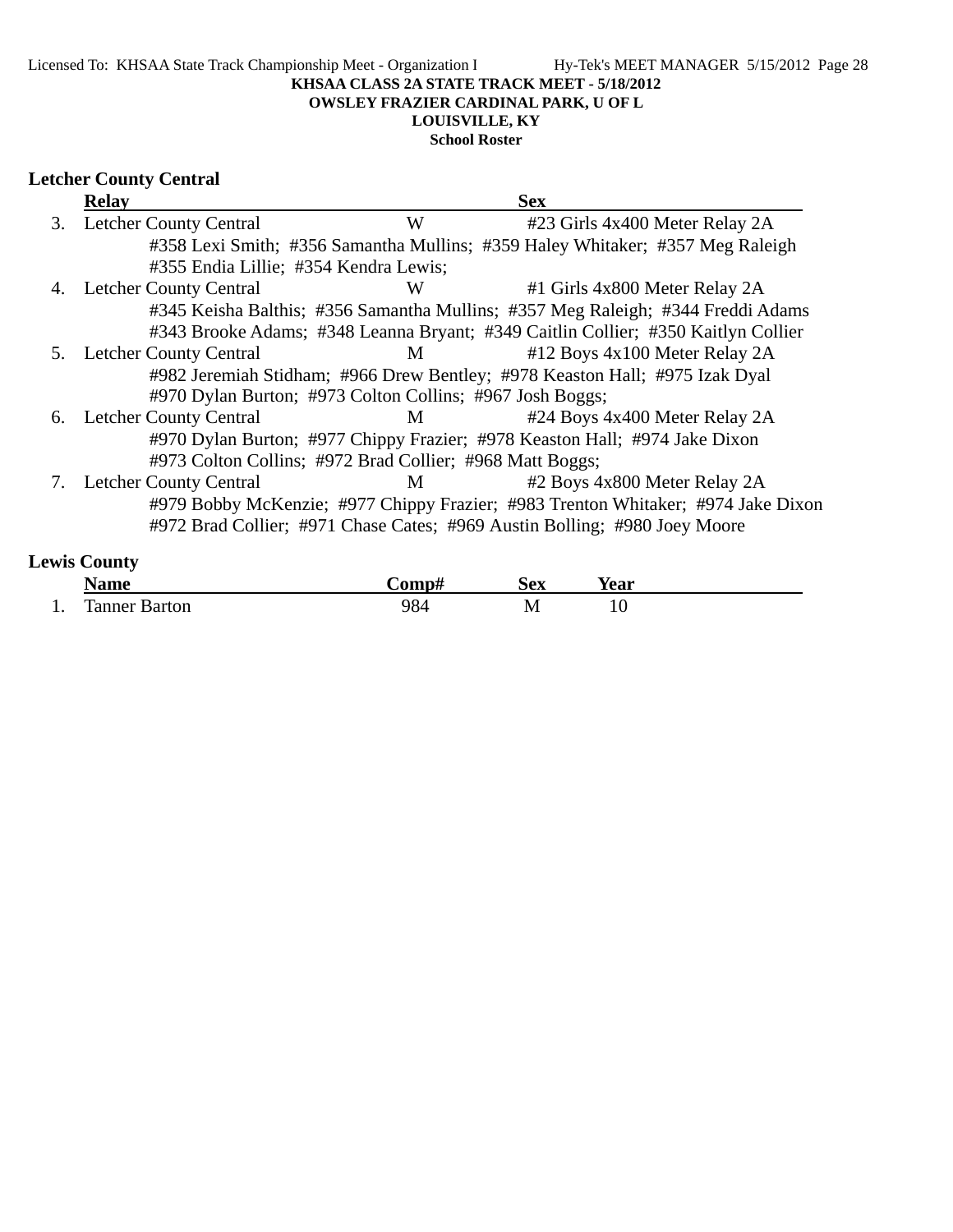**OWSLEY FRAZIER CARDINAL PARK, U OF L**

**LOUISVILLE, KY School Roster**

## **Lexington Catholic**

|     | <b>Name</b>                                                                                        | Comp#      | <b>Sex</b> | <b>Year</b>                   |  |
|-----|----------------------------------------------------------------------------------------------------|------------|------------|-------------------------------|--|
| 1.  | Natalie Appel                                                                                      | 360        | W          | 10                            |  |
| 2.  | <b>Brian Babbage</b>                                                                               | 985        | M          | 12                            |  |
| 3.  | <b>Thomas Baker</b>                                                                                | 986        | M          | 12                            |  |
| 4.  | <b>Brooks Barger</b>                                                                               | 987        | M          | 11                            |  |
| 5.  | <b>Rashad Bennet</b>                                                                               | 988        | M          | 12                            |  |
| 6.  | Claire Bodart                                                                                      | 361        | W          | 12                            |  |
| 7.  | Olivia Carter                                                                                      | 362        | W          | 10                            |  |
| 8.  | <b>Allen Curtis</b>                                                                                | 989        | M          | 09                            |  |
| 9.  | Katie Hurt                                                                                         | 363        | W          | 08                            |  |
| 10. | Claire Kellen                                                                                      | 364        | W          | 10                            |  |
| 11. | Jack Laureano                                                                                      | 990        | M          | 09                            |  |
| 12. | Nicholas Laureano                                                                                  | 991        | M          | 11                            |  |
| 13. | Kent Llanora                                                                                       | 992        | M          | 12                            |  |
| 14. | <b>Bridgette Mangold</b>                                                                           | 365        | W          | 10                            |  |
| 15. | Duncan Naylor                                                                                      | 993        | M          | 10                            |  |
| 16. | <b>Lauren Phillips</b>                                                                             | 366        | W          | 09                            |  |
| 17. | <b>Bonnie Rhule</b>                                                                                | 367        | W          | 12                            |  |
| 18. | Stephen Ritchie                                                                                    | 994        | M          | 10                            |  |
| 19. | Alex Van Leeuwen                                                                                   | 995        | M          | 11                            |  |
| 20. | <b>Andrew Vollet</b>                                                                               | 996        | M          | 11                            |  |
| 21. | <b>Adam Wachs</b>                                                                                  | 997        | M          | 12                            |  |
| 22. | Parker Wachs                                                                                       | 998        | M          | 11                            |  |
| 23. | Kurt Wilhelmus                                                                                     | 999        | M          | 12                            |  |
|     | <b>Relay</b>                                                                                       | <b>Sex</b> |            |                               |  |
| 1.  | Lexington Catholic                                                                                 | W          |            | #7 Girls 4x200 Meter Relay 2A |  |
|     | #360 Natalie Appel; #364 Claire Kellen; #362 Olivia Carter; #365 Bridgette Mangold                 |            |            |                               |  |
|     | #366 Lauren Phillips; #363 Katie Hurt;                                                             |            |            |                               |  |
| 2.  | Lexington Catholic                                                                                 | M          |            | #12 Boys 4x100 Meter Relay 2A |  |
|     | #992 Kent Llanora; #994 Stephen Ritchie; #988 Rashad Bennet; #995 Alex Van Leeuwen                 |            |            |                               |  |
|     | #997 Adam Wachs;                                                                                   |            |            |                               |  |
| 3.  | Lexington Catholic                                                                                 | M          |            | #8 Boys 4x200 Meter Relay 2A  |  |
|     | #992 Kent Llanora; #997 Adam Wachs; #998 Parker Wachs; #988 Rashad Bennet<br>#994 Stephen Ritchie; |            |            |                               |  |
| 4.  | <b>Lexington Catholic</b>                                                                          | M          |            | #24 Boys 4x400 Meter Relay 2A |  |
|     | #992 Kent Llanora; #986 Thomas Baker; #997 Adam Wachs; #985 Brian Babbage                          |            |            |                               |  |
|     | #989 Allen Curtis; #990 Jack Laureano; #987 Brooks Barger; #998 Parker Wachs                       |            |            |                               |  |
| 5.  | Lexington Catholic                                                                                 | M          |            | #2 Boys 4x800 Meter Relay 2A  |  |
|     | #985 Brian Babbage; #986 Thomas Baker; #987 Brooks Barger; #991 Nicholas Laureano                  |            |            |                               |  |
|     | #990 Jack Laureano; #993 Duncan Naylor; #989 Allen Curtis;                                         |            |            |                               |  |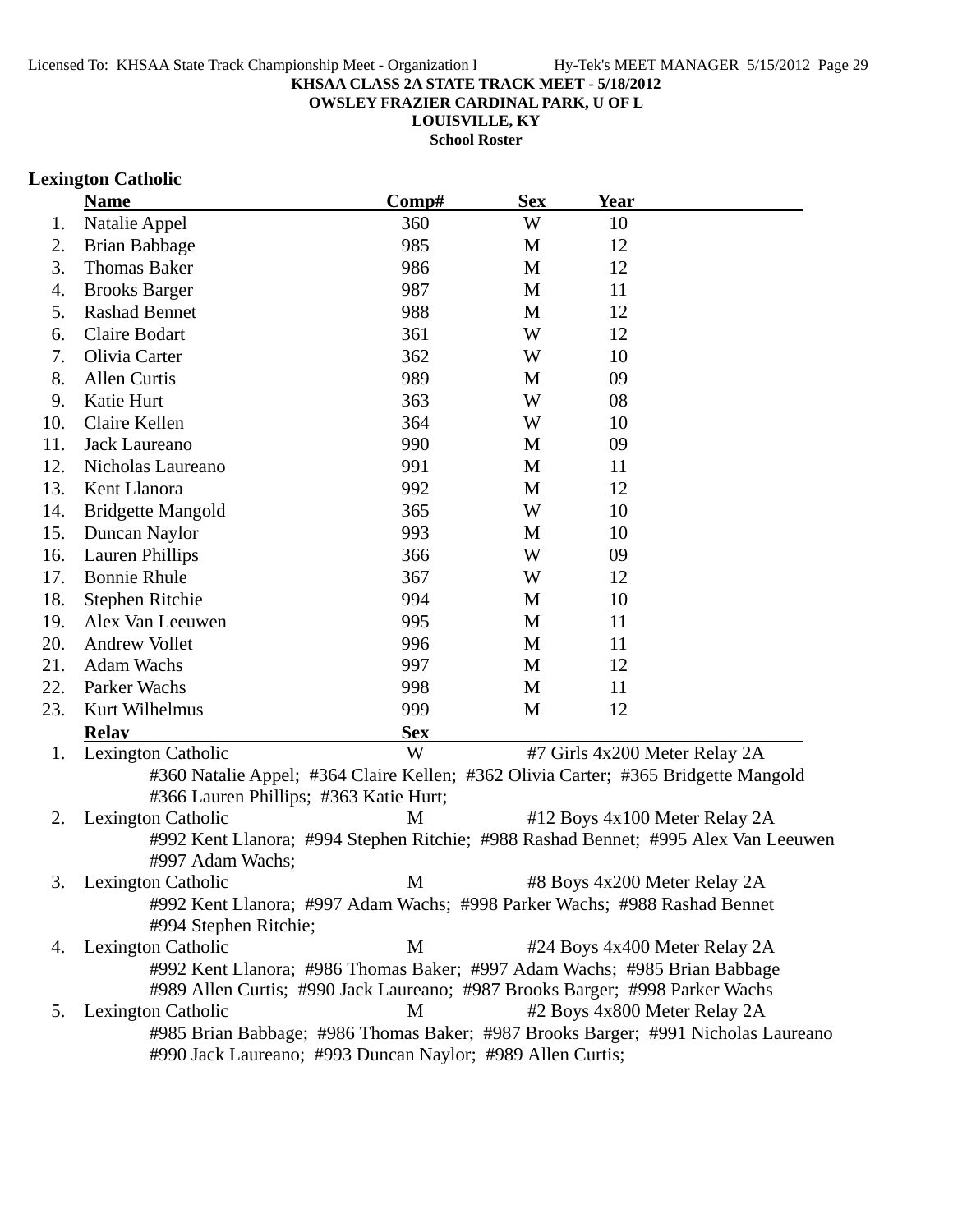**OWSLEY FRAZIER CARDINAL PARK, U OF L**

**LOUISVILLE, KY**

**School Roster**

# **Lloyd Memorial**

|     | <b>Name</b>           | Comp#      | <b>Sex</b> | <b>Year</b>                   |  |
|-----|-----------------------|------------|------------|-------------------------------|--|
| 1.  | <b>Tyler Bray</b>     | 1000       | M          | 12                            |  |
| 2.  | <b>Caitlin Carter</b> | 368        | W          | 10                            |  |
| 3.  | <b>Courtney Davis</b> | 369        | W          | 11                            |  |
| 4.  | Sarah Duncan          | 370        | W          | 10                            |  |
| 5.  | <b>Torey Duncan</b>   | 371        | W          | 12                            |  |
| 6.  | <b>Shelby Green</b>   | 372        | W          | 10                            |  |
| 7.  | Alex Henn             | 1001       | M          | 12                            |  |
| 8.  | Danielle Hyman        | 373        | W          | 11                            |  |
| 9.  | Micaela Marshall      | 374        | W          | 08                            |  |
| 10. | Megan Monaco          | 375        | W          | 10                            |  |
| 11. | Carol Ray             | 376        | W          | 10                            |  |
| 12. | Kayley Westwood       | 377        | W          | 09                            |  |
| 13. | Dylan Withers         | 1002       | M          | 10                            |  |
|     | <b>Relav</b>          | <b>Sex</b> |            |                               |  |
| 1.  | Lloyd Memorial        | W          |            | #1 Girls 4x800 Meter Relay 2A |  |

#371 Torey Duncan; #370 Sarah Duncan; #369 Courtney Davis; #374 Micaela Marshall #373 Danielle Hyman; #372 Shelby Green; #375 Megan Monaco; #377 Kayley Westwood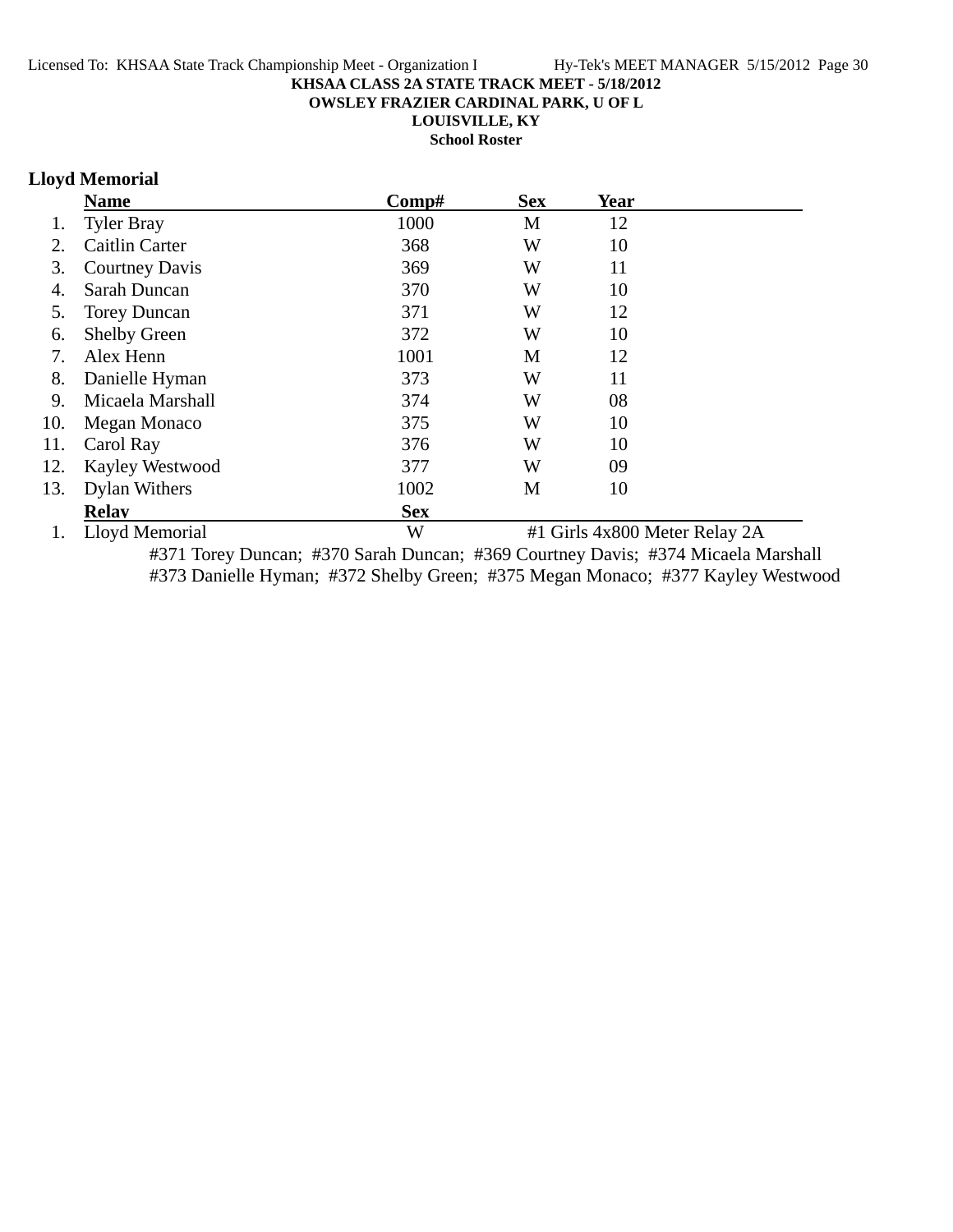**OWSLEY FRAZIER CARDINAL PARK, U OF L**

**LOUISVILLE, KY School Roster**

# **Logan County**

|     | <b>Name</b>                                                                       | Comp#      | <b>Sex</b> | <b>Year</b> |                                                                                       |
|-----|-----------------------------------------------------------------------------------|------------|------------|-------------|---------------------------------------------------------------------------------------|
| 1.  | Dylan Cole                                                                        | 1003       | M          | 11          |                                                                                       |
| 2.  | <b>Avrey Collier</b>                                                              | 1004       | M          | 12          |                                                                                       |
| 3.  | Levi Crossley                                                                     | 1005       | M          | 09          |                                                                                       |
| 4.  | Kelly Eicher                                                                      | 1006       | M          | 09          |                                                                                       |
| 5.  | Cory Ford                                                                         | 1007       | M          | 09          |                                                                                       |
| 6.  | <b>Brittany Harper</b>                                                            | 378        | W          | 11          |                                                                                       |
| 7.  | Sye Head                                                                          | 1008       | M          | 11          |                                                                                       |
| 8.  | <b>Claire Hopkins</b>                                                             | 379        | W          | 11          |                                                                                       |
| 9.  | Aaron Johnson                                                                     | 1009       | M          | 12          |                                                                                       |
| 10. | Thomas Lyne                                                                       | 1010       | M          | 07          |                                                                                       |
| 11. | Kelsey Markham                                                                    | 380        | W          | 11          |                                                                                       |
| 12. | <b>Jasmine Martin</b>                                                             | 381        | W          | 11          |                                                                                       |
| 13. | Hayley Mayher                                                                     | 382        | W          | 11          |                                                                                       |
| 14. | Kaleb O' Dell                                                                     | 1011       | M          | 10          |                                                                                       |
| 15. | <b>Justin Rone</b>                                                                | 1012       | M          | 11          |                                                                                       |
| 16. | <b>Brennan Rostampour</b>                                                         | 1013       | M          | 10          |                                                                                       |
| 17. | <b>Colton Spencer</b>                                                             | 1014       | M          | 11          |                                                                                       |
| 18. | Michael Sydnor                                                                    | 1015       | M          | 10          |                                                                                       |
| 19. | <b>Noah Thomas</b>                                                                | 1016       | M          | 11          |                                                                                       |
| 20. | Leah Thompson                                                                     | 383        | W          | 11          |                                                                                       |
|     | <b>Relay</b>                                                                      | <b>Sex</b> |            |             |                                                                                       |
| 1.  | <b>Logan County</b>                                                               | W          |            |             | #7 Girls 4x200 Meter Relay 2A                                                         |
|     | #379 Claire Hopkins; #380 Kelsey Markham; #381 Jasmine Martin; #382 Hayley Mayher |            |            |             |                                                                                       |
|     | #383 Leah Thompson; #378 Brittany Harper;                                         |            |            |             |                                                                                       |
| 2.  | <b>Logan County</b>                                                               | M          |            |             | #8 Boys 4x200 Meter Relay 2A                                                          |
|     | #1003 Dylan Cole; #1004 Avrey Collier; #1015 Michael Sydnor; #1014 Colton Spencer |            |            |             |                                                                                       |
|     | #1013 Brennan Rostampour; #1012 Justin Rone;                                      |            |            |             |                                                                                       |
| 3.  | <b>Logan County</b>                                                               | M          |            |             | #24 Boys 4x400 Meter Relay 2A                                                         |
|     | #1003 Dylan Cole; #1015 Michael Sydnor; #1014 Colton Spencer; #1008 Sye Head      |            |            |             |                                                                                       |
|     |                                                                                   |            |            |             | #1005 Levi Crossley; #1013 Brennan Rostampour; #1012 Justin Rone; #1004 Avrey Collier |
| 4.  | <b>Logan County</b>                                                               | M          |            |             | #2 Boys 4x800 Meter Relay 2A                                                          |
|     | #1008 Sye Head; #1005 Levi Crossley; #1014 Colton Spencer; #1016 Noah Thomas      |            |            |             |                                                                                       |
|     | #1011 Kaleb O' Dell; #1007 Cory Ford; #1010 Thomas Lyne; #1006 Kelly Eicher       |            |            |             |                                                                                       |

# **Lone Oak**

| <b>Name</b>          | Comp# | <b>Sex</b> | Year |  |
|----------------------|-------|------------|------|--|
| 1. Tyler Fell        | 384   | W          |      |  |
| 2. Courtney Grewelle | 385   | W          |      |  |
| 3. Ricky Grewelle    | 1017  | M          |      |  |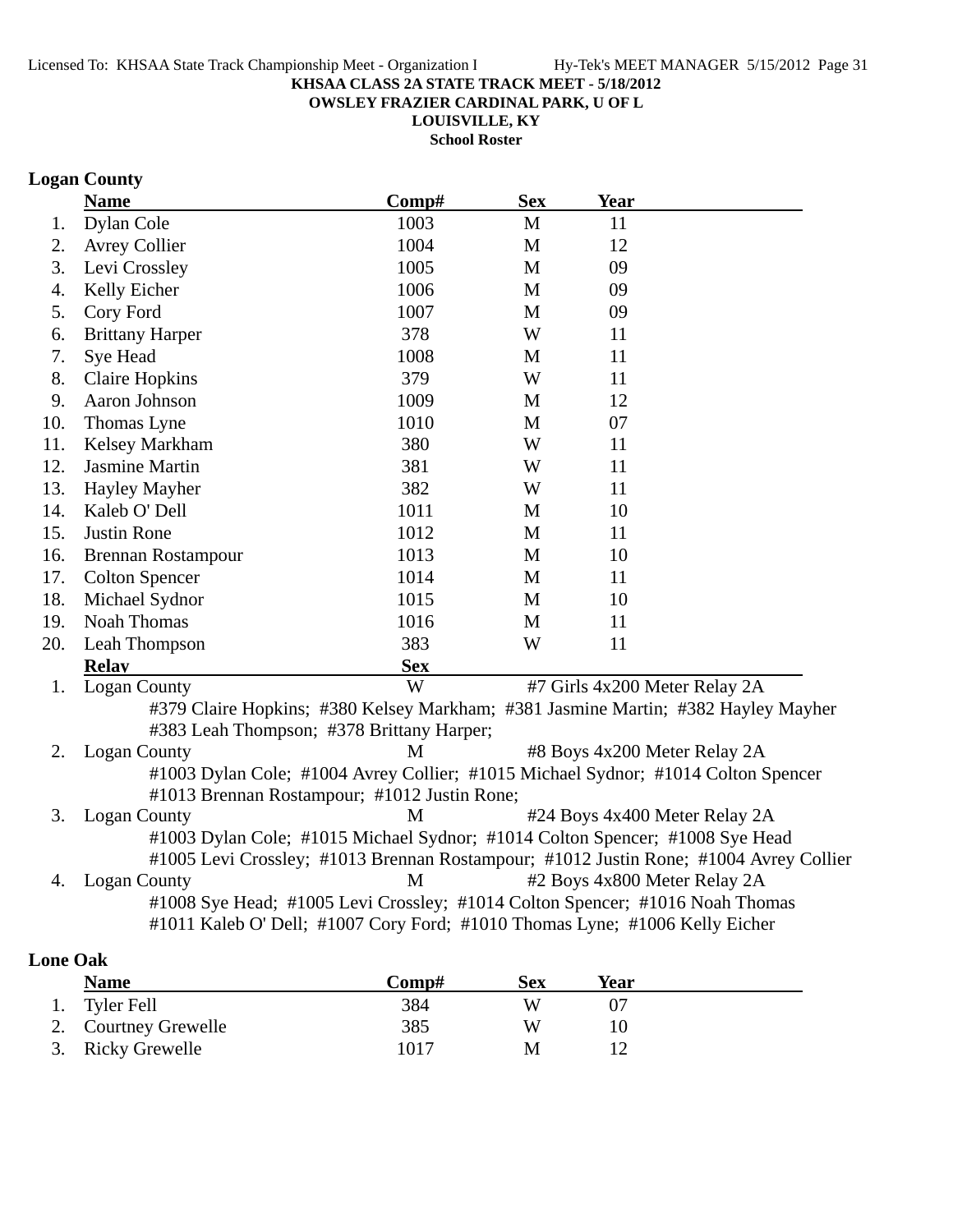**OWSLEY FRAZIER CARDINAL PARK, U OF L**

**LOUISVILLE, KY**

**School Roster**

### **Madison Southern**

|     | <b>Name</b>                                                                                                                   | Comp#      | <b>Sex</b> | <b>Year</b> |                                                                                      |
|-----|-------------------------------------------------------------------------------------------------------------------------------|------------|------------|-------------|--------------------------------------------------------------------------------------|
| 1.  | McKenzie Bicknell                                                                                                             | 386        | W          | 11          |                                                                                      |
| 2.  | Amanda Collier                                                                                                                | 387        | W          | 11          |                                                                                      |
| 3.  | Erica Collier                                                                                                                 | 388        | W          | 09          |                                                                                      |
| 4.  | <b>Casey Dionne</b>                                                                                                           | 1018       | M          | 10          |                                                                                      |
| 5.  | Lori Farmer                                                                                                                   | 389        | W          | 11          |                                                                                      |
| 6.  | <b>Kate Freel</b>                                                                                                             | 390        | W          | 10          |                                                                                      |
| 7.  | Damien Harris                                                                                                                 | 1019       | M          | 09          |                                                                                      |
| 8.  | Michael Rothermel                                                                                                             | 1020       | M          | 11          |                                                                                      |
| 9.  | Savanah Sarver                                                                                                                | 391        | W          | 09          |                                                                                      |
| 10. | <b>Spencer Schmitt</b>                                                                                                        | 1021       | M          | 11          |                                                                                      |
| 11. | Jessica Scribano                                                                                                              | 392        | W          | 10          |                                                                                      |
| 12. | Lydia Sharp                                                                                                                   | 393        | W          | 10          |                                                                                      |
| 13. | <b>Adam Simpson</b>                                                                                                           | 1022       | M          | 11          |                                                                                      |
| 14. | <b>Rachel Wallace</b>                                                                                                         | 394        | W          | 12          |                                                                                      |
|     | <b>Relav</b>                                                                                                                  | <b>Sex</b> |            |             |                                                                                      |
| 1.  | <b>Madison Southern</b>                                                                                                       | W          |            |             | #11 Girls 4x100 Meter Relay 2A                                                       |
|     | #386 McKenzie Bicknell; #387 Amanda Collier; #390 Kate Freel; #394 Rachel Wallace<br>#389 Lori Farmer;                        |            |            |             |                                                                                      |
| 2.  | <b>Madison Southern</b>                                                                                                       | W          |            |             | #7 Girls 4x200 Meter Relay 2A                                                        |
|     | #386 McKenzie Bicknell; #387 Amanda Collier; #390 Kate Freel; #394 Rachel Wallace<br>#391 Savanah Sarver;                     |            |            |             |                                                                                      |
| 3.  | <b>Madison Southern</b>                                                                                                       | W          |            |             | #23 Girls 4x400 Meter Relay 2A                                                       |
|     | #388 Erica Collier; #389 Lori Farmer; #391 Savanah Sarver; #394 Rachel Wallace<br>#387 Amanda Collier; #392 Jessica Scribano; |            |            |             |                                                                                      |
| 4.  | <b>Madison Southern</b>                                                                                                       | M          |            |             | #12 Boys 4x100 Meter Relay 2A                                                        |
|     |                                                                                                                               |            |            |             | #1019 Damien Harris; #1020 Michael Rothermel; #1022 Adam Simpson; #1021 Spencer Schr |
| 5.  | <b>Madison Southern</b>                                                                                                       | M          |            |             | #8 Boys 4x200 Meter Relay 2A                                                         |
|     |                                                                                                                               |            |            |             | #1019 Damien Harris; #1021 Spencer Schmitt; #1022 Adam Simpson; #1018 Casey Dionne   |
|     | <b>Magoffin County</b>                                                                                                        |            |            |             |                                                                                      |
|     | <b>Name</b>                                                                                                                   | Comp#      | <b>Sex</b> | Year        |                                                                                      |
| 1.  | Johnivan Patrick                                                                                                              | 1023       | M          | 11          |                                                                                      |
| 2.  | Dean Thacker                                                                                                                  | 1024       | M          | 11          |                                                                                      |

# **Marion County**

|     | <b>Name</b>          | `omp# | Sex | rear |  |
|-----|----------------------|-------|-----|------|--|
| . . | <b>Brooks Devine</b> | 1025  | M   | . .  |  |

3. Holly Ward 395 W 11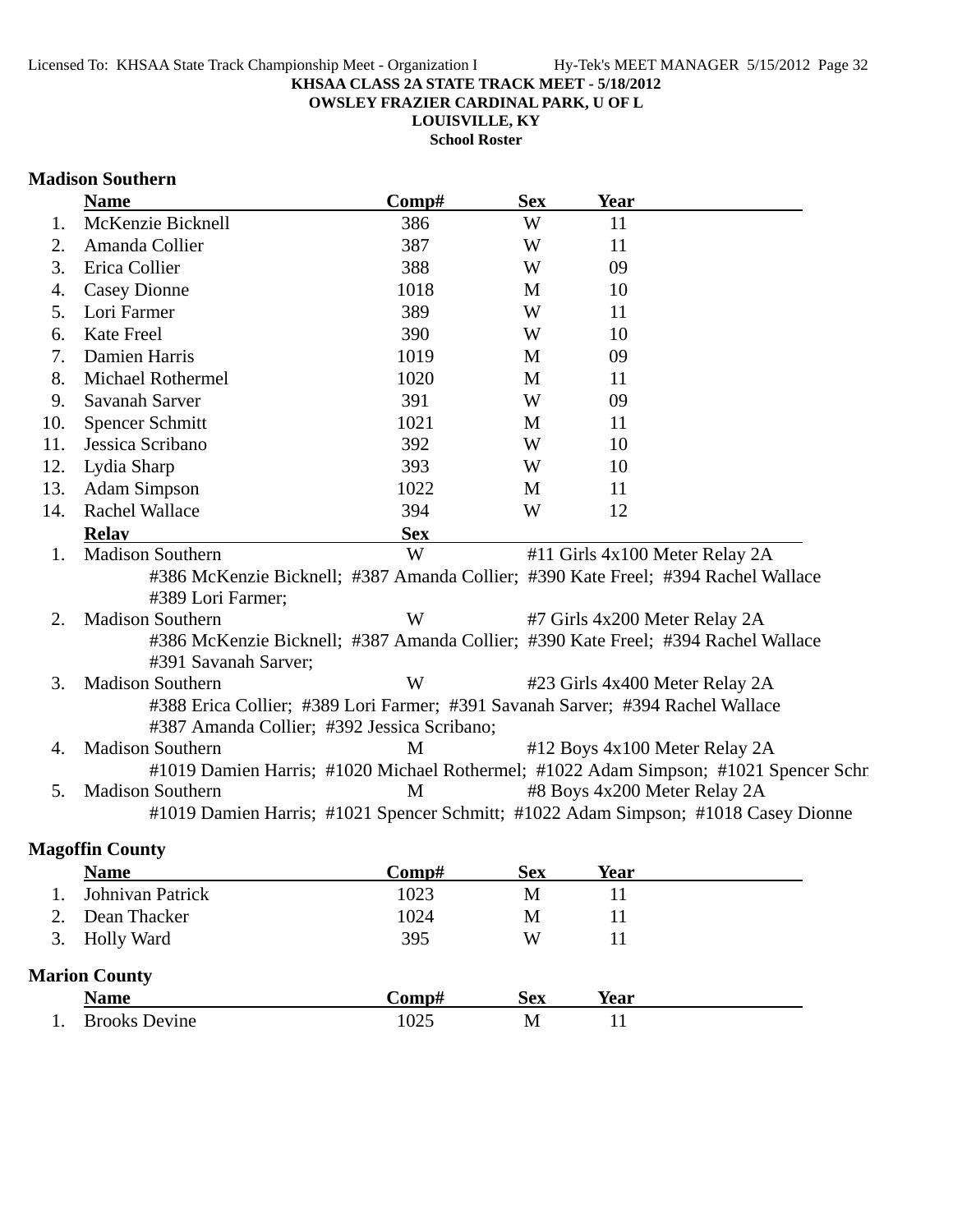**OWSLEY FRAZIER CARDINAL PARK, U OF L**

**LOUISVILLE, KY**

**School Roster**

## **Mason County**

|     | <b>Name</b>              | Comp#      | <b>Sex</b>  | Year                           |  |
|-----|--------------------------|------------|-------------|--------------------------------|--|
| 1.  | Sierra Anderson          | 396        | W           | 09                             |  |
| 2.  | Daniel Appelman          | 1026       | M           | 12                             |  |
| 3.  | Sarah Bellingham         | 397        | W           | 11                             |  |
| 4.  | Andre'ana Bennett        | 398        | W           | 12                             |  |
| 5.  | Alivia Bierley           | 399        | W           | 10                             |  |
| 6.  | Chris Caba               | 1027       | M           | 10                             |  |
| 7.  | <b>Tanner Campbell</b>   | 1028       | M           | 11                             |  |
| 8.  | <b>Steven Chambers</b>   | 1029       | M           | 11                             |  |
| 9.  | Cory Childers            | 1030       | M           | 11                             |  |
| 10. | Patrick Chov             | 1031       | M           | 12                             |  |
| 11. | <b>Carson Fearis</b>     | 1032       | M           | 10                             |  |
| 12. | <b>Nathaniel Grayson</b> | 1033       | M           | 12                             |  |
| 13. | <b>Brittany Hardin</b>   | 400        | W           | 10                             |  |
| 14. | <b>Madison Harper</b>    | 401        | W           | 10                             |  |
| 15. | Jericho Hill             | 1034       | M           | 09                             |  |
| 16. | Cara Irwin               | 402        | W           | 12                             |  |
| 17. | Shawn Johnson            | 1035       | M           | 10                             |  |
| 18. | Xavion Johnson           | 1036       | M           | 12                             |  |
| 19. | Jaylin Jones             | 1037       | $\mathbf M$ | 10                             |  |
| 20. | Samantha Jones           | 403        | W           | 09                             |  |
| 21. | Tee King                 | 1038       | M           | 10                             |  |
| 22. | Raylee Kirkland          | 404        | W           | 11                             |  |
| 23. | Tara Machamer            | 405        | W           | 09                             |  |
| 24. | <b>Rashon Nelson</b>     | 1039       | M           | 10                             |  |
| 25. | <b>Madison Paver</b>     | 406        | W           | 12                             |  |
| 26. | Sarah Redmond            | 407        | W           | 09                             |  |
| 27. | Valerie Rice             | 408        | W           | 12                             |  |
| 28. | Nick Robinson            | 1040       | M           | 10                             |  |
| 29. | <b>Rheagan Sizemore</b>  | 409        | W           | 07                             |  |
| 30. | Amarita Srinivasin       | 410        | W           | 12                             |  |
| 31. | Alex Stahl               | 1041       | M           | 11                             |  |
| 32. | Jacob Tompkins           | 1042       | M           | 10                             |  |
| 33. | <b>Tyler Toombs</b>      | 1043       | M           | 09                             |  |
| 34. | <b>Austin Tuel</b>       | 1044       | M           | 11                             |  |
| 35. | Cara Woods               | 411        | W           | 09                             |  |
| 36. | Julia Woods              | 412        | W           | 11                             |  |
|     | <b>Relay</b>             | <b>Sex</b> |             |                                |  |
| 1.  | <b>Mason County</b>      | W          |             | #11 Girls 4x100 Meter Relay 2A |  |

#398 Andre'ana Bennett; #399 Alivia Bierley; #400 Brittany Hardin; #407 Sarah Redmond #405 Tara Machamer; #406 Madison Paver; #403 Samantha Jones; #401 Madison Harper 2. Mason County W #7 Girls 4x200 Meter Relay 2A #398 Andre'ana Bennett; #399 Alivia Bierley; #403 Samantha Jones; #407 Sarah Redmond #410 Amarita Srinivasin; #406 Madison Paver; #408 Valerie Rice; #396 Sierra Anderson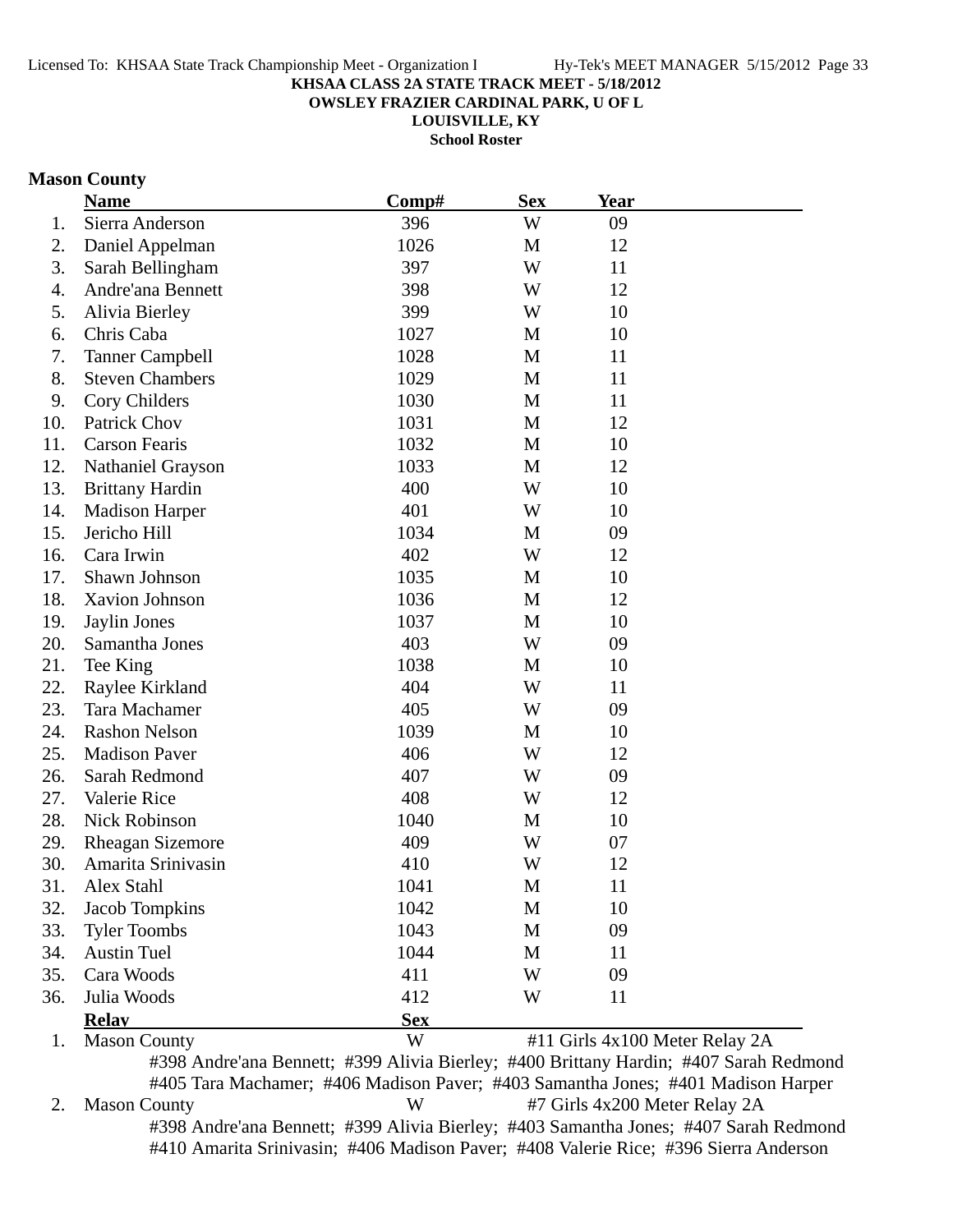Licensed To: KHSAA State Track Championship Meet - Organization I Hy-Tek's MEET MANAGER 5/15/2012 Page 34

#### **KHSAA CLASS 2A STATE TRACK MEET - 5/18/2012**

#### **OWSLEY FRAZIER CARDINAL PARK, U OF L**

# **LOUISVILLE, KY**

# **School Roster**

| <b>Mason County</b> |
|---------------------|
| Relav               |

|    | <b>Relay</b>        |   | <b>Sex</b>                                                                              |  |
|----|---------------------|---|-----------------------------------------------------------------------------------------|--|
| 3. | <b>Mason County</b> | W | #23 Girls 4x400 Meter Relay 2A                                                          |  |
|    |                     |   | #408 Valerie Rice; #412 Julia Woods; #406 Madison Paver; #407 Sarah Redmond             |  |
|    |                     |   | #399 Alivia Bierley; #410 Amarita Srinivasin; #403 Samantha Jones; #396 Sierra Anderson |  |
| 4. | <b>Mason County</b> | W | #1 Girls 4x800 Meter Relay 2A                                                           |  |
|    |                     |   | #409 Rheagan Sizemore; #411 Cara Woods; #404 Raylee Kirkland; #408 Valerie Rice         |  |
|    |                     |   | #396 Sierra Anderson; #410 Amarita Srinivasin; #397 Sarah Bellingham; #412 Julia Woods  |  |
| 5. | <b>Mason County</b> | M | #12 Boys 4x100 Meter Relay 2A                                                           |  |
|    |                     |   | #1036 Xavion Johnson; #1037 Jaylin Jones; #1042 Jacob Tompkins; #1044 Austin Tuel       |  |
|    |                     |   | #1038 Tee King; #1032 Carson Fearis; #1034 Jericho Hill; #1029 Steven Chambers          |  |
| 6. | <b>Mason County</b> | M | #8 Boys 4x200 Meter Relay 2A                                                            |  |
|    |                     |   | #1032 Carson Fearis; #1034 Jericho Hill; #1036 Xavion Johnson; #1037 Jaylin Jones       |  |
|    |                     |   | #1038 Tee King; #1039 Rashon Nelson; #1044 Austin Tuel; #1042 Jacob Tompkins            |  |
| 7. | <b>Mason County</b> | M | #24 Boys 4x400 Meter Relay 2A                                                           |  |
|    |                     |   | #1032 Carson Fearis; #1035 Shawn Johnson; #1037 Jaylin Jones; #1044 Austin Tuel         |  |
|    |                     |   | #1030 Cory Childers; #1034 Jericho Hill; #1039 Rashon Nelson; #1042 Jacob Tompkins      |  |
| 8. | <b>Mason County</b> | M | #2 Boys 4x800 Meter Relay 2A                                                            |  |
|    |                     |   | #1040 Nick Robinson; #1028 Tanner Campbell; #1035 Shawn Johnson; #1043 Tyler Toombs     |  |
|    |                     |   | #1030 Cory Childers; #1027 Chris Caba; #1033 Nathaniel Grayson; #1031 Patrick Chov      |  |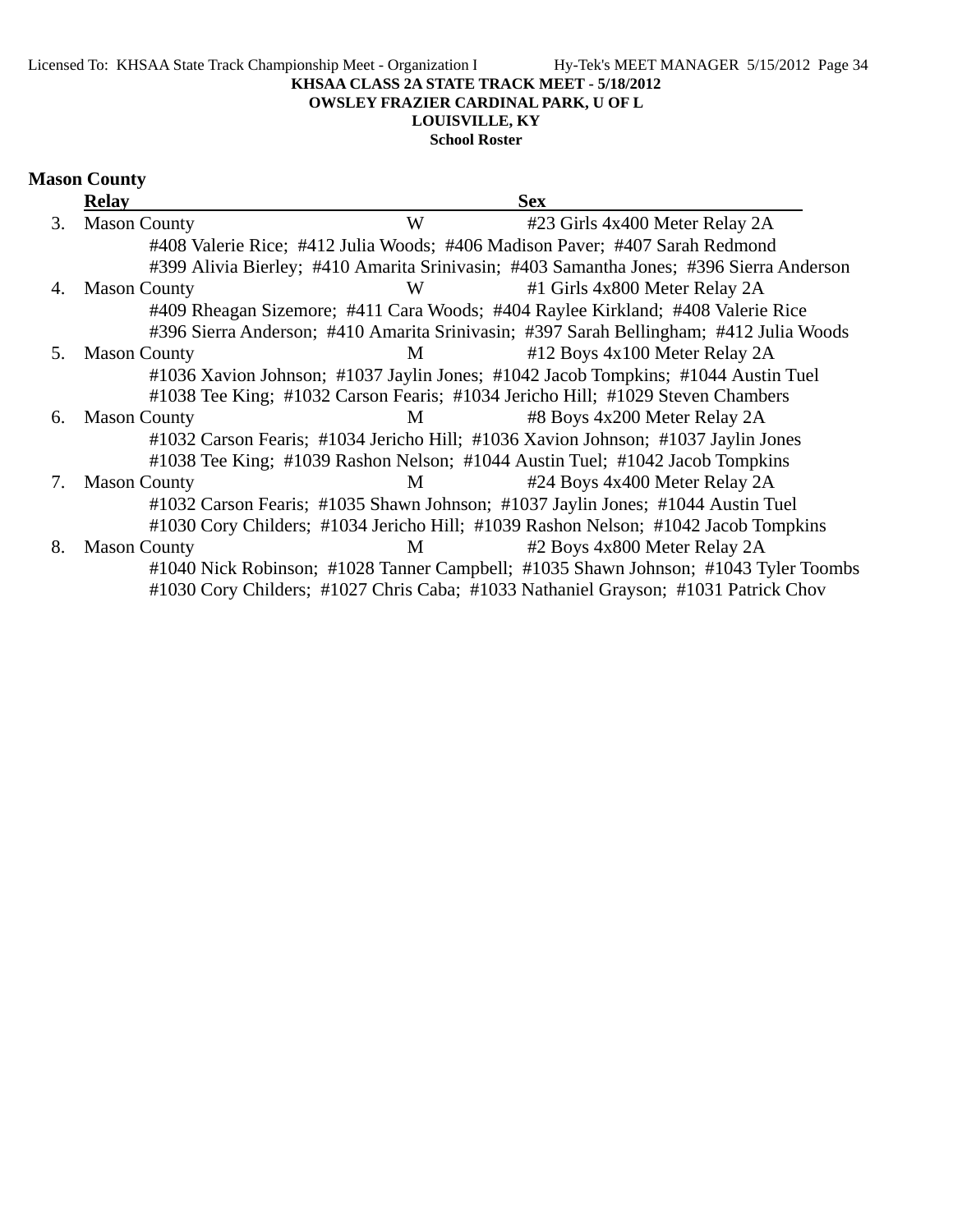**OWSLEY FRAZIER CARDINAL PARK, U OF L**

**LOUISVILLE, KY**

**School Roster**

# **Mercer County**

|     | <b>Name</b>                                                                      | Comp#      | <b>Sex</b> | <b>Year</b>                   |                                |
|-----|----------------------------------------------------------------------------------|------------|------------|-------------------------------|--------------------------------|
| 1.  | <b>Dexter Banks</b>                                                              | 1045       | M          | 12                            |                                |
| 2.  | Alina Bechtoldt                                                                  | 413        | W          | 10                            |                                |
| 3.  | Alex Bosse                                                                       | 1046       | M          | 10                            |                                |
| 4.  | <b>Chase Brown</b>                                                               | 1047       | M          | 12                            |                                |
| 5.  | Gentry Brown                                                                     | 414        | W          | 10                            |                                |
| 6.  | Isaiah Burrus                                                                    | 1048       | M          | 12                            |                                |
| 7.  | Asia Dunn                                                                        | 415        | W          | 12                            |                                |
| 8.  | Kobe Ford                                                                        | 1049       | M          | 08                            |                                |
| 9.  | <b>Matthew Gammon</b>                                                            | 1050       | M          | 11                            |                                |
| 10. | Mac Guay                                                                         | 1051       | M          | 10                            |                                |
| 11. | Kaitlyn Harder                                                                   | 416        | W          | 12                            |                                |
| 12. | Lyric Houston                                                                    | 417        | W          | 07                            |                                |
| 13. | James Johnson                                                                    | 1052       | M          | 11                            |                                |
| 14. | Justin Johnston                                                                  | 1053       | M          | 10                            |                                |
| 15. | Erika Kehrt                                                                      | 418        | W          | 11                            |                                |
| 16. | Darion Lewis                                                                     | 1054       | M          | 11                            |                                |
| 17. | <b>Tayler Lowe</b>                                                               | 419        | W          | 12                            |                                |
| 18. | <b>Aaron Miller</b>                                                              | 1055       | M          | 12                            |                                |
| 19. | Anna Mollett                                                                     | 420        | W          | 09                            |                                |
| 20. | <b>Jill Montgomery</b>                                                           | 421        | W          | 12                            |                                |
| 21. | <b>Shannon Murray</b>                                                            | 422        | W          | 11                            |                                |
| 22. | <b>Matthew Ohmstede</b>                                                          | 1056       | M          | 12                            |                                |
| 23. | <b>Bryant Qualls</b>                                                             | 1057       | M          | 11                            |                                |
| 24. | Jawan Smith                                                                      | 1058       | M          | 11                            |                                |
| 25. | Carli Souder                                                                     | 423        | W          | 11                            |                                |
| 26. | <b>Landon Souder</b>                                                             | 1059       | M          | 11                            |                                |
| 27. | <b>James Stinnett</b>                                                            | 1060       | M          | 09                            |                                |
| 28. | Savannah Taylor                                                                  | 424        | W          | 12                            |                                |
| 29. | Dean Tyler                                                                       | 1061       | M          | 10                            |                                |
|     | <b>Relay</b>                                                                     | <b>Sex</b> |            |                               |                                |
|     | 1. Mercer County                                                                 | W          |            |                               | #11 Girls 4x100 Meter Relay 2A |
|     | #413 Alina Bechtoldt; #414 Gentry Brown; #415 Asia Dunn; #417 Lyric Houston      |            |            |                               |                                |
|     | #423 Carli Souder; #418 Erika Kehrt; #424 Savannah Taylor; #421 Jill Montgomery  |            |            |                               |                                |
| 2.  | <b>Mercer County</b>                                                             | W          |            | #7 Girls 4x200 Meter Relay 2A |                                |
|     | #422 Shannon Murray; #424 Savannah Taylor; #423 Carli Souder; #417 Lyric Houston |            |            |                               |                                |
|     | #415 Asia Dunn; #413 Alina Bechtoldt; #414 Gentry Brown; #418 Erika Kehrt        |            |            |                               |                                |
| 3.  | <b>Mercer County</b>                                                             | W          |            |                               | #23 Girls 4x400 Meter Relay 2A |
|     | #422 Shannon Murray; #424 Savannah Taylor; #423 Carli Souder; #417 Lyric Houston |            |            |                               |                                |
|     | #418 Erika Kehrt; #414 Gentry Brown; #416 Kaitlyn Harder; #420 Anna Mollett      |            |            |                               |                                |
| 4.  | Mercer County                                                                    | M          |            | #8 Boys 4x200 Meter Relay 2A  |                                |
|     | #1052 James Johnson; #1050 Matthew Gammon; #1048 Isaiah Burrus; #1049 Kobe Ford  |            |            |                               |                                |
|     | #1059 Landon Souder; #1051 Mac Guay; #1046 Alex Bosse; #1058 Jawan Smith         |            |            |                               |                                |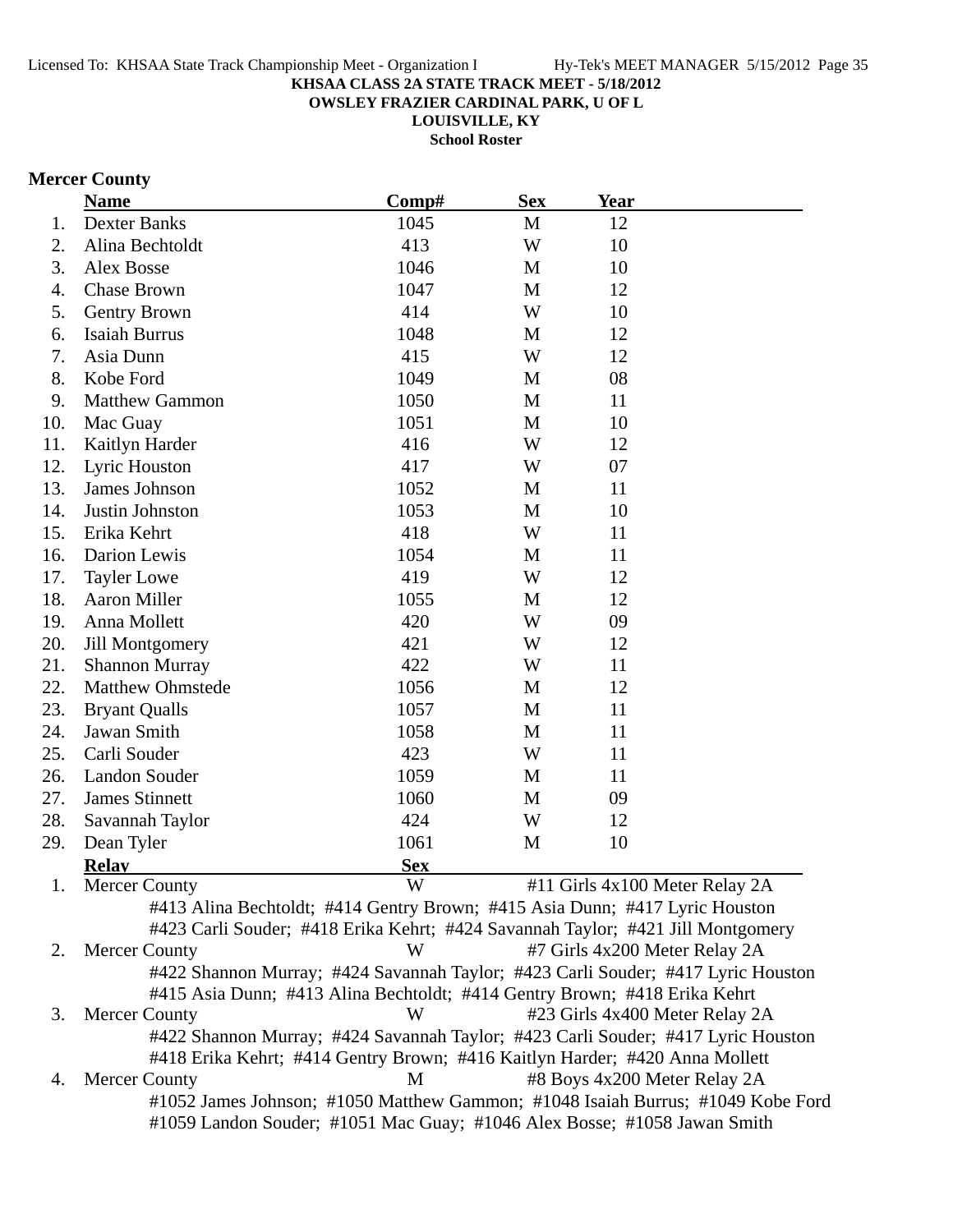## Licensed To: KHSAA State Track Championship Meet - Organization I Hy-Tek's MEET MANAGER 5/15/2012 Page 36 **KHSAA CLASS 2A STATE TRACK MEET - 5/18/2012 OWSLEY FRAZIER CARDINAL PARK, U OF L LOUISVILLE, KY**

## **School Roster**

# **Mercer County**

|    | <b>Relay</b>         |   | <b>Sex</b>                                                                          |
|----|----------------------|---|-------------------------------------------------------------------------------------|
| 5. | <b>Mercer County</b> | М | #24 Boys 4x400 Meter Relay 2A                                                       |
|    |                      |   | #1049 Kobe Ford; #1052 James Johnson; #1048 Isaiah Burrus; #1059 Landon Souder      |
|    |                      |   | #1050 Matthew Gammon; #1061 Dean Tyler; #1058 Jawan Smith; #1046 Alex Bosse         |
|    | 6. Mercer County     | M | #2 Boys 4x800 Meter Relay 2A                                                        |
|    |                      |   | #1046 Alex Bosse; #1050 Matthew Gammon; #1061 Dean Tyler; #1059 Landon Souder       |
|    |                      |   | #1057 Bryant Qualls; #1060 James Stinnett; #1058 Jawan Smith; #1053 Justin Johnston |

| <b>Name</b>  |                | Comp#                                                                                                                                                                                                                                                                                                                                               | <b>Sex</b> | <b>Year</b> |                                                                                                                                                                                                                                                                                                                                                                                                                                                                                                                                                                                               |
|--------------|----------------|-----------------------------------------------------------------------------------------------------------------------------------------------------------------------------------------------------------------------------------------------------------------------------------------------------------------------------------------------------|------------|-------------|-----------------------------------------------------------------------------------------------------------------------------------------------------------------------------------------------------------------------------------------------------------------------------------------------------------------------------------------------------------------------------------------------------------------------------------------------------------------------------------------------------------------------------------------------------------------------------------------------|
|              |                | 425                                                                                                                                                                                                                                                                                                                                                 | W          | 11          |                                                                                                                                                                                                                                                                                                                                                                                                                                                                                                                                                                                               |
|              |                | 426                                                                                                                                                                                                                                                                                                                                                 | W          | 10          |                                                                                                                                                                                                                                                                                                                                                                                                                                                                                                                                                                                               |
|              |                | 427                                                                                                                                                                                                                                                                                                                                                 | W          | 11          |                                                                                                                                                                                                                                                                                                                                                                                                                                                                                                                                                                                               |
|              |                | 428                                                                                                                                                                                                                                                                                                                                                 | W          | 11          |                                                                                                                                                                                                                                                                                                                                                                                                                                                                                                                                                                                               |
|              |                | 429                                                                                                                                                                                                                                                                                                                                                 | W          | 11          |                                                                                                                                                                                                                                                                                                                                                                                                                                                                                                                                                                                               |
|              |                | 430                                                                                                                                                                                                                                                                                                                                                 | W          | 11          |                                                                                                                                                                                                                                                                                                                                                                                                                                                                                                                                                                                               |
|              |                | 431                                                                                                                                                                                                                                                                                                                                                 | W          | 11          |                                                                                                                                                                                                                                                                                                                                                                                                                                                                                                                                                                                               |
|              |                | 432                                                                                                                                                                                                                                                                                                                                                 | W          | 11          |                                                                                                                                                                                                                                                                                                                                                                                                                                                                                                                                                                                               |
|              |                | 433                                                                                                                                                                                                                                                                                                                                                 | W          | 11          |                                                                                                                                                                                                                                                                                                                                                                                                                                                                                                                                                                                               |
|              |                | 434                                                                                                                                                                                                                                                                                                                                                 | W          | 11          |                                                                                                                                                                                                                                                                                                                                                                                                                                                                                                                                                                                               |
|              |                | 435                                                                                                                                                                                                                                                                                                                                                 | W          | 09          |                                                                                                                                                                                                                                                                                                                                                                                                                                                                                                                                                                                               |
|              |                | 436                                                                                                                                                                                                                                                                                                                                                 | W          | 11          |                                                                                                                                                                                                                                                                                                                                                                                                                                                                                                                                                                                               |
|              |                | 437                                                                                                                                                                                                                                                                                                                                                 | W          | 09          |                                                                                                                                                                                                                                                                                                                                                                                                                                                                                                                                                                                               |
|              |                | 438                                                                                                                                                                                                                                                                                                                                                 | W          | 10          |                                                                                                                                                                                                                                                                                                                                                                                                                                                                                                                                                                                               |
|              |                | 439                                                                                                                                                                                                                                                                                                                                                 | W          | 11          |                                                                                                                                                                                                                                                                                                                                                                                                                                                                                                                                                                                               |
|              |                | 440                                                                                                                                                                                                                                                                                                                                                 | W          | 11          |                                                                                                                                                                                                                                                                                                                                                                                                                                                                                                                                                                                               |
|              |                | 441                                                                                                                                                                                                                                                                                                                                                 | W          | 10          |                                                                                                                                                                                                                                                                                                                                                                                                                                                                                                                                                                                               |
|              |                | 442                                                                                                                                                                                                                                                                                                                                                 | W          | 11          |                                                                                                                                                                                                                                                                                                                                                                                                                                                                                                                                                                                               |
| <b>Relay</b> |                | <b>Sex</b>                                                                                                                                                                                                                                                                                                                                          |            |             |                                                                                                                                                                                                                                                                                                                                                                                                                                                                                                                                                                                               |
| Mercy        |                | W                                                                                                                                                                                                                                                                                                                                                   |            |             |                                                                                                                                                                                                                                                                                                                                                                                                                                                                                                                                                                                               |
|              |                |                                                                                                                                                                                                                                                                                                                                                     |            |             |                                                                                                                                                                                                                                                                                                                                                                                                                                                                                                                                                                                               |
|              |                |                                                                                                                                                                                                                                                                                                                                                     |            |             |                                                                                                                                                                                                                                                                                                                                                                                                                                                                                                                                                                                               |
|              |                |                                                                                                                                                                                                                                                                                                                                                     |            |             |                                                                                                                                                                                                                                                                                                                                                                                                                                                                                                                                                                                               |
|              |                |                                                                                                                                                                                                                                                                                                                                                     |            |             |                                                                                                                                                                                                                                                                                                                                                                                                                                                                                                                                                                                               |
|              |                |                                                                                                                                                                                                                                                                                                                                                     |            |             |                                                                                                                                                                                                                                                                                                                                                                                                                                                                                                                                                                                               |
|              |                |                                                                                                                                                                                                                                                                                                                                                     |            |             |                                                                                                                                                                                                                                                                                                                                                                                                                                                                                                                                                                                               |
|              |                |                                                                                                                                                                                                                                                                                                                                                     |            |             |                                                                                                                                                                                                                                                                                                                                                                                                                                                                                                                                                                                               |
|              |                |                                                                                                                                                                                                                                                                                                                                                     |            |             |                                                                                                                                                                                                                                                                                                                                                                                                                                                                                                                                                                                               |
|              | Mercy<br>Mercy | Brianna Berry<br><b>Emily Boston</b><br>Wren Carroll<br><b>Shelby Catlett</b><br><b>Haley Collard</b><br><b>Grace Fierle</b><br>Sabrina Gemmer<br>Hannah Hollifield<br>Ashley Jefferson<br>Andrea Just<br>Abby Leanhart<br><b>Haley Oates</b><br>Mary Robinson<br><b>Tristen Senn</b><br>Daley Smith<br>Lauren Welch<br>Abby Wicke<br>Kristen Young | W<br>W     |             | #7 Girls 4x200 Meter Relay 2A<br>#429 Haley Collard; #431 Sabrina Gemmer; #436 Haley Oates; #426 Emily Boston<br>#438 Tristen Senn; #425 Brianna Berry; #440 Lauren Welch; #442 Kristen Young<br>#23 Girls 4x400 Meter Relay 2A<br>#437 Mary Robinson; #426 Emily Boston; #438 Tristen Senn; #429 Haley Collard<br>#439 Daley Smith; #436 Haley Oates; #431 Sabrina Gemmer; #428 Shelby Catlett<br>#1 Girls 4x800 Meter Relay 2A<br>#427 Wren Carroll; #437 Mary Robinson; #438 Tristen Senn; #441 Abby Wicke<br>#428 Shelby Catlett; #435 Abby Leanhart; #434 Andrea Just; #430 Grace Fierle |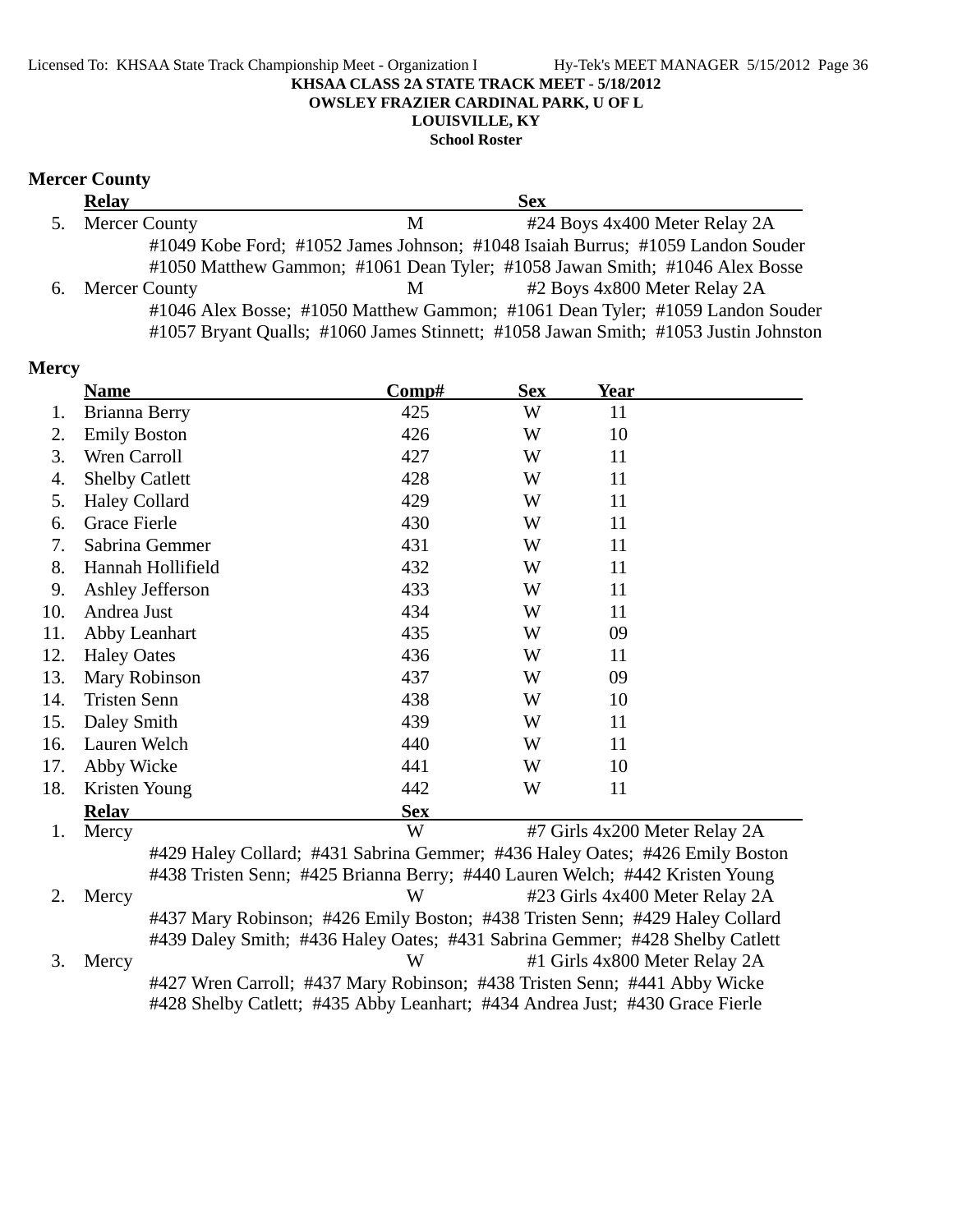**OWSLEY FRAZIER CARDINAL PARK, U OF L**

**LOUISVILLE, KY**

**School Roster**

## **Moore**

|     | <b>Name</b>             | Comp#                                                                                 | <b>Sex</b> | Year                          |  |
|-----|-------------------------|---------------------------------------------------------------------------------------|------------|-------------------------------|--|
| 1.  | <b>Ashley Adkins</b>    | 443                                                                                   | W          | 10                            |  |
| 2.  | Levonte Evans           | 1062                                                                                  | M          | 10                            |  |
| 3.  | Amber Johnson           | 444                                                                                   | W          | 11                            |  |
| 4.  | Aerial McKay            | 445                                                                                   | W          | 08                            |  |
| 5.  | William Mitchell        | 1063                                                                                  | M          | 10                            |  |
| 6.  | <b>Dillon Swartwood</b> | 1064                                                                                  | M          | 11                            |  |
| 7.  | Jeremiah Thomas         | 1065                                                                                  | M          | 11                            |  |
| 8.  | Promise Tiah            | 446                                                                                   | W          | 09                            |  |
| 9.  | Tymeitha Tolbert        | 447                                                                                   | W          | 09                            |  |
| 10. | <b>Augustine Tugbe</b>  | 1066                                                                                  | M          | 07                            |  |
|     | <b>Relay</b>            | <b>Sex</b>                                                                            |            |                               |  |
| 1.  | Moore                   | W                                                                                     |            | #7 Girls 4x200 Meter Relay 2A |  |
|     |                         | #445 Aerial McKay; #443 Ashley Adkins; #446 Promise Tiah; #447 Tymeitha Tolbert       |            |                               |  |
|     | #444 Amber Johnson;     |                                                                                       |            |                               |  |
| 2.  | Moore                   | M                                                                                     |            | #12 Boys 4x100 Meter Relay 2A |  |
|     | #1063 William Mitchell; | #1065 Jeremiah Thomas; #1066 Augustine Tugbe; #1062 Levonte Evans; #1064 Dillon Swart |            |                               |  |
|     | <b>Morgan County</b>    |                                                                                       |            |                               |  |
|     | <b>Name</b>             | Comp#                                                                                 | <b>Sex</b> | Year                          |  |
| 1.  | <b>Dalton Carpenter</b> | 1067                                                                                  | M          | 11                            |  |
| 2.  | <b>Hunter Collins</b>   | 1068                                                                                  | M          | 08                            |  |
| 3.  | <b>Taylor Havens</b>    | 1069                                                                                  | M          | 10                            |  |
| 4.  | Joe Holbrook            | 1070                                                                                  | M          | 11                            |  |

5. Jagos Lasic 1071 M 12 6. Kody Thornsberry 1072 M 10 7. Casey Ward 1073 M 11

**Relay**<br>
1. Morgan County **Sex**<br>
1. Morgan County **Sex** #24 Boys 4x400 Meter Relay 2A #1070 Joe Holbrook; #1071 Jagos Lasic; #1069 Taylor Havens; #1072 Kody Thornsberry

#1068 Hunter Collins; #1073 Casey Ward; #1067 Dalton Carpenter;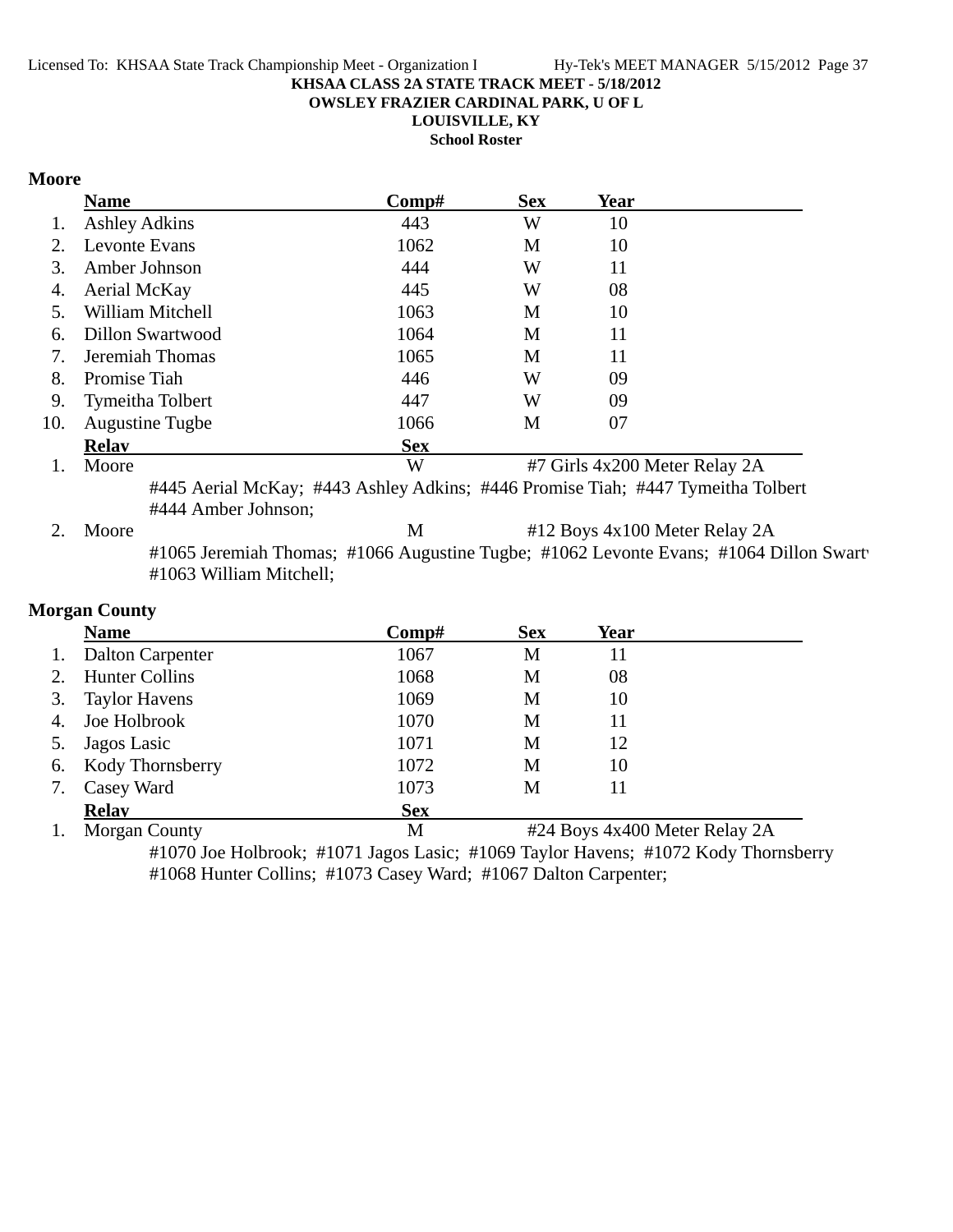**OWSLEY FRAZIER CARDINAL PARK, U OF L**

**LOUISVILLE, KY**

**School Roster**

# **North Bullitt**

|     | <b>Name</b>            | Comp#                                                                             | <b>Sex</b> | <b>Year</b>                  |                                |
|-----|------------------------|-----------------------------------------------------------------------------------|------------|------------------------------|--------------------------------|
| 1.  | <b>Andrew Atkins</b>   | 1074                                                                              | M          | 12                           |                                |
| 2.  | Courtney Bloom         | 448                                                                               | W          | 10                           |                                |
| 3.  | Nick Crisp             | 1075                                                                              | M          | 12                           |                                |
| 4.  | <b>Tabitha Davis</b>   | 449                                                                               | W          | 10                           |                                |
| 5.  | Micheal Dowell         | 1076                                                                              | M          | 12                           |                                |
| 6.  | Patrick Egnor          | 1077                                                                              | M          | 11                           |                                |
| 7.  | Elizabeth Grau         | 450                                                                               | W          | 10                           |                                |
| 8.  | <b>Bailey Hendrix</b>  | 1078                                                                              | M          | 10                           |                                |
| 9.  | Cody Hodge             | 1079                                                                              | M          | 12                           |                                |
| 10. | Alexa Hughes           | 451                                                                               | W          | 12                           |                                |
| 11. | Alysha Jacobs          | 452                                                                               | W          | 11                           |                                |
| 12. | Keith Milller          | 1080                                                                              | M          | 12                           |                                |
| 13. | Kaitlyn Montgomery     | 453                                                                               | W          | 11                           |                                |
| 14. | Jamie Pate             | 1081                                                                              | M          | 12                           |                                |
| 15. | Logan Polley           | 1082                                                                              | M          | 11                           |                                |
| 16. | <b>Chelsey Slayton</b> | 454                                                                               | W          | 10                           |                                |
| 17. | <b>Bre Stewart</b>     | 455                                                                               | W          | 09                           |                                |
|     | <b>Relav</b>           | <b>Sex</b>                                                                        |            |                              |                                |
| 1.  | North Bullitt          | W                                                                                 |            |                              | #23 Girls 4x400 Meter Relay 2A |
|     |                        | #451 Alexa Hughes; #450 Elizabeth Grau; #454 Chelsey Slayton; #448 Courtney Bloom |            |                              |                                |
|     |                        | #452 Alysha Jacobs; #449 Tabitha Davis; #455 Bre Stewart;                         |            |                              |                                |
| 2.  | North Bullitt          | M                                                                                 |            | #8 Boys 4x200 Meter Relay 2A |                                |
|     |                        | #1079 Cody Hodge; #1082 Logan Polley; #1077 Patrick Egnor; #1080 Keith Miller     |            |                              |                                |
|     |                        | #1075 Nick Crisp; #1078 Bailey Hendrix; #1076 Micheal Dowell; #1081 Jamie Pate    |            |                              |                                |
| 3.  | North Bullitt          | M                                                                                 |            |                              | #24 Boys 4x400 Meter Relay 2A  |
|     |                        | #1080 Keith Miller; #1076 Micheal Dowell; #1077 Patrick Egnor; #1079 Cody Hodge   |            |                              |                                |
|     |                        | #1074 Andrew Atkins; #1081 Jamie Pate; #1082 Logan Polley; #1075 Nick Crisp       |            |                              |                                |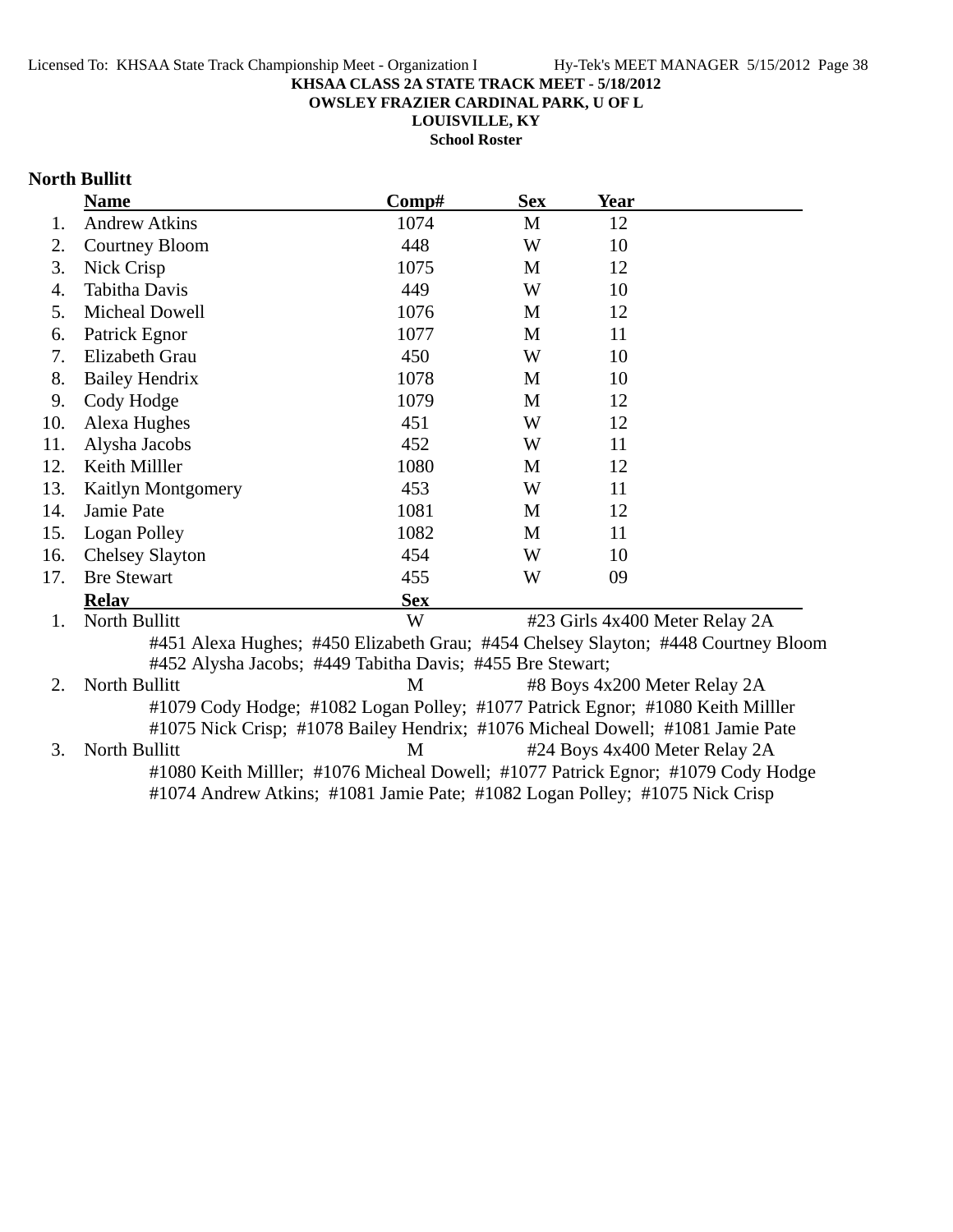**OWSLEY FRAZIER CARDINAL PARK, U OF L**

**LOUISVILLE, KY**

**School Roster**

## **North Oldham**

|     | <b>Name</b>           | Comp# | <b>Sex</b> | Year |  |
|-----|-----------------------|-------|------------|------|--|
| 1.  | Shelby Adams          | 456   | W          | 11   |  |
| 2.  | Christina Ausley      | 457   | W          | 09   |  |
| 3.  | <b>Arien Beasley</b>  | 1083  | M          | 09   |  |
| 4.  | Emma Brazeau          | 458   | W          | 09   |  |
| 5.  | <b>Brianne Brown</b>  | 459   | W          | 11   |  |
| 6.  | Luke Cummins          | 1084  | M          | 11   |  |
| 7.  | Erin Didier           | 460   | W          | 10   |  |
| 8.  | <b>Edward Downs</b>   | 1085  | M          | 10   |  |
| 9.  | Cody Elbert           | 1086  | M          | 11   |  |
| 10. | Jake Evans            | 1087  | M          | 11   |  |
| 11. | <b>Jesse Evans</b>    | 461   | W          | 09   |  |
| 12. | Zach Evans            | 1088  | M          | 12   |  |
| 13. | David Gardiner        | 1089  | M          | 10   |  |
| 14. | Hannah Gray           | 462   | W          | 12   |  |
| 15. | Ally Hall             | 463   | W          | 11   |  |
| 16. | Alec Horn             | 1090  | M          | 12   |  |
| 17. | Justine Kincaid       | 464   | W          | 11   |  |
| 18. | Mike Levdahl          | 1091  | M          | 12   |  |
| 19. | Marissa Lowe          | 465   | W          | 09   |  |
| 20. | Rowan McWilliams      | 466   | W          | 09   |  |
| 21. | Maggie Mollak         | 467   | W          | 09   |  |
| 22. | <b>Emily Morsman</b>  | 468   | W          | 10   |  |
| 23. | Natalie Newman        | 469   | W          | 11   |  |
| 24. | Elizabeth Olive       | 470   | W          | 09   |  |
| 25. | <b>Haley Oliver</b>   | 471   | W          | 10   |  |
| 26. | Erin Olsson           | 472   | W          | 09   |  |
| 27. | Jacob Raymond         | 1092  | M          | 11   |  |
| 28. | <b>Cameron Renaud</b> | 1093  | M          | 12   |  |
| 29. | <b>Jesse Sanders</b>  | 473   | W          | 09   |  |
| 30. | <b>Taylor Sanders</b> | 1094  | M          | 12   |  |
| 31. | <b>Allie Serey</b>    | 474   | W          | 12   |  |
| 32. | <b>Josh Smith</b>     | 1095  | M          | 11   |  |
| 33. | Will Steinfeld        | 1096  | M          | 10   |  |
| 34. | Eric Taglieri         | 1097  | M          | 12   |  |
| 35. | David Terkula         | 1098  | M          | 09   |  |
| 36. | Steve Terkula         | 1099  | M          | 12   |  |
| 37. | <b>Tyler Thompson</b> | 1100  | M          | 10   |  |
| 38. | Luke Travestad        | 1101  | M          | 10   |  |
| 39. | <b>Sydney Willett</b> | 475   | W          | 09   |  |
| 40. | Morgan Workman        | 476   | W          | 10   |  |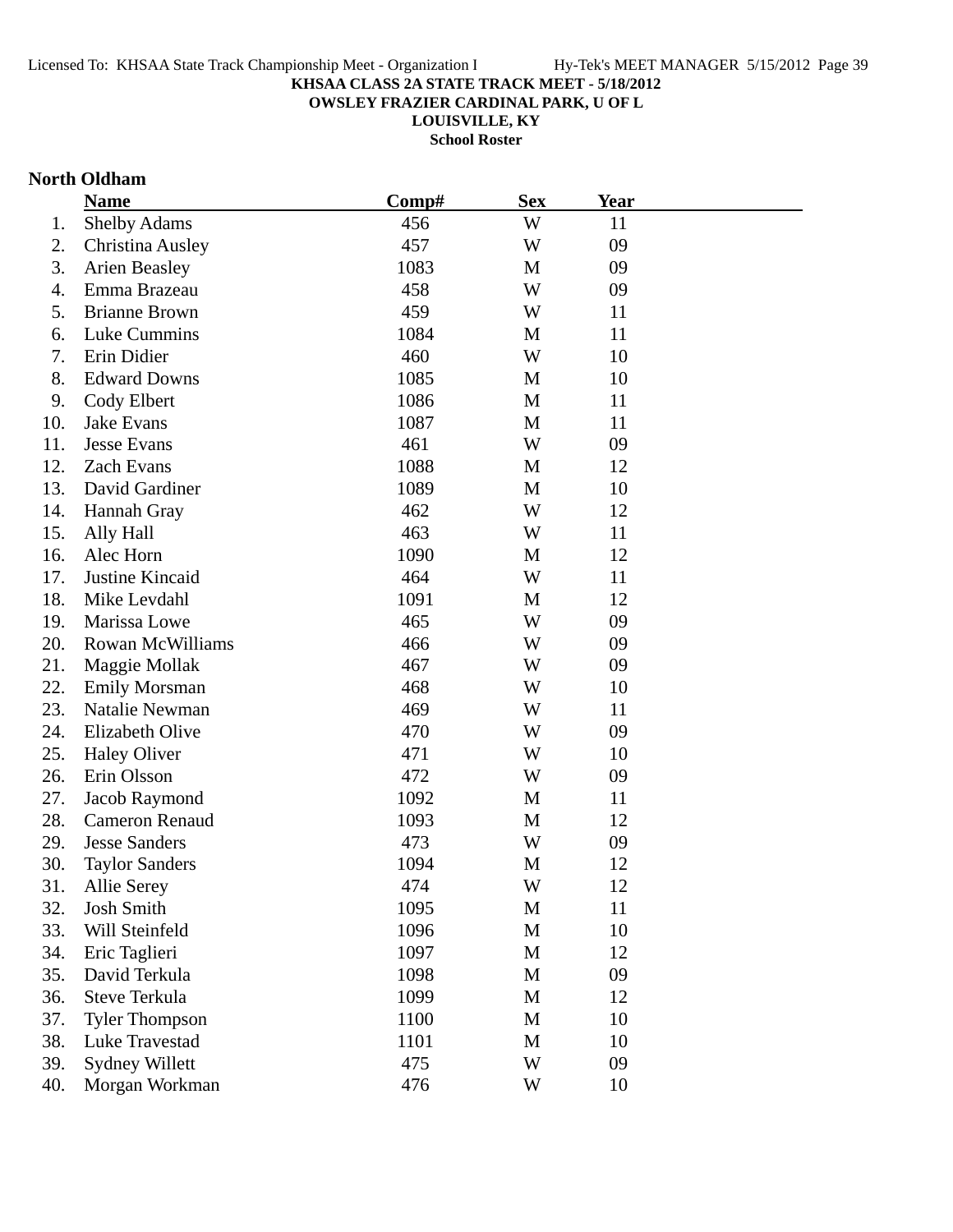Licensed To: KHSAA State Track Championship Meet - Organization I Hy-Tek's MEET MANAGER 5/15/2012 Page 40

# **KHSAA CLASS 2A STATE TRACK MEET - 5/18/2012**

**OWSLEY FRAZIER CARDINAL PARK, U OF L**

# **LOUISVILLE, KY**

**School Roster**

# **North Oldham**

|                | <b>Relay</b> |                                                                              | <b>Sex</b>                                                                           |
|----------------|--------------|------------------------------------------------------------------------------|--------------------------------------------------------------------------------------|
|                | <b>Relay</b> | <b>Sex</b>                                                                   |                                                                                      |
| 1.             | North Oldham | W                                                                            | #11 Girls 4x100 Meter Relay 2A                                                       |
|                |              |                                                                              | #459 Brianne Brown; #460 Erin Didier; #464 Justine Kincaid; #473 Jesse Sanders       |
|                |              |                                                                              | #474 Allie Serey; #472 Erin Olsson; #466 Rowan McWilliams; #468 Emily Morsman        |
| 2.             | North Oldham | W                                                                            | #7 Girls 4x200 Meter Relay 2A                                                        |
|                |              | #460 Erin Didier; #464 Justine Kincaid; #473 Jesse Sanders; #472 Erin Olsson |                                                                                      |
|                |              |                                                                              | #466 Rowan McWilliams; #474 Allie Serey; #468 Emily Morsman; #459 Brianne Brown      |
| 3.             | North Oldham | W                                                                            | #23 Girls 4x400 Meter Relay 2A                                                       |
|                |              | #460 Erin Didier; #464 Justine Kincaid; #472 Erin Olsson; #473 Jesse Sanders |                                                                                      |
|                |              | #466 Rowan McWilliams; #463 Ally Hall; #462 Hannah Gray; #461 Jesse Evans    |                                                                                      |
| 4.             | North Oldham | W                                                                            | #1 Girls 4x800 Meter Relay 2A                                                        |
|                |              |                                                                              | #465 Marissa Lowe; #457 Christina Ausley; #466 Rowan McWilliams; #463 Ally Hall      |
|                |              |                                                                              | #458 Emma Brazeau; #460 Erin Didier; #462 Hannah Gray; #476 Morgan Workman           |
| 5 <sub>1</sub> | North Oldham | M                                                                            | #12 Boys 4x100 Meter Relay 2A                                                        |
|                |              | #1083 Arien Beasley; #1086 Cody Elbert; #1087 Jake Evans; #1095 Josh Smith   |                                                                                      |
|                |              | #1085 Edward Downs; #1092 Jacob Raymond; #1096 Will Steinfeld;               |                                                                                      |
| 6.             | North Oldham | M                                                                            | #8 Boys 4x200 Meter Relay 2A                                                         |
|                |              | #1083 Arien Beasley; #1086 Cody Elbert; #1087 Jake Evans; #1095 Josh Smith   |                                                                                      |
|                |              | #1085 Edward Downs; #1092 Jacob Raymond; #1096 Will Steinfeld;               |                                                                                      |
| 7.             | North Oldham | M                                                                            | #24 Boys 4x400 Meter Relay 2A                                                        |
|                |              | #1086 Cody Elbert; #1087 Jake Evans; #1088 Zach Evans; #1095 Josh Smith      |                                                                                      |
|                |              | #1091 Mike Levdahl; #1089 David Gardiner; #1100 Tyler Thompson;              |                                                                                      |
| 8.             | North Oldham | M                                                                            | #2 Boys 4x800 Meter Relay 2A                                                         |
|                |              |                                                                              | #1089 David Gardiner; #1090 Alec Horn; #1100 Tyler Thompson; #1084 Luke Cummins      |
|                |              |                                                                              | #1101 Luke Travestad; #1099 Steve Terkula; #1098 David Terkula; #1094 Taylor Sanders |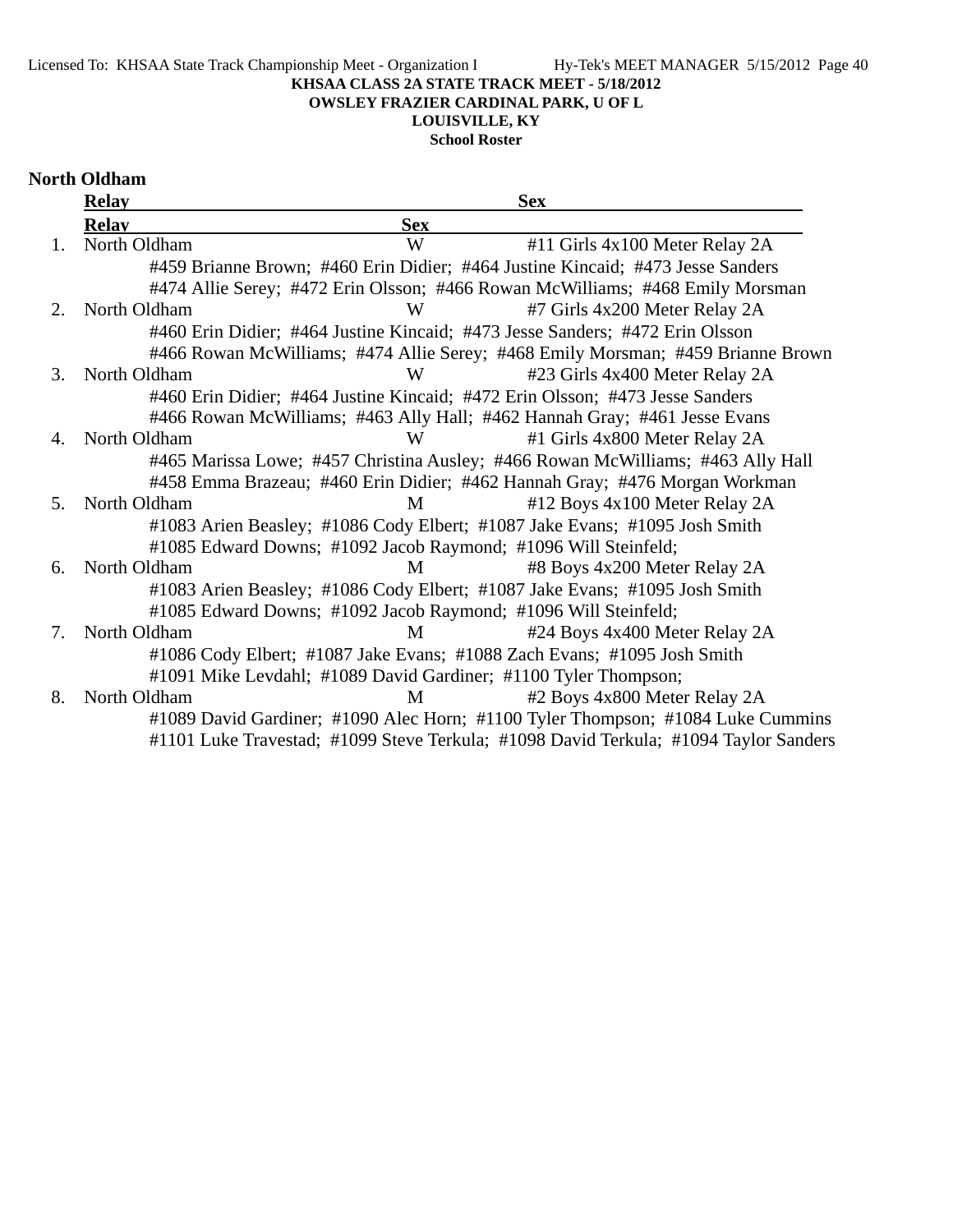**OWSLEY FRAZIER CARDINAL PARK, U OF L**

**LOUISVILLE, KY**

**School Roster**

# **Paducah Tilghman**

|     | <b>Name</b>           | Comp# | <b>Sex</b>   | <b>Year</b> |  |
|-----|-----------------------|-------|--------------|-------------|--|
| 1.  | Keyonna Allen-Woods   | 477   | W            | 10          |  |
| 2.  | <b>Kirby Black</b>    | 478   | W            | 11          |  |
| 3.  | <b>Tierra Bruce</b>   | 479   | W            | 11          |  |
| 4.  | Meko Buchannan        | 480   | W            | 11          |  |
| 5.  | Olivia Carner         | 481   | W            | 12          |  |
| 6.  | Marshell Chester      | 482   | W            | 09          |  |
| 7.  | Jalon Chisom          | 1102  | M            | 10          |  |
| 8.  | <b>Marcus Corbett</b> | 1103  | M            | 09          |  |
| 9.  | Janise Dawson-Osler   | 483   | W            | 09          |  |
| 10. | Asia Flemmons         | 484   | W            | 09          |  |
| 11. | Chris Flemons         | 1104  | M            | 11          |  |
| 12. | Ronecia Galbreath     | 485   | W            | 10          |  |
| 13. | Darius Garnett        | 1105  | M            | 11          |  |
| 14. | Lennie Grace          | 1106  | M            | 09          |  |
| 15. | Aleja Grant           | 486   | W            | 09          |  |
| 16. | JD Harmon             | 1107  | M            | 12          |  |
| 17. | James Hill            | 1108  | M            | 11          |  |
| 18. | Javarious Hodge       | 1109  | M            | 12          |  |
| 19. | Will Hutson           | 1110  | M            | 12          |  |
| 20. | Ngodoo Itiavkase      | 487   | W            | 12          |  |
| 21. | <b>Courtney Jones</b> | 488   | W            | 09          |  |
| 22. | Diamond Jordan        | 489   | W            | 09          |  |
| 23. | Darrius Nunn          | 1111  | M            | 10          |  |
| 24. | Derek Overstreet      | 1112  | M            | 10          |  |
| 25. | Donald Overstreet     | 1113  | M            | 11          |  |
| 26. | <b>Bishlom Pea</b>    | 1114  | M            | 12          |  |
| 27. | Nick Shelby           | 1115  | M            | 09          |  |
| 28. | <b>Riley Sigler</b>   | 490   | W            | 09          |  |
| 29. | Alexis Smith          | 491   | W            | 11          |  |
| 30. | <b>Chandler Smith</b> | 492   | W            | 12          |  |
| 31. | Maken Smith           | 1116  | М            | 10          |  |
| 32. | Michael Smith         | 1117  | M            | 12          |  |
| 33. | Alexis Taylor         | 493   | W            | 12          |  |
| 34. | Ali Taylor            | 494   | W            | 12          |  |
| 35. | Arjon Thompson        | 1118  | M            | 11          |  |
| 36. | Molly Thompson        | 495   | W            | 09          |  |
| 37. | KJ Washington         | 1119  | M            | 12          |  |
| 38. | Ronald Washum         | 1120  | $\mathbf{M}$ | 12          |  |
| 39. | Jaleigha Winston      | 496   | W            | 10          |  |
| 40. | Justin Wynne          | 1121  | M            | 12          |  |
| 41. | Dominique Young       | 497   | W            | 09          |  |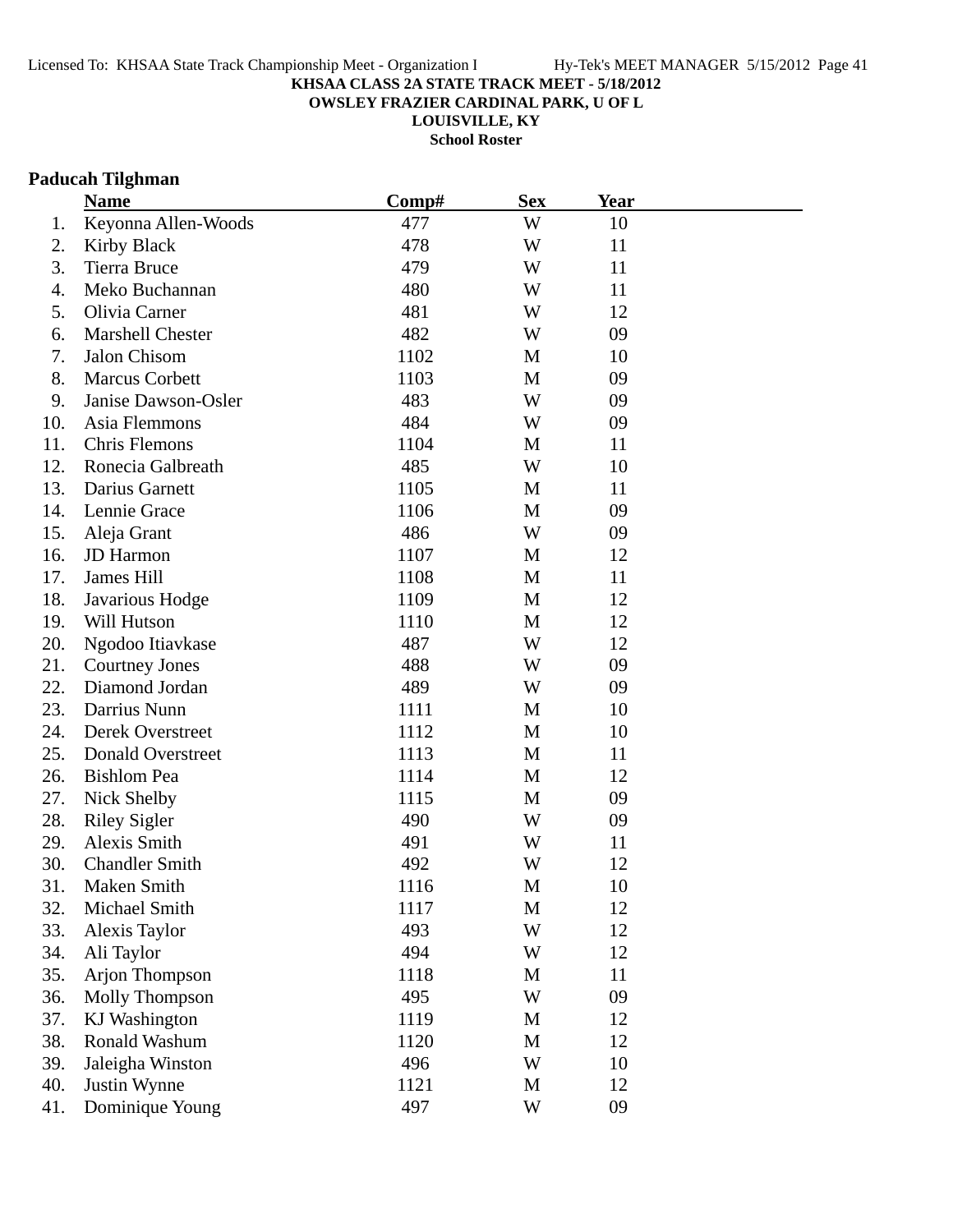**OWSLEY FRAZIER CARDINAL PARK, U OF L**

# **LOUISVILLE, KY**

**School Roster**

# **Paducah Tilghman**

|    | <b>Relay</b>     |            | <b>Sex</b>                                                                              |
|----|------------------|------------|-----------------------------------------------------------------------------------------|
|    | <b>Relav</b>     | <b>Sex</b> |                                                                                         |
| 1. | Paducah Tilghman | W          | #11 Girls 4x100 Meter Relay 2A                                                          |
|    |                  |            | #496 Jaleigha Winston; #477 Keyonna Allen-Woods; #490 Riley Sigler; #491 Alexis Smith   |
|    |                  |            | #479 Tierra Bruce; #485 Ronecia Galbreath; #484 Asia Flemmons; #483 Janise Dawson-Osler |
| 2. | Paducah Tilghman | W          | #7 Girls 4x200 Meter Relay 2A                                                           |
|    |                  |            | #496 Jaleigha Winston; #485 Ronecia Galbreath; #490 Riley Sigler; #491 Alexis Smith     |
|    |                  |            | #479 Tierra Bruce; #477 Keyonna Allen-Woods; #495 Molly Thompson; #484 Asia Flemmons    |
| 3. | Paducah Tilghman | W          | #23 Girls 4x400 Meter Relay 2A                                                          |
|    |                  |            | #490 Riley Sigler; #495 Molly Thompson; #484 Asia Flemmons; #482 Marshell Chester       |
|    |                  |            | #492 Chandler Smith; #485 Ronecia Galbreath; #488 Courtney Jones; #478 Kirby Black      |
| 4. | Paducah Tilghman | W          | #1 Girls 4x800 Meter Relay 2A                                                           |
|    |                  |            | #492 Chandler Smith; #478 Kirby Black; #482 Marshell Chester; #495 Molly Thompson       |
|    |                  |            | #484 Asia Flemmons; #489 Diamond Jordan; #497 Dominique Young;                          |
| 5. | Paducah Tilghman | M          | #12 Boys 4x100 Meter Relay 2A                                                           |
|    |                  |            | #1105 Darius Garnett; #1119 KJ Washington; #1113 Donald Overstreet; #1111 Darrius Nunn  |
|    |                  |            | #1115 Nick Shelby; #1107 JD Harmon; #1108 James Hill; #1116 Maken Smith                 |
| 6. | Paducah Tilghman | M          | #8 Boys 4x200 Meter Relay 2A                                                            |
|    |                  |            | #1105 Darius Garnett; #1119 KJ Washington; #1117 Michael Smith; #1107 JD Harmon         |
|    |                  |            | #1115 Nick Shelby; #1113 Donald Overstreet; #1108 James Hill; #1111 Darrius Nunn        |
| 7. | Paducah Tilghman | M          | #24 Boys 4x400 Meter Relay 2A                                                           |
|    |                  |            | #1104 Chris Flemons; #1119 KJ Washington; #1114 Bishlom Pea; #1118 Arjon Thompson       |
|    |                  |            | #1113 Donald Overstreet; #1115 Nick Shelby; #1111 Darrius Nunn; #1120 Ronald Washum     |

# **Pendleton County**

|    | <b>Name</b>                 | Comp# | <b>Sex</b> | Year |  |
|----|-----------------------------|-------|------------|------|--|
|    | Jacob Hanser                | 1122  | M          | 12   |  |
| 2. | Aaron Teegarden             | 1123  | M          | 11   |  |
|    | <b>Perry County Central</b> |       |            |      |  |
|    | <b>Name</b>                 | Comp# | <b>Sex</b> | Year |  |
| 1. | Kayla Rankin                | 498   | W          | 10   |  |
| 2. | Jay White                   | 1124  | M          | 12   |  |
|    | <b>Pike County Central</b>  |       |            |      |  |
|    | <b>Name</b>                 | Comp# | <b>Sex</b> | Year |  |
|    | <b>Scottie Pensin</b>       | 499   | W          | 11   |  |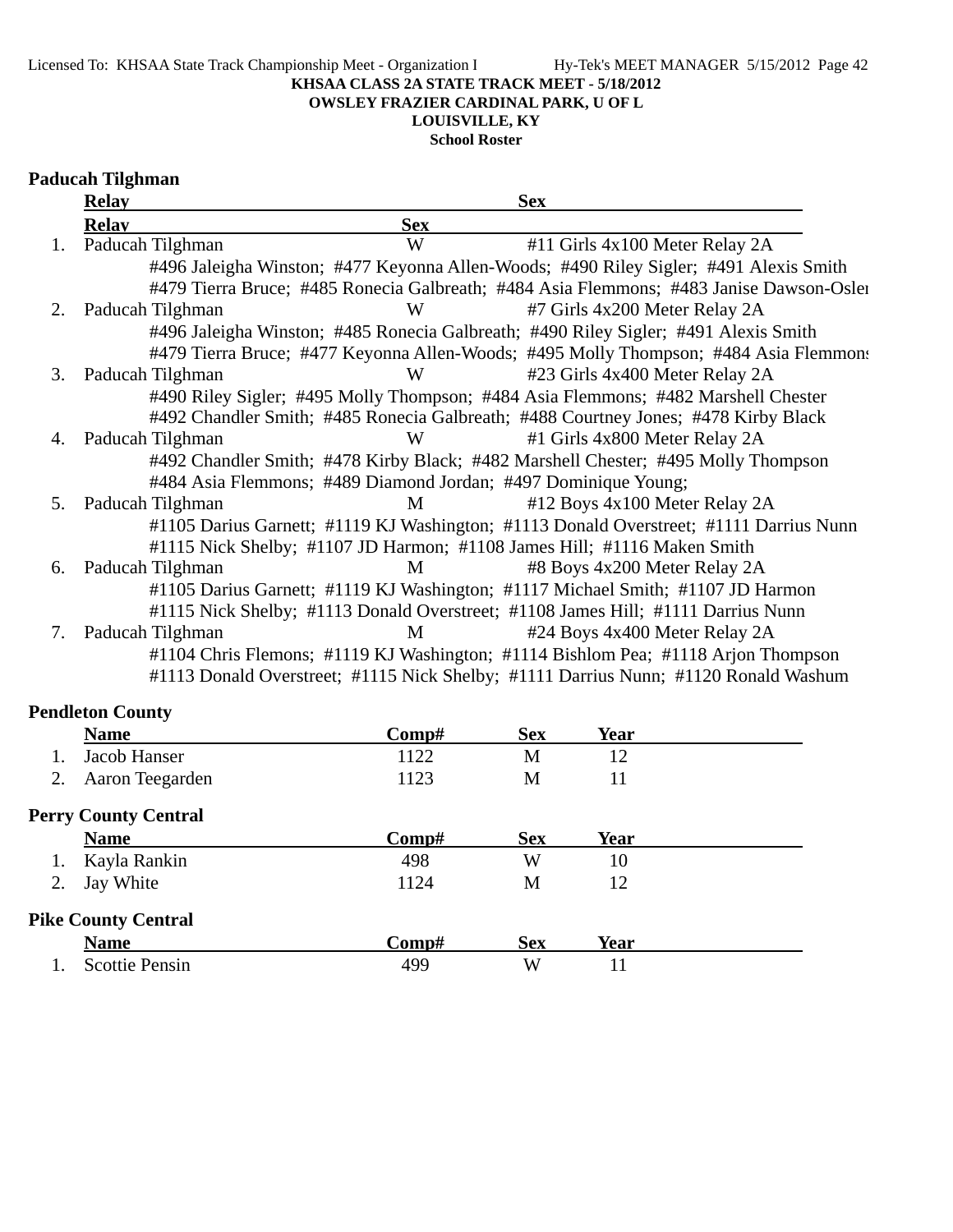**OWSLEY FRAZIER CARDINAL PARK, U OF L**

**LOUISVILLE, KY**

**School Roster**

## **Powell County**

|    | <b>Name</b>       | Comp#      | <b>Sex</b> | Year |  |
|----|-------------------|------------|------------|------|--|
| 1. | Isaac Hall        | 1125       | M          | 10   |  |
|    | 2. Austin Johnson | 1126       | М          | 10   |  |
|    | 3. Daniel Jones   | 1127       | M          | 11   |  |
|    | 4. Jeff Perry     | 1128       | M          | 11   |  |
|    | 5. Zach Spencer   | 1129       | М          | 10   |  |
|    | 6. Kienan Tiller  | 1130       | M          | 11   |  |
|    | <b>Relay</b>      | <b>Sex</b> |            |      |  |
|    |                   |            |            | .    |  |

1. Powell County M #8 Boys 4x200 Meter Relay 2A #1130 Kienan Tiller; #1127 Daniel Jones; #1128 Jeff Perry; #1126 Austin Johnson #1125 Isaac Hall; #1129 Zach Spencer;

## **Presentation**

|     | <b>Name</b>                | Comp#      | <b>Sex</b> | <b>Year</b>                    |  |
|-----|----------------------------|------------|------------|--------------------------------|--|
|     | Deanna Allen               | 500        | W          | 09                             |  |
| 2.  | <b>Courtney Carrico</b>    | 501        | W          | 09                             |  |
| 3.  | Danielle Finzer            | 502        | W          | 09                             |  |
| 4.  | <b>Emily Flaherty</b>      | 503        | W          | 10                             |  |
| 5.  | Morgan Fletcher            | 504        | W          | 10                             |  |
| 6.  | <b>Caroline Gosser</b>     | 505        | W          | 09                             |  |
| 7.  | Aniyah Killebrew           | 506        | W          | 11                             |  |
| 8.  | Lauren Koenig              | 507        | W          | 09                             |  |
| 9.  | <b>Tracey Lindsey</b>      | 508        | W          | 09                             |  |
| 10. | Chamaya Mock               | 509        | W          | 10                             |  |
| 11. | Caroline Randall           | 510        | W          | 11                             |  |
| 12. | Casey Richardson           | 511        | W          | 12                             |  |
| 13. | Lisa Schwartz              | 512        | W          | 11                             |  |
| 14. | <b>Rachel Throckmorton</b> | 513        | W          | 11                             |  |
|     | <b>Relav</b>               | <b>Sex</b> |            |                                |  |
|     | Presentation               | W          |            | #11 Girls 4x100 Meter Relay 2A |  |

#512 Lisa Schwartz; #504 Morgan Fletcher; #508 Tracey Lindsey; #513 Rachel Throckmorton #509 Chamaya Mock; #510 Caroline Randall; #506 Aniyah Killebrew; #502 Danielle Finzer 2. Presentation W #1 Girls 4x800 Meter Relay 2A #507 Lauren Koenig; #503 Emily Flaherty; #505 Caroline Gosser; #511 Casey Richardson #501 Courtney Carrico; #502 Danielle Finzer; #500 Deanna Allen; #513 Rachel Throckmorton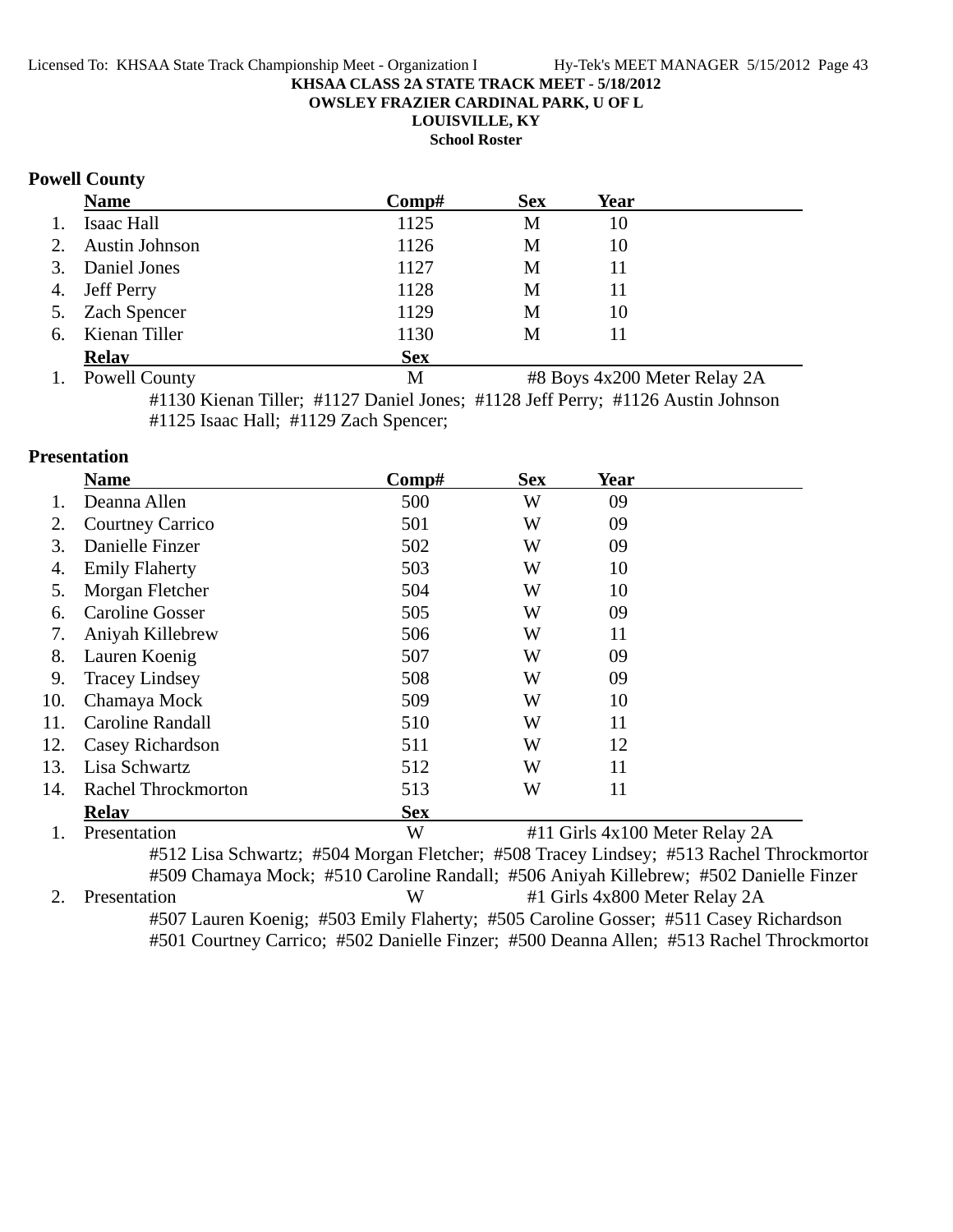**OWSLEY FRAZIER CARDINAL PARK, U OF L**

**LOUISVILLE, KY**

**School Roster**

# **Prestonsburg**

|     | <b>Name</b>                   | Comp#      | <b>Sex</b> | Year                                                                                                                        |  |
|-----|-------------------------------|------------|------------|-----------------------------------------------------------------------------------------------------------------------------|--|
|     | Shelby Blackburn              | 514        | W          | 11                                                                                                                          |  |
| 2.  | Kelsey Boyd                   | 515        | W          | 12                                                                                                                          |  |
|     | Kain Collins                  | 1131       | M          | 12                                                                                                                          |  |
| 4.  | <b>Shantale Collins</b>       | 516        | W          | 09                                                                                                                          |  |
| 5.  | Morgan Haywood                | 517        | W          | 11                                                                                                                          |  |
| 6.  | Joseph Jamerson               | 1132       | M          | 12                                                                                                                          |  |
| 7.  | <b>Morgan Nunnery</b>         | 518        | W          | 11                                                                                                                          |  |
| 8.  | Marta Pons                    | 519        | W          | 12                                                                                                                          |  |
| 9.  | <b>Kristany Setser</b>        | 520        | W          | 12                                                                                                                          |  |
| 10. | <b>Catherine Tincher</b>      | 521        | W          | 11                                                                                                                          |  |
|     | <b>Relav</b>                  | <b>Sex</b> |            |                                                                                                                             |  |
|     | $\sim$ $\sim$<br>$\mathbf{H}$ | $T$ $T$    |            | $\mu$ and $\sigma$ is a set of $\sigma$ is a set of $\sigma$ is a set of $\sigma$ is a set of $\sigma$ is a set of $\sigma$ |  |

1. Prestonsburg W #11 Girls 4x100 Meter Relay 2A #518 Morgan Nunnery; #515 Kelsey Boyd; #520 Kristany Setser; #521 Catherine Tincher #517 Morgan Haywood; #519 Marta Pons; #516 Shantale Collins; #514 Shelby Blackburn

## **Rockcastle County**

|     | <b>Name</b>              | Comp#      | <b>Sex</b> | <b>Year</b>                   |  |
|-----|--------------------------|------------|------------|-------------------------------|--|
| 1.  | Alyssa Allen             | 522        | W          | 10                            |  |
| 2.  | Rachel Cain              | 523        | W          | 09                            |  |
| 3.  | Alyssa Cox               | 524        | W          | 09                            |  |
| 4.  | <b>Bryonna Cromer</b>    | 525        | W          | 11                            |  |
| 5.  | Lacey Gastineau          | 526        | W          | 10                            |  |
| 6.  | Katelynn Hensley         | 527        | W          | 07                            |  |
| 7.  | Michaela Hunter          | 528        | W          | 11                            |  |
| 8.  | Amy Johnson              | 529        | W          | 11                            |  |
| 9.  | <b>Ben Lake</b>          | 1133       | M          | 12                            |  |
| 10. | Arie-anna Lawson         | 530        | W          | 07                            |  |
| 11. | <b>Ashley McKinney</b>   | 531        | W          | 08                            |  |
| 12. | Jennifer Mercer          | 532        | W          | 07                            |  |
| 13. | Sierra Mercer            | 533        | W          | 07                            |  |
| 14. | Rakhi Patel              | 534        | W          | 09                            |  |
| 15. | Tori Phillips            | 535        | W          | 08                            |  |
| 16. | Lanna Prewitt            | 536        | W          | 07                            |  |
| 17. | Mikaela Sadler           | 537        | W          | 07                            |  |
|     | <b>Relav</b>             | <b>Sex</b> |            |                               |  |
| 1.  | <b>Rockcastle County</b> | W          |            | #7 Girls 4x200 Meter Relay 2A |  |

#537 Mikaela Sadler; #535 Tori Phillips; #530 Arie-anna Lawson; #527 Katelynn Hensley #526 Lacey Gastineau; #525 Bryonna Cromer; #531 Ashley McKinney; #532 Jennifer Mercer 2. Rockcastle County W #1 Girls 4x800 Meter Relay 2A #523 Rachel Cain; #524 Alyssa Cox; #525 Bryonna Cromer; #533 Sierra Mercer #534 Rakhi Patel; #536 Lanna Prewitt; #531 Ashley McKinney; #535 Tori Phillips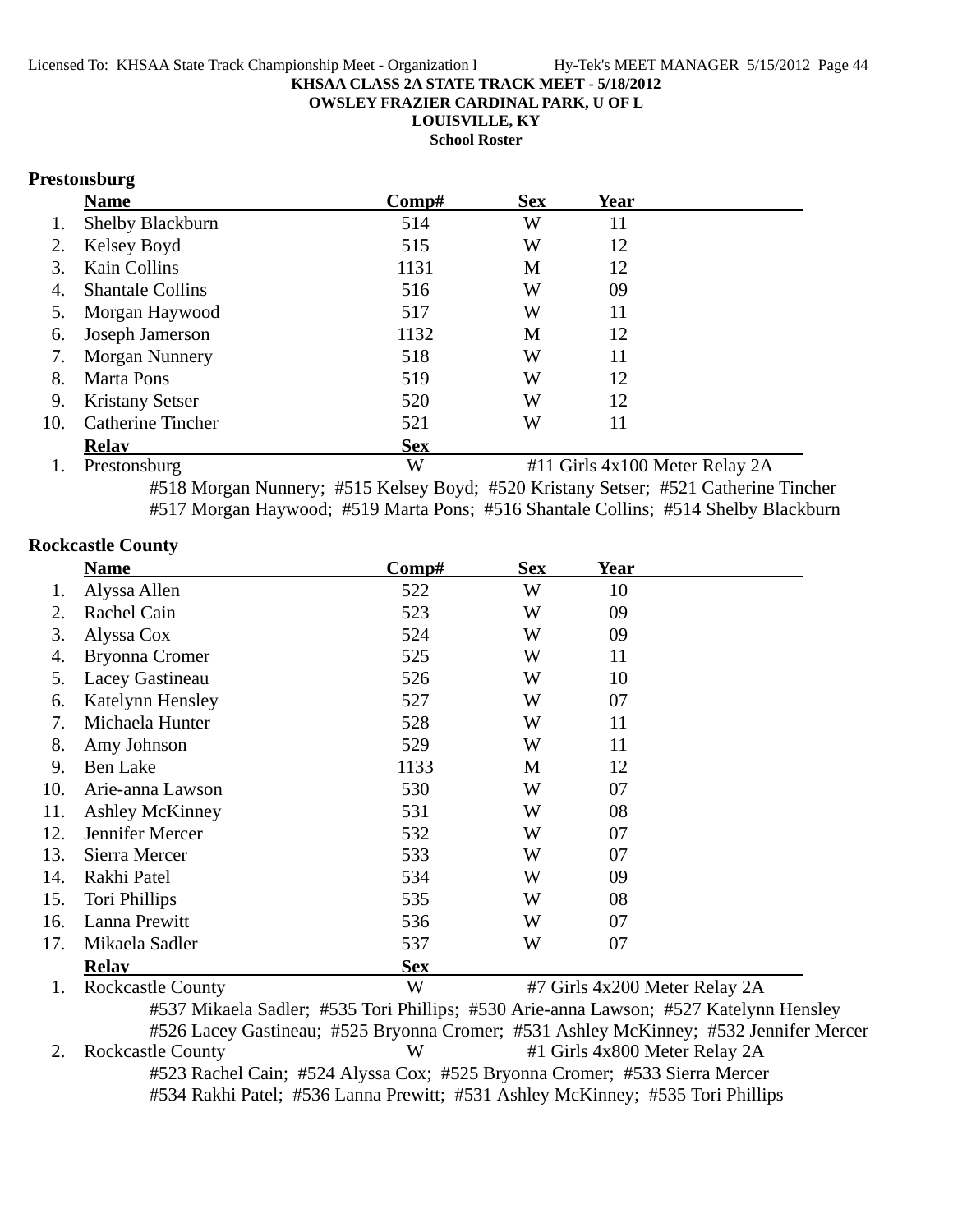**OWSLEY FRAZIER CARDINAL PARK, U OF L**

**LOUISVILLE, KY**

**School Roster**

# **Rowan County**

|     | <b>Name</b>                                                                        | Comp#      | <b>Sex</b> | <b>Year</b> |                               |
|-----|------------------------------------------------------------------------------------|------------|------------|-------------|-------------------------------|
| 1.  | T Adkins                                                                           | 1134       | M          | 11          |                               |
| 2.  | Logan Ashley                                                                       | 1135       | M          | 11          |                               |
| 3.  | Chris Baker                                                                        | 1136       | M          | 11          |                               |
| 4.  | <b>Alston Buttry</b>                                                               | 1137       | M          | 10          |                               |
| 5.  | <b>Tim Clayton</b>                                                                 | 1138       | M          | 12          |                               |
| 6.  | <b>Travis Curtis</b>                                                               | 1139       | M          | 10          |                               |
| 7.  | <b>Shelley Deharte</b>                                                             | 1140       | M          | 10          |                               |
| 8.  | Jon Erni                                                                           | 1141       | M          | 10          |                               |
| 9.  | <b>Robert Estes</b>                                                                | 1142       | M          | 12          |                               |
| 10. | <b>Garet Fultz</b>                                                                 | 1143       | M          | 09          |                               |
| 11. | Josh Gilliam                                                                       | 1144       | M          | 09          |                               |
| 12. | Chris Hall                                                                         | 1145       | M          | 12          |                               |
| 13. | Nathan Hanshaw                                                                     | 1146       | M          | 10          |                               |
| 14. | Daniel Johnson                                                                     | 1147       | M          | 11          |                               |
| 15. | Zack Kelsey                                                                        | 1148       | M          | 11          |                               |
| 16. | Isaac Lee                                                                          | 1149       | M          | 10          |                               |
| 17. | Jalen Stone                                                                        | 1150       | M          | 11          |                               |
| 18. | <b>Laney Stone</b>                                                                 | 1151       | M          | 10          |                               |
|     | <b>Relay</b>                                                                       | <b>Sex</b> |            |             |                               |
| 1.  | <b>Rowan County</b>                                                                | M          |            |             | #12 Boys 4x100 Meter Relay 2A |
|     | #1149 Isaac Lee; #1148 Zack Kelsey; #1135 Logan Ashley; #1136 Chris Baker          |            |            |             |                               |
|     | #1134 T Adkins; #1143 Garet Fultz; #1145 Chris Hall; #1150 Jalen Stone             |            |            |             |                               |
| 2.  | <b>Rowan County</b>                                                                | M          |            |             | #8 Boys 4x200 Meter Relay 2A  |
|     | #1149 Isaac Lee; #1148 Zack Kelsey; #1135 Logan Ashley; #1136 Chris Baker          |            |            |             |                               |
|     | #1134 T Adkins; #1143 Garet Fultz; #1145 Chris Hall; #1150 Jalen Stone             |            |            |             |                               |
| 3.  | <b>Rowan County</b>                                                                | M          |            |             | #2 Boys 4x800 Meter Relay 2A  |
|     | #1147 Daniel Johnson; #1138 Tim Clayton; #1140 Shelley Deharte; #1144 Josh Gilliam |            |            |             |                               |
|     | #1141 Jon Erni; #1139 Travis Curtis;                                               |            |            |             |                               |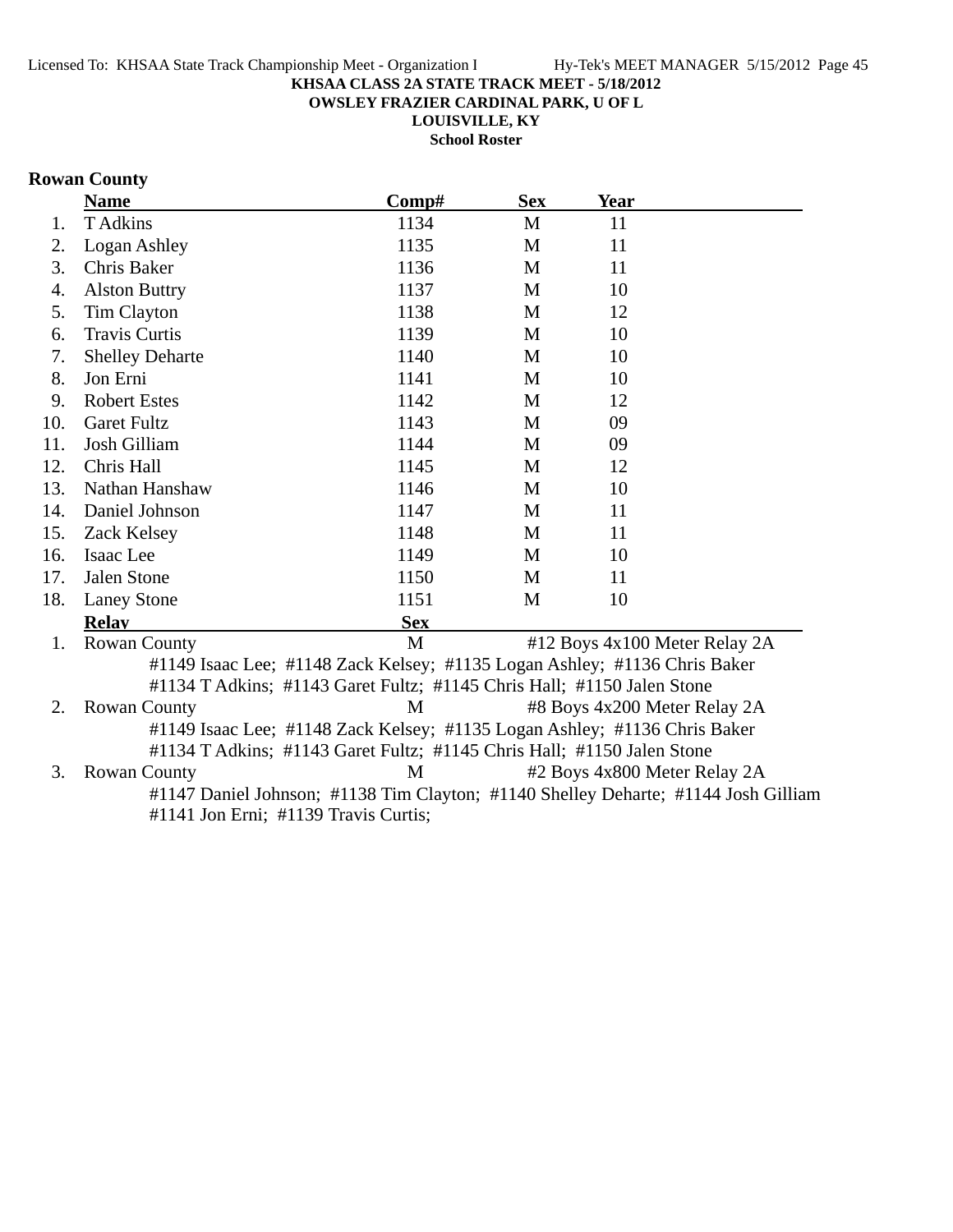**OWSLEY FRAZIER CARDINAL PARK, U OF L**

**LOUISVILLE, KY School Roster**

# **Russell**

|     | <b>Name</b>               | Comp#                                                          | <b>Sex</b> | <b>Year</b>                                                                                                                                                                 |  |
|-----|---------------------------|----------------------------------------------------------------|------------|-----------------------------------------------------------------------------------------------------------------------------------------------------------------------------|--|
| 1.  | <b>Austin Bates-Meeks</b> | 1152                                                           | M          | 12                                                                                                                                                                          |  |
| 2.  | <b>Peyton Cantrell</b>    | 538                                                            | W          | 08                                                                                                                                                                          |  |
| 3.  | <b>Madison Cole</b>       | 539                                                            | W          | 11                                                                                                                                                                          |  |
| 4.  | <b>Mattie Conley</b>      | 540                                                            | W          | 10                                                                                                                                                                          |  |
| 5.  | <b>Chirs Cooper</b>       | 1153                                                           | M          | 09                                                                                                                                                                          |  |
| 6.  | <b>Dalton Coovert</b>     | 1154                                                           | M          | 12                                                                                                                                                                          |  |
| 7.  | Jenine Hain               | 541                                                            | W          | 10                                                                                                                                                                          |  |
| 8.  | Dylan Harmon              | 1155                                                           | M          | 12                                                                                                                                                                          |  |
| 9.  | Andrew Hoback             | 1156                                                           | M          | 09                                                                                                                                                                          |  |
| 10. | Jake Hyerley              | 1157                                                           | M          | 10                                                                                                                                                                          |  |
| 11. | Peyton McDade             | 542                                                            | W          | 12                                                                                                                                                                          |  |
| 12. | Toluwalope Odukoya        | 1158                                                           | M          | 12                                                                                                                                                                          |  |
| 13. | <b>Stephen Russell</b>    | 1159                                                           | M          | 11                                                                                                                                                                          |  |
| 14. | Jennifer Sloan            | 543                                                            | W          | 10                                                                                                                                                                          |  |
| 15. | <b>Emily Stump</b>        | 544                                                            | W          | 11                                                                                                                                                                          |  |
| 16. | Logan Whittaker           | 1160                                                           | M          | 11                                                                                                                                                                          |  |
| 17. | <b>Brandon Yates</b>      | 1161                                                           | M          | 12                                                                                                                                                                          |  |
|     | <b>Relav</b>              | <b>Sex</b>                                                     |            |                                                                                                                                                                             |  |
| 1.  | Russell                   | W                                                              |            | #11 Girls 4x100 Meter Relay 2A                                                                                                                                              |  |
|     |                           |                                                                |            | #544 Emily Stump; #539 Madison Cole; #541 Jenine Hain; #542 Peyton McDade                                                                                                   |  |
|     |                           | #538 Peyton Cantrell; #540 Mattie Conley; #543 Jennifer Sloan; |            |                                                                                                                                                                             |  |
| 2.  | Russell                   | W                                                              |            | #7 Girls 4x200 Meter Relay 2A                                                                                                                                               |  |
|     |                           |                                                                |            | #539 Madison Cole; #544 Emily Stump; #541 Jenine Hain; #543 Jennifer Sloan                                                                                                  |  |
|     |                           | #540 Mattie Conley; #542 Peyton McDade; #538 Peyton Cantrell;  |            |                                                                                                                                                                             |  |
| 3.  | Russell                   | M                                                              |            | #8 Boys 4x200 Meter Relay 2A                                                                                                                                                |  |
|     |                           |                                                                |            | #1158 Toluwalope Odukoya; #1152 Austin Bates-Meeks; #1155 Dylan Harmon; #1160 Logan<br>#1159 Stephen Russell; #1156 Andrew Hoback; #1154 Dalton Coovert; #1153 Chirs Cooper |  |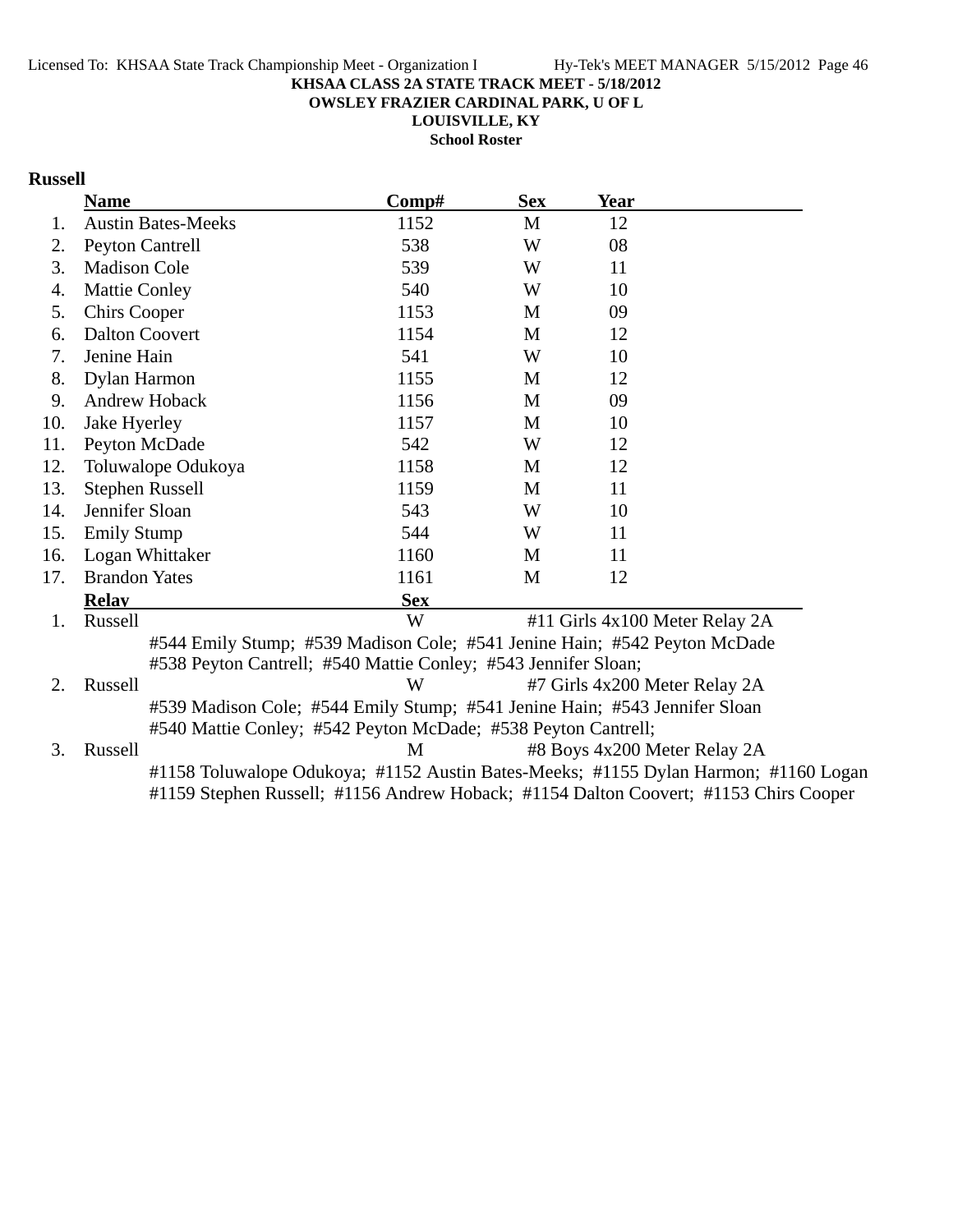**OWSLEY FRAZIER CARDINAL PARK, U OF L**

**LOUISVILLE, KY**

**School Roster**

# **Russell County**

|     | <b>Name</b>                                                                      | Comp#      | <b>Sex</b> | <b>Year</b> |                                |
|-----|----------------------------------------------------------------------------------|------------|------------|-------------|--------------------------------|
| 1.  | <b>Bailey Bean</b>                                                               | 545        | W          | 10          |                                |
| 2.  | Gabby Bean                                                                       | 546        | W          | 08          |                                |
| 3.  | <b>Nick Britt</b>                                                                | 1162       | M          | 11          |                                |
| 4.  | <b>Brandon Bunch</b>                                                             | 1163       | M          | 12          |                                |
| 5.  | <b>Katie Dick</b>                                                                | 547        | W          | 11          |                                |
| 6.  | <b>Blake Ellis</b>                                                               | 1164       | M          | 10          |                                |
| 7.  | <b>Claire Feldhaus</b>                                                           | 548        | W          | 07          |                                |
| 8.  | Evan Fletcher                                                                    | 1165       | M          | 10          |                                |
| 9.  | LeeAnn Grider                                                                    | 549        | W          | 11          |                                |
| 10. | <b>Madison Loy</b>                                                               | 550        | W          | 10          |                                |
| 11. | <b>Bailey Phillips</b>                                                           | 551        | W          | 09          |                                |
| 12. | <b>Trevor Robertson</b>                                                          | 1166       | M          | 10          |                                |
| 13. | <b>Emily Wilson</b>                                                              | 552        | W          | 11          |                                |
| 14. | <b>Emily York</b>                                                                | 553        | W          | 10          |                                |
|     | <b>Relav</b>                                                                     | <b>Sex</b> |            |             |                                |
| 1.  | <b>Russell County</b>                                                            | W          |            |             | #11 Girls 4x100 Meter Relay 2A |
|     | #549 LeeAnn Grider; #553 Emily York; #547 Katie Dick; #550 Madison Loy           |            |            |             |                                |
|     | #548 Claire Feldhaus; #546 Gabby Bean;                                           |            |            |             |                                |
| 2.  | <b>Russell County</b>                                                            | W          |            |             | #7 Girls 4x200 Meter Relay 2A  |
|     | #549 LeeAnn Grider; #548 Claire Feldhaus; #545 Bailey Bean; #551 Bailey Phillips |            |            |             |                                |
|     | #553 Emily York; #550 Madison Loy;                                               |            |            |             |                                |
| 3.  | <b>Russell County</b>                                                            | W          |            |             | #23 Girls 4x400 Meter Relay 2A |
|     | #549 LeeAnn Grider; #548 Claire Feldhaus; #551 Bailey Phillips; #545 Bailey Bean |            |            |             |                                |
|     | #553 Emily York; #546 Gabby Bean;                                                |            |            |             |                                |
| 4.  | <b>Russell County</b>                                                            | M          |            |             | #12 Boys 4x100 Meter Relay 2A  |
|     | #1162 Nick Britt; #1163 Brandon Bunch; #1164 Blake Ellis; #1165 Evan Fletcher    |            |            |             |                                |
|     | #1166 Trevor Robertson;                                                          |            |            |             |                                |
| 5.  | <b>Russell County</b>                                                            | M          |            |             | #8 Boys 4x200 Meter Relay 2A   |
|     | #1162 Nick Britt; #1163 Brandon Bunch; #1164 Blake Ellis; #1165 Evan Fletcher    |            |            |             |                                |
|     | #1166 Trevor Robertson;                                                          |            |            |             |                                |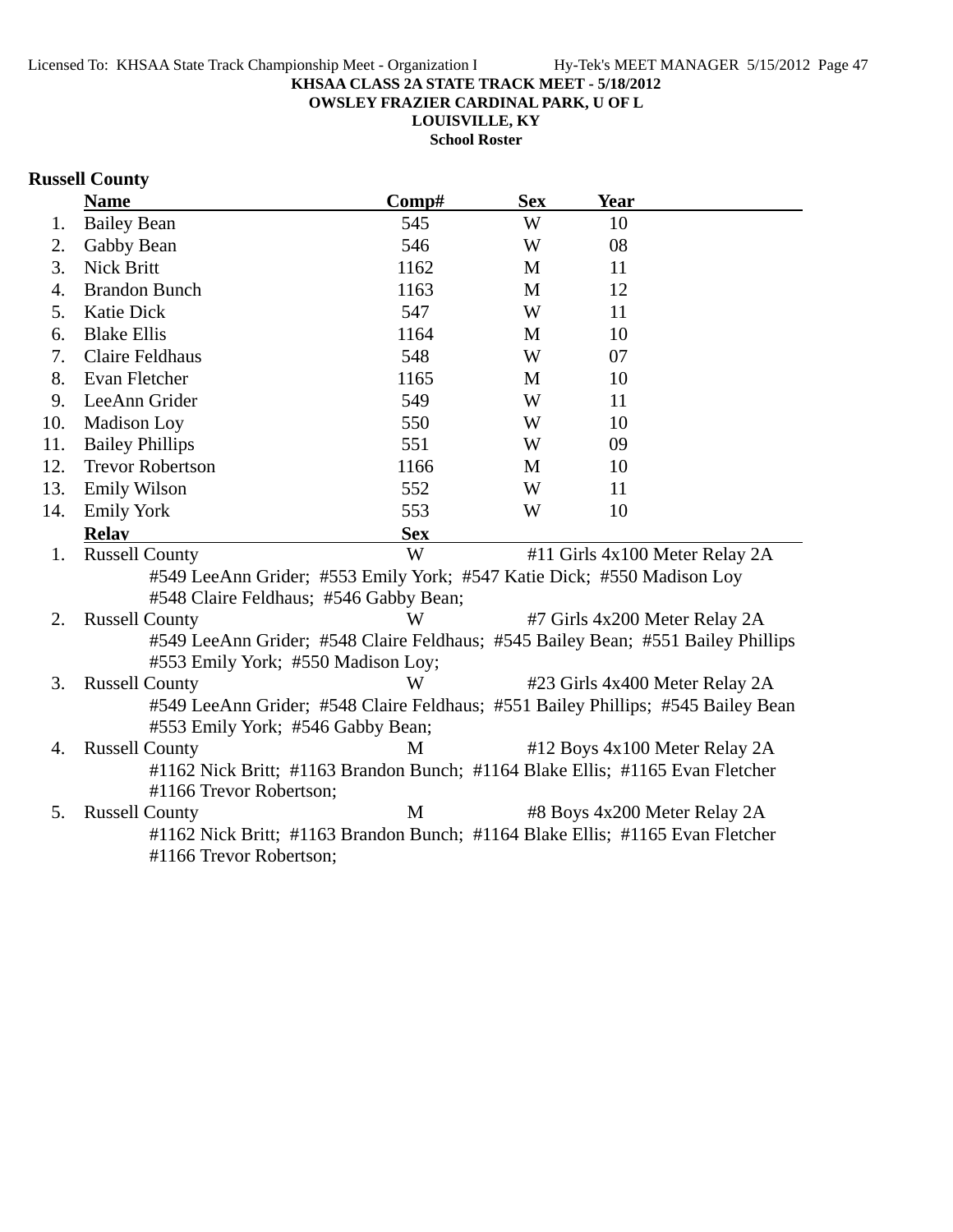**OWSLEY FRAZIER CARDINAL PARK, U OF L**

**LOUISVILLE, KY**

**School Roster**

## **Shelby County**

|     | <b>Name</b>                                                                                                        | Comp#      | <b>Sex</b> | Year                                                                                     |  |
|-----|--------------------------------------------------------------------------------------------------------------------|------------|------------|------------------------------------------------------------------------------------------|--|
| 1.  | Zakk Bailey                                                                                                        | 1167       | M          | 12                                                                                       |  |
| 2.  | Michael Barry                                                                                                      | 1168       | M          | 11                                                                                       |  |
| 3.  | Chris Blake                                                                                                        | 1169       | M          | 12                                                                                       |  |
| 4.  | Aaron Bolden                                                                                                       | 1170       | M          | 12                                                                                       |  |
| 5.  | Jamie Bradley                                                                                                      | 554        | W          | 11                                                                                       |  |
| 6.  | Kayce Byrnside                                                                                                     | 555        | W          | 09                                                                                       |  |
| 7.  | Sandra Cleary                                                                                                      | 556        | W          | 11                                                                                       |  |
| 8.  | <b>Brandon Ford</b>                                                                                                | 1171       | M          | 12                                                                                       |  |
| 9.  | Jacob Gowen                                                                                                        | 1172       | M          | 09                                                                                       |  |
| 10. | <b>Taylor Lay</b>                                                                                                  | 1173       | M          | 12                                                                                       |  |
| 11. | Chase Manica                                                                                                       | 1174       | M          | 11                                                                                       |  |
| 12. | Justus Martin                                                                                                      | 557        | W          | 08                                                                                       |  |
| 13. | Cali Mills                                                                                                         | 558        | W          | 09                                                                                       |  |
| 14. | Samantha Orange                                                                                                    | 559        | W          | 11                                                                                       |  |
| 15. | <b>Stuart Orange</b>                                                                                               | 1175       | M          | 11                                                                                       |  |
| 16. | Mary Kate Schaefer                                                                                                 | 560        | W          | 10                                                                                       |  |
| 17. | <b>Zach Shipley</b>                                                                                                | 1176       | M          | 11                                                                                       |  |
| 18. | Abby Siegel                                                                                                        | 561        | W          | 11                                                                                       |  |
| 19. | Madison Todd                                                                                                       | 562        | W          | 08                                                                                       |  |
| 20. | <b>Taylor Webb</b>                                                                                                 | 563        | W          | 11                                                                                       |  |
| 21. | Derek White                                                                                                        | 1177       | M          | 12                                                                                       |  |
| 22. | <b>Charity Wilms</b>                                                                                               | 564        | W          | 12                                                                                       |  |
|     | <b>Relay</b>                                                                                                       | <b>Sex</b> |            |                                                                                          |  |
| 1.  | <b>Shelby County</b>                                                                                               | W          |            | #7 Girls 4x200 Meter Relay 2A                                                            |  |
|     | $\mu \varepsilon$ (1) A like $\Omega$ is a light $\mu \varepsilon$ (0) M is $\Omega$ is a set $\Gamma$ in the like |            |            | $\text{HFCO}$ $\text{C-1}$ : M:11 $\text{HFCO}$ M $\text{V}_{\text{eff}}$ $\text{C-1}$ C |  |

#561 Abby Siegel; #562 Madison Todd; #558 Cali Mills; #560 Mary Kate Schaefer #559 Samantha Orange; #556 Sandra Cleary; #557 Justus Martin; #564 Charity Wilms 2. Shelby County W #23 Girls 4x400 Meter Relay 2A #558 Cali Mills; #556 Sandra Cleary; #560 Mary Kate Schaefer; #561 Abby Siegel #562 Madison Todd; #563 Taylor Webb; #564 Charity Wilms; #555 Kayce Byrnside 3. Shelby County M #12 Boys 4x100 Meter Relay 2A #1167 Zakk Bailey; #1174 Chase Manica; #1176 Zach Shipley; #1177 Derek White #1173 Taylor Lay; #1168 Michael Barry; #1169 Chris Blake; #1171 Brandon Ford 4. Shelby County **1988** M 48 Boys 4x200 Meter Relay 2A #1174 Chase Manica; #1168 Michael Barry; #1176 Zach Shipley; #1177 Derek White #1167 Zakk Bailey; #1171 Brandon Ford; #1173 Taylor Lay; #1169 Chris Blake 5. Shelby County M #24 Boys 4x400 Meter Relay 2A #1172 Jacob Gowen; #1168 Michael Barry; #1175 Stuart Orange; #1176 Zach Shipley #1167 Zakk Bailey; #1170 Aaron Bolden; #1171 Brandon Ford; #1177 Derek White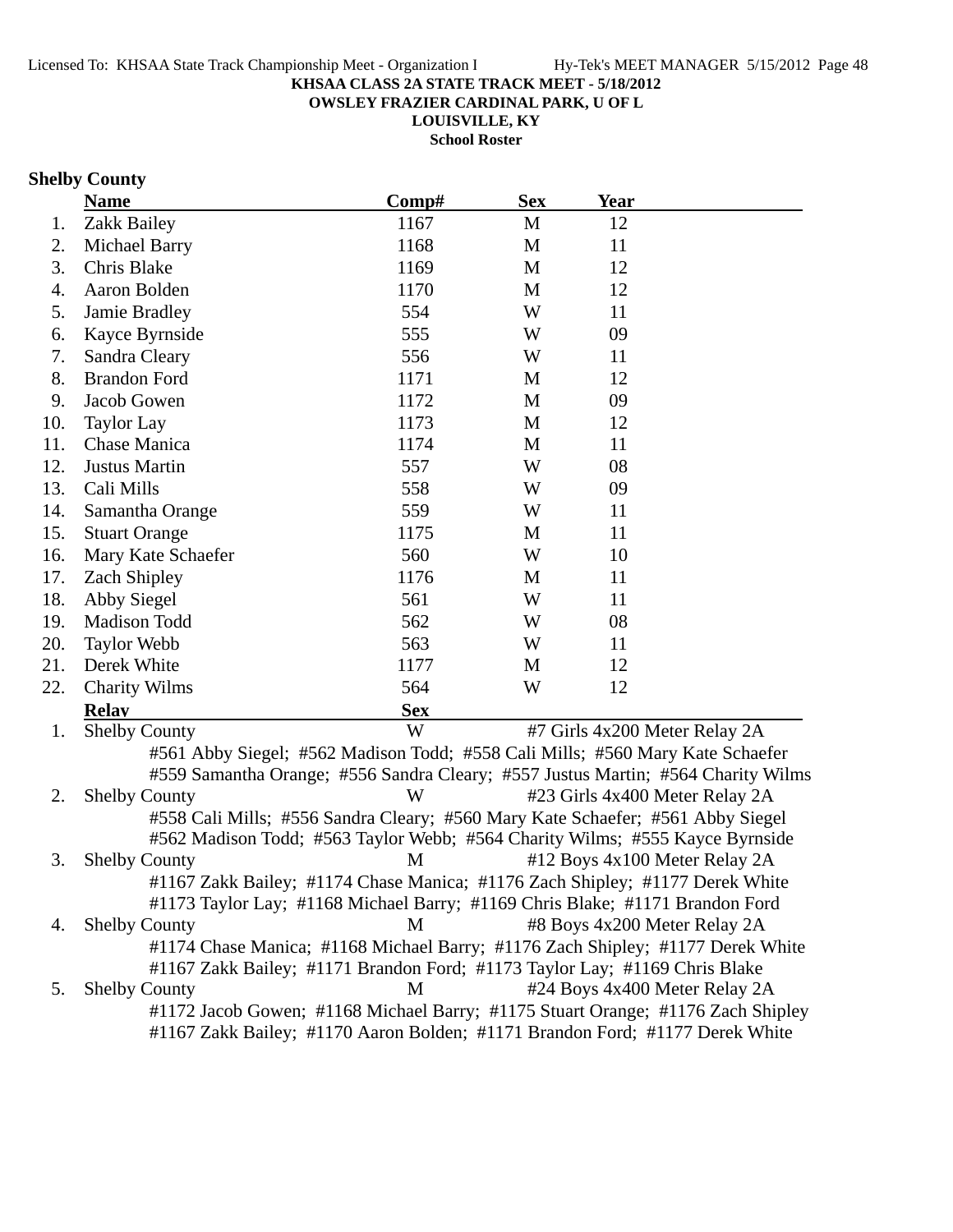**OWSLEY FRAZIER CARDINAL PARK, U OF L**

**LOUISVILLE, KY**

**School Roster**

## **South Oldham**

|     | <b>Name</b>                                                                       | Comp#      | <b>Sex</b> | <b>Year</b> |                                                                                     |
|-----|-----------------------------------------------------------------------------------|------------|------------|-------------|-------------------------------------------------------------------------------------|
| 1.  | Kayla Alsup                                                                       | 565        | W          | 09          |                                                                                     |
| 2.  | <b>Tony Brackins</b>                                                              | 1178       | M          | 11          |                                                                                     |
| 3.  | <b>BJ</b> Byar                                                                    | 1179       | M          | 12          |                                                                                     |
| 4.  | Jonah Campbell                                                                    | 1180       | M          | 10          |                                                                                     |
| 5.  | Caleb Chappell                                                                    | 1181       | M          | 12          |                                                                                     |
| 6.  | Keightley Dudgeon                                                                 | 566        | W          | 10          |                                                                                     |
| 7.  | Leonard Faul                                                                      | 1182       | M          | 11          |                                                                                     |
| 8.  | Alexis Gill                                                                       | 567        | W          | 12          |                                                                                     |
| 9.  | Michael Gray                                                                      | 1183       | M          | 12          |                                                                                     |
| 10. | Felicia Houchins                                                                  | 568        | W          | 11          |                                                                                     |
| 11. | Erika Houston                                                                     | 569        | W          | 12          |                                                                                     |
| 12. | Roger Johnson                                                                     | 1184       | M          | 12          |                                                                                     |
| 13. | Yvonne Johnson                                                                    | 570        | W          | 11          |                                                                                     |
| 14. | James Law                                                                         | 1185       | M          | 10          |                                                                                     |
| 15. | Keith Menser                                                                      | 1186       | M          | 11          |                                                                                     |
| 16. | <b>Mallory Nason</b>                                                              | 571        | W          | 11          |                                                                                     |
| 17. | Kami Orrender                                                                     | 572        | W          | 12          |                                                                                     |
| 18. | <b>Kassidy Orrender</b>                                                           | 573        | W          | 09          |                                                                                     |
| 19. | <b>Jared Sanford</b>                                                              | 1187       | M          | 09          |                                                                                     |
| 20. | <b>Steven Saxey</b>                                                               | 1188       | M          | 11          |                                                                                     |
| 21. | Hannah Schmidt                                                                    | 574        | W          | 12          |                                                                                     |
| 22. | Megan Sherwood                                                                    | 575        | W          | 11          |                                                                                     |
| 23. | Mike Thompson                                                                     | 1189       | M          | 12          |                                                                                     |
| 24. | Darion Todd                                                                       | 1190       | M          | 12          |                                                                                     |
| 25. | <b>Tino Velez</b>                                                                 | 1191       | M          | 12          |                                                                                     |
| 26. | McKenna Webb                                                                      | 576        | W          | 09          |                                                                                     |
| 27. | Grace Whitworth                                                                   | 577        | W          | 11          |                                                                                     |
|     | <b>Relay</b>                                                                      | <b>Sex</b> |            |             |                                                                                     |
| 1.  | South Oldham                                                                      | W          |            |             | #23 Girls 4x400 Meter Relay 2A                                                      |
|     | #568 Felicia Houchins; #575 Megan Sherwood; #570 Yvonne Johnson; #567 Alexis Gill |            |            |             |                                                                                     |
|     | #569 Erika Houston; #574 Hannah Schmidt; #576 McKenna Webb;                       |            |            |             |                                                                                     |
| 2.  | South Oldham                                                                      | W          |            |             | #1 Girls 4x800 Meter Relay 2A                                                       |
|     |                                                                                   |            |            |             | #566 Keightley Dudgeon; #572 Kami Orrender; #575 Megan Sherwood; #577 Grace Whitwor |
|     | #565 Kayla Alsup; #573 Kassidy Orrender; #574 Hannah Schmidt;                     |            |            |             |                                                                                     |
| 3.  | South Oldham                                                                      | M          |            |             | #12 Boys 4x100 Meter Relay 2A                                                       |
|     | #1183 Michael Gray; #1190 Darion Todd; #1189 Mike Thompson; #1178 Tony Brackins   |            |            |             |                                                                                     |
|     | #1179 BJ Byar; #1184 Roger Johnson; #1191 Tino Velez;                             |            |            |             |                                                                                     |
| 4.  | South Oldham                                                                      | М          |            |             | #2 Boys 4x800 Meter Relay 2A                                                        |
|     | #1181 Caleb Chappell; #1182 Leonard Faul; #1185 James Law; #1188 Steven Saxey     |            |            |             |                                                                                     |
|     | #1187 Jared Sanford; #1186 Keith Menser; #1180 Jonah Campbell;                    |            |            |             |                                                                                     |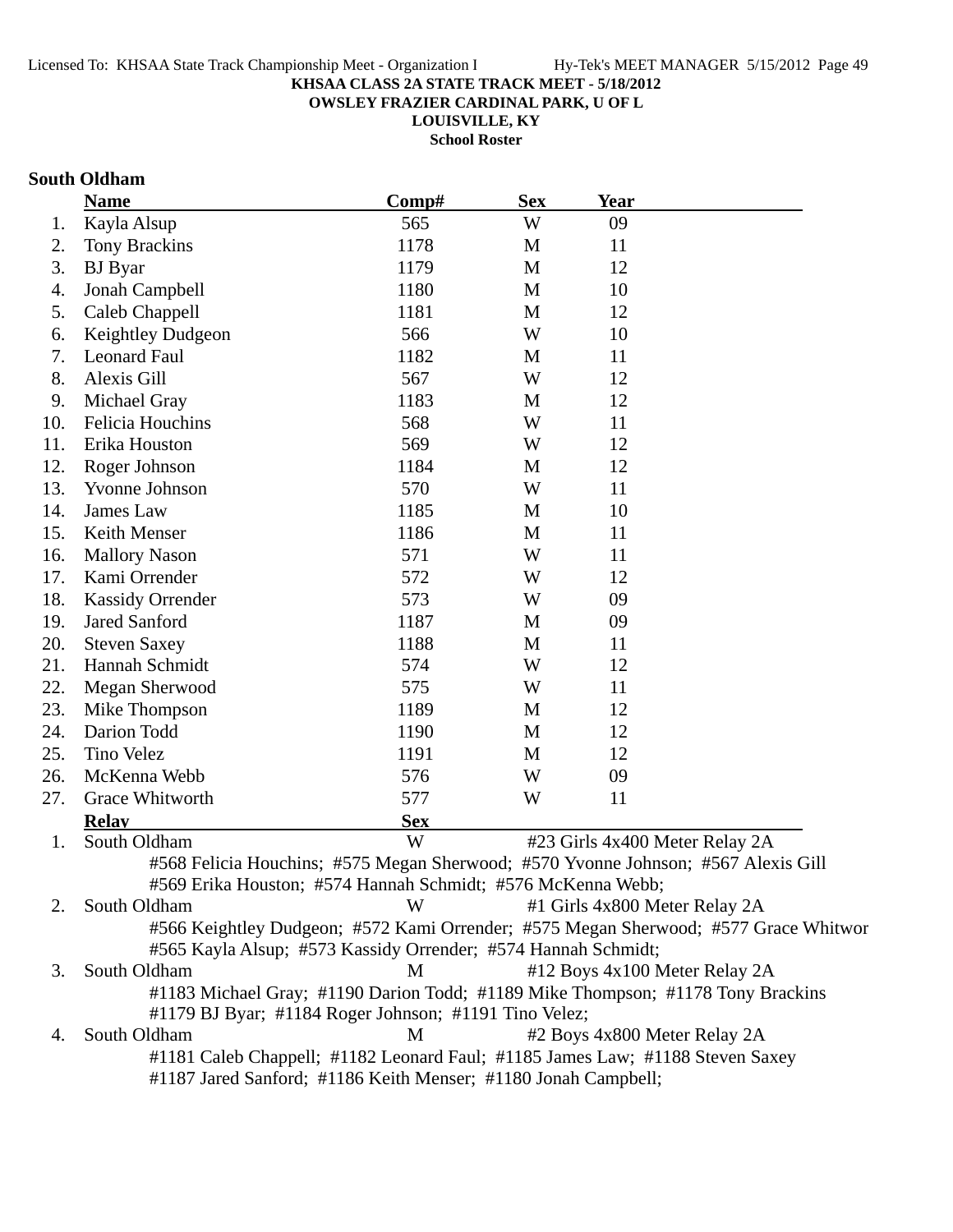**OWSLEY FRAZIER CARDINAL PARK, U OF L**

**LOUISVILLE, KY**

**School Roster**

## **South Warren**

|     | <b>Name</b>                                                                      | Comp#      | <b>Sex</b> | Year |                                                                                       |
|-----|----------------------------------------------------------------------------------|------------|------------|------|---------------------------------------------------------------------------------------|
| 1.  | Julius Allen                                                                     | 1192       | M          | 09   |                                                                                       |
| 2.  | Ross Allen                                                                       | 1193       | M          | 10   |                                                                                       |
| 3.  | Abu Bah                                                                          | 1194       | M          | 12   |                                                                                       |
| 4.  | Joe Bentley                                                                      | 1195       | M          | 11   |                                                                                       |
| 5.  | Jonathan Boustani                                                                | 1196       | M          | 11   |                                                                                       |
| 6.  | Chelsea Brooks                                                                   | 578        | W          | 10   |                                                                                       |
| 7.  | <b>Bradley Bunch</b>                                                             | 1197       | M          | 11   |                                                                                       |
| 8.  | Jorge Cabnas                                                                     | 1198       | M          | 11   |                                                                                       |
| 9.  | <b>Colby Clark</b>                                                               | 1199       | M          | 09   |                                                                                       |
| 10. | <b>Jayson DeGraves</b>                                                           | 1200       | M          | 12   |                                                                                       |
| 11. | <b>Chelby Draper</b>                                                             | 579        | W          | 08   |                                                                                       |
| 12. | Jake Edmunds                                                                     | 1201       | M          | 09   |                                                                                       |
| 13. | Kathrine Gaiko                                                                   | 580        | W          | 09   |                                                                                       |
| 14. | <b>Brock Gant</b>                                                                | 1202       | M          | 08   |                                                                                       |
| 15. | Megan Gilliam                                                                    | 581        | W          | 08   |                                                                                       |
| 16. | Caroline Haas                                                                    | 582        | W          | 07   |                                                                                       |
| 17. | Clayton Hall                                                                     | 1203       | M          | 12   |                                                                                       |
| 18. | Wade Harris                                                                      | 1204       | M          | 12   |                                                                                       |
| 19. | Ben Huzyak                                                                       | 1205       | M          | 09   |                                                                                       |
| 20. | <b>Emmanuel Iyiegbuniwe</b>                                                      | 1206       | M          | 12   |                                                                                       |
| 21. | <b>Chance Mann</b>                                                               | 1207       | M          | 12   |                                                                                       |
| 22. | Nicole Martin                                                                    | 583        | W          | 10   |                                                                                       |
| 23. | Katie Meyers                                                                     | 584        | W          | 09   |                                                                                       |
| 24. | Teagan Pappano                                                                   | 585        | W          | 10   |                                                                                       |
| 25. | <b>Brooke Simpson</b>                                                            | 586        | W          | 08   |                                                                                       |
| 26. | Fantasia Spicer                                                                  | 587        | W          | 12   |                                                                                       |
| 27. | Logan Thomason                                                                   | 1208       | M          | 11   |                                                                                       |
| 28. | Jackie Wilde                                                                     | 588        | W          | 09   |                                                                                       |
|     | <b>Relav</b>                                                                     | <b>Sex</b> |            |      |                                                                                       |
| 1.  | South Warren                                                                     | W          |            |      | #7 Girls 4x200 Meter Relay 2A                                                         |
|     | #588 Jackie Wilde; #584 Katie Meyers; #581 Megan Gilliam; #587 Fantasia Spicer   |            |            |      |                                                                                       |
|     | #585 Teagan Pappano; #578 Chelsea Brooks;                                        |            |            |      |                                                                                       |
| 2.  | South Warren                                                                     | W          |            |      | #1 Girls 4x800 Meter Relay 2A                                                         |
|     | #586 Brooke Simpson; #580 Kathrine Gaiko; #582 Caroline Haas; #583 Nicole Martin |            |            |      |                                                                                       |
|     | #579 Chelby Draper;                                                              |            |            |      |                                                                                       |
| 3.  | South Warren                                                                     | M          |            |      | #12 Boys 4x100 Meter Relay 2A                                                         |
|     |                                                                                  |            |            |      | #1198 Jorge Cabnas; #1195 Joe Bentley; #1206 Emmanuel Iyiegbuniwe; #1192 Julius Allen |
|     | #1200 Jayson DeGraves; #1202 Brock Gant; #1199 Colby Clark; #1208 Logan Thomason |            |            |      |                                                                                       |
| 4.  | South Warren                                                                     | M          |            |      | #8 Boys 4x200 Meter Relay 2A                                                          |
|     |                                                                                  |            |            |      | #1198 Jorge Cabnas; #1197 Bradley Bunch; #1195 Joe Bentley; #1206 Emmanuel Iyiegbuniw |
|     | #1200 Jayson DeGraves; #1202 Brock Gant; #1199 Colby Clark; #1208 Logan Thomason |            |            |      |                                                                                       |
| 5.  | South Warren                                                                     | M          |            |      | #24 Boys 4x400 Meter Relay 2A                                                         |
|     | #1198 Jorge Cabnas; #1201 Jake Edmunds; #1203 Clayton Hall; #1194 Abu Bah        |            |            |      |                                                                                       |
|     |                                                                                  |            |            |      | #1196 Jonathan Boustani; #1207 Chance Mann; #1206 Emmanuel Iyiegbuniwe; #1202 Brock   |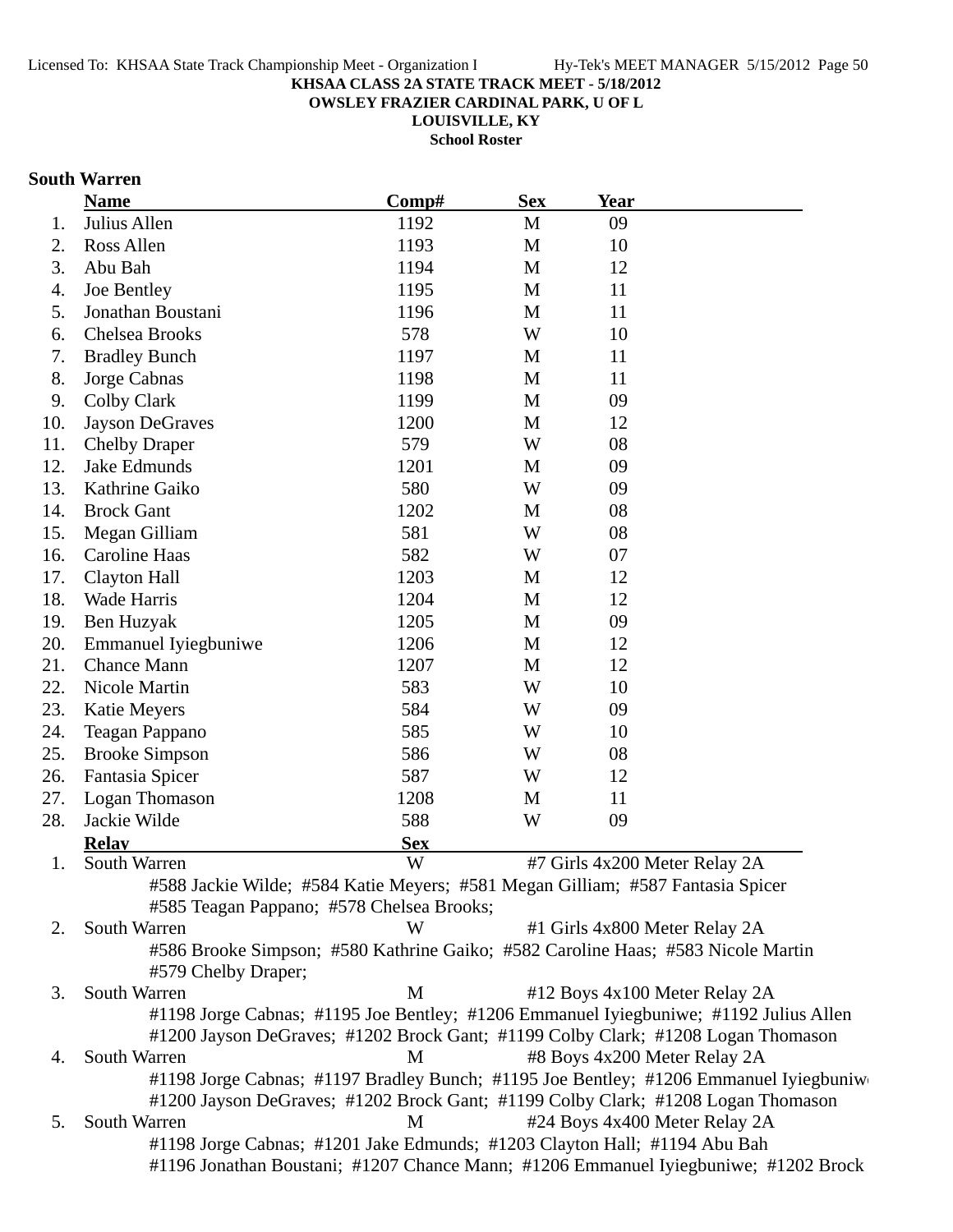**OWSLEY FRAZIER CARDINAL PARK, U OF L**

# **LOUISVILLE, KY**

**School Roster**

|     | <b>South Warren</b><br><b>Relay</b>                                                                                                                      |              | <b>Sex</b> |                                |  |
|-----|----------------------------------------------------------------------------------------------------------------------------------------------------------|--------------|------------|--------------------------------|--|
| 6.  | South Warren                                                                                                                                             | $\mathbf{M}$ |            | #2 Boys 4x800 Meter Relay 2A   |  |
|     | #1204 Wade Harris; #1201 Jake Edmunds; #1196 Jonathan Boustani; #1203 Clayton Hall<br>#1207 Chance Mann; #1193 Ross Allen;                               |              |            |                                |  |
|     | <b>Spencer County</b>                                                                                                                                    |              |            |                                |  |
|     | <b>Name</b>                                                                                                                                              | Comp#        | <b>Sex</b> | <b>Year</b>                    |  |
| 1.  | Shawn Boykin                                                                                                                                             | 1209         | M          | 10                             |  |
| 2.  | Travis O'Dell                                                                                                                                            | 1210         | M          | 10                             |  |
| 3.  | Christina Shawver                                                                                                                                        | 589          | W          | 12                             |  |
|     | <b>Taylor County</b>                                                                                                                                     |              |            |                                |  |
|     | <b>Name</b>                                                                                                                                              | Comp#        | <b>Sex</b> | <b>Year</b>                    |  |
| 1.  | Dylan Ford                                                                                                                                               | 1211         | M          | 12                             |  |
| 2.  | Elizebeth Lenardson                                                                                                                                      | 590          | W          | 07                             |  |
|     | <b>Trigg County</b>                                                                                                                                      |              |            |                                |  |
|     | <b>Name</b>                                                                                                                                              | Comp#        | <b>Sex</b> | <b>Year</b>                    |  |
| 1.  | Valerie Barnes                                                                                                                                           | 591          | W          | 12                             |  |
| 2.  | <b>Garrett Brown</b>                                                                                                                                     | 1212         | M          | 11                             |  |
| 3.  | <b>Matthew Chinn</b>                                                                                                                                     | 1213         | M          | 10                             |  |
| 4.  | Devanie Cunningham                                                                                                                                       | 1214         | M          | 09                             |  |
| 5.  | <b>Shelby Grubbs</b>                                                                                                                                     | 592          | W          | 12                             |  |
| 6.  | Lanita Hughes                                                                                                                                            | 593          | W          | 11                             |  |
| 7.  | Jayven Jones                                                                                                                                             | 1215         | M          | 10                             |  |
| 8.  | Monica Jones                                                                                                                                             | 594          | W          | 10                             |  |
| 9.  | X'Zashea Lawson-Mayes                                                                                                                                    | 595          | W          | 10                             |  |
| 10. | <b>Shannon Mack</b>                                                                                                                                      | 596          | W          | 09                             |  |
| 11. | Jakasea Martin                                                                                                                                           | 597          | W          | 08                             |  |
| 12. | Jakelze Martin                                                                                                                                           | 1216         | M          | 12                             |  |
| 13. | <b>Taylor Mitcheson</b>                                                                                                                                  | 1217         | M          | 11                             |  |
| 14. | Deonquez Nance                                                                                                                                           | 1218         | M          | 11                             |  |
| 15. | DeVonte Nance                                                                                                                                            | 1219         | M          | 12                             |  |
| 16. | <b>Brittney Schaffer</b>                                                                                                                                 | 598          | W          | 10                             |  |
|     | <b>Relay</b>                                                                                                                                             | <b>Sex</b>   |            |                                |  |
| 1.  | <b>Trigg County</b><br>#593 Lanita Hughes; #594 Monica Jones; #596 Shannon Mack; #597 Jakasea Martin<br>#598 Brittney Schaffer; #592 Shelby Grubbs;      | W            |            | #11 Girls 4x100 Meter Relay 2A |  |
| 2.  | <b>Trigg County</b>                                                                                                                                      | W            |            | #7 Girls 4x200 Meter Relay 2A  |  |
|     | #593 Lanita Hughes; #594 Monica Jones; #596 Shannon Mack; #597 Jakasea Martin<br>#595 X'Zashea Lawson-Mayes; #598 Brittney Schaffer; #592 Shelby Grubbs; |              |            |                                |  |
| 3.  | <b>Trigg County</b>                                                                                                                                      | M            |            | #12 Boys 4x100 Meter Relay 2A  |  |
|     | #1218 Deonquez Nance; #1219 DeVonte Nance; #1215 Jayven Jones; #1212 Garrett Brown<br>#1214 Devanie Cunningham; #1217 Taylor Mitcheson;                  |              |            |                                |  |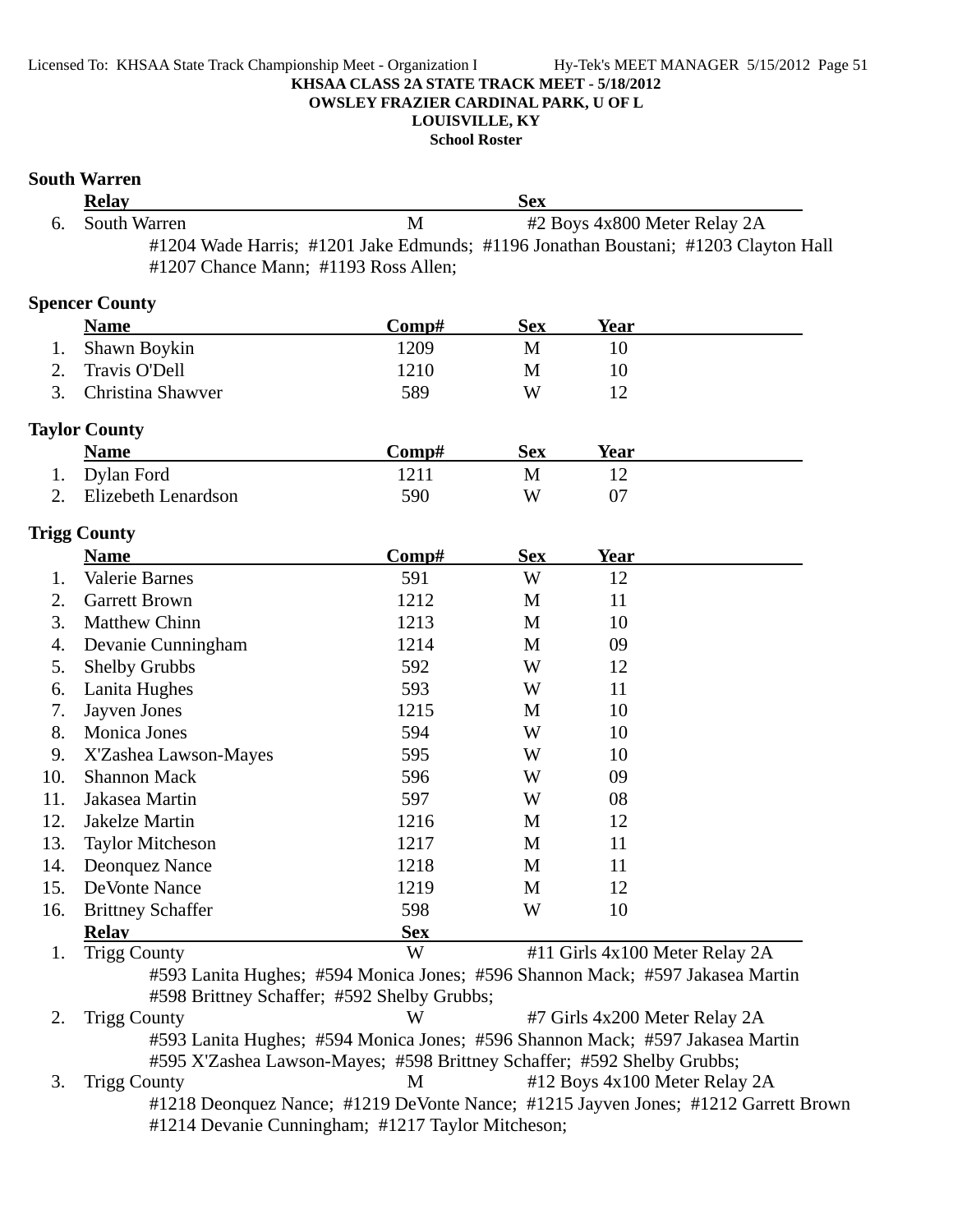**OWSLEY FRAZIER CARDINAL PARK, U OF L**

# **LOUISVILLE, KY**

**School Roster**

# **Union County**

|               | <b>Name</b>            | Comp#      | <b>Sex</b> | <b>Year</b>                   |  |
|---------------|------------------------|------------|------------|-------------------------------|--|
|               | Silaf Harris           | 1220       | M          | 11                            |  |
| 2.            | <b>Conner Wempe</b>    | 1221       | M          | 12                            |  |
| 3.            | <b>Reshawd Wilkins</b> | 1222       | M          | 12                            |  |
| <b>Valley</b> |                        |            |            |                               |  |
|               | <b>Name</b>            | Comp#      | <b>Sex</b> | <b>Year</b>                   |  |
| 1.            | Simone Brown           | 599        | W          | 12                            |  |
| 2.            | Dee Dee Chavers        | 600        | W          | 12                            |  |
| 3.            | Lanisha Hambric        | 601        | W          | 10                            |  |
| 4.            | Talisha Lee            | 602        | W          | 11                            |  |
| 5.            | Darnisha Peoples       | 603        | W          | 10                            |  |
| 6.            | Maya Rabb              | 604        | W          | 10                            |  |
| 7.            | Cierra Reed            | 605        | W          | 11                            |  |
|               | <b>Relav</b>           | <b>Sex</b> |            |                               |  |
| 1.            | Valley                 | W          |            | #7 Girls 4x200 Meter Relay 2A |  |

#599 Simone Brown; #603 Darnisha Peoples; #601 Lanisha Hambric; #602 Talisha Lee #600 Dee Dee Chavers; #604 Maya Rabb; #605 Cierra Reed;

## **Warren East**

|    | <b>Name</b>              | Comp# | <b>Sex</b> | Year        |  |
|----|--------------------------|-------|------------|-------------|--|
| 1. | Shelby Chobot            | 606   | W          | 08          |  |
| 2. | Shane Golden             | 1223  | M          | 12          |  |
| 3. | <b>Marquis Jones</b>     | 1224  | M          | 09          |  |
| 4. | <b>Madison Malone</b>    | 607   | W          | 11          |  |
| 5. | Dalton Whitney           | 1225  | M          | 12          |  |
| 6. | Mikka Willis             | 608   | W          | 12          |  |
| 7. | Aaron Wilson             | 1226  | M          | 11          |  |
|    | <b>Washington County</b> |       |            |             |  |
|    | <b>Name</b>              | Comp# | <b>Sex</b> | <b>Year</b> |  |
| 1. | Kyle Curtsinger          | 1227  | M          | 12          |  |
|    | <b>Wayne County</b>      |       |            |             |  |
|    | <b>Name</b>              | Comp# | <b>Sex</b> | <b>Year</b> |  |
|    | Jessica Hardin           | 609   | W          | 11          |  |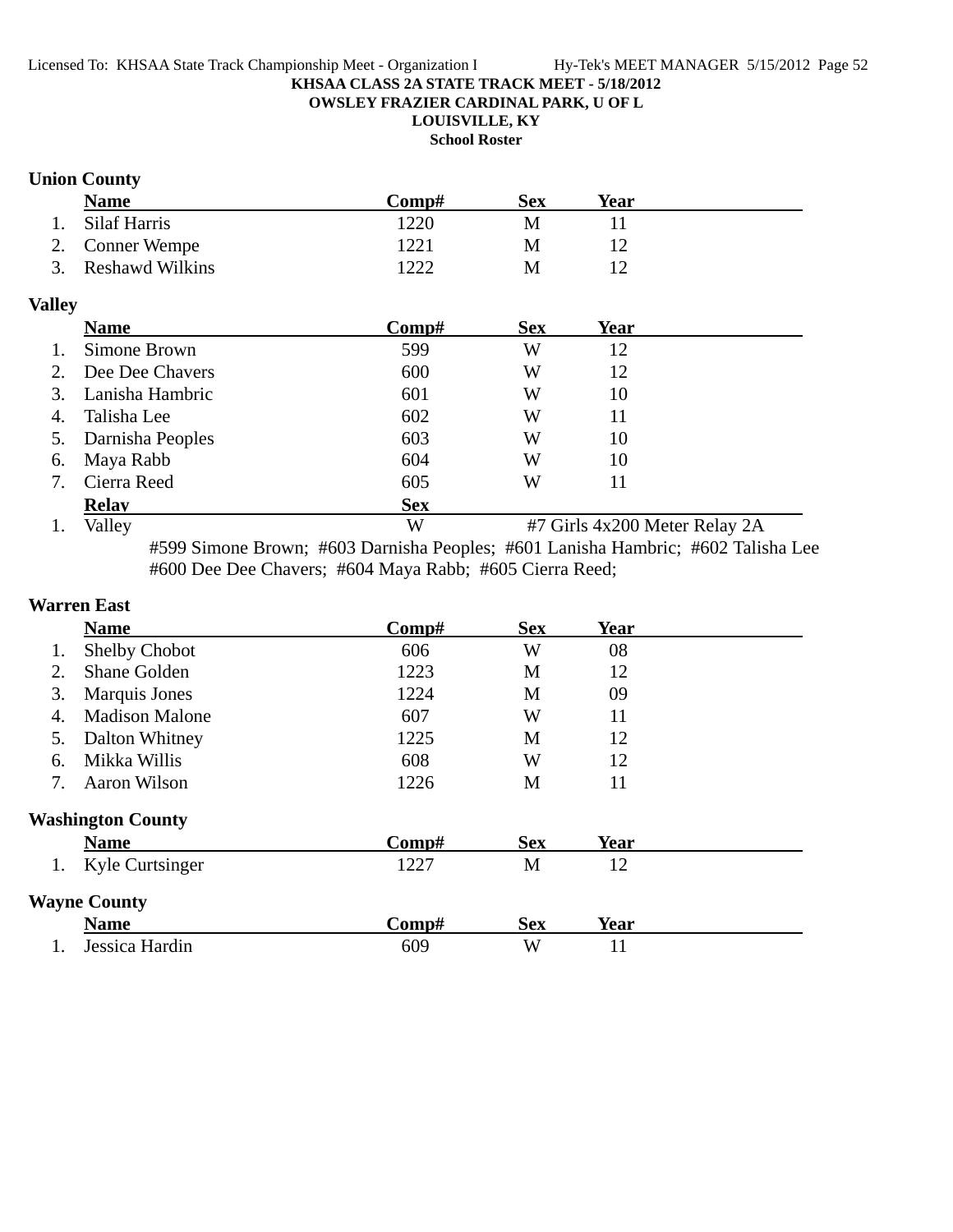**OWSLEY FRAZIER CARDINAL PARK, U OF L**

**LOUISVILLE, KY**

**School Roster**

# **Webster County**

|     | <b>Name</b>             | Comp#      | <b>Sex</b> | Year                           |  |
|-----|-------------------------|------------|------------|--------------------------------|--|
| 1.  | Jon Ashby               | 1228       | M          | 12                             |  |
| 2.  | <b>Raven Baxter</b>     | 610        | W          | 11                             |  |
| 3.  | <b>Trevor Cole</b>      | 1229       | M          | 08                             |  |
| 4.  | <b>Robert Daugherty</b> | 1230       | M          | 09                             |  |
| 5.  | <b>Trey Drury</b>       | 1231       | M          | 12                             |  |
| 6.  | Keenan Hall             | 1232       | M          | 11                             |  |
| 7.  | Darrian McNary          | 611        | W          | 10                             |  |
| 8.  | <b>Brooke Ross</b>      | 612        | W          | 12                             |  |
| 9.  | Paige Tapp              | 613        | W          | 09                             |  |
| 10. | <b>Nathan Vance</b>     | 1233       | M          | 09                             |  |
| 11. | <b>Iszack Whitsell</b>  | 1234       | M          | 10                             |  |
| 12. | Jala Wolfolk            | 614        | W          | 09                             |  |
|     | <b>Relay</b>            | <b>Sex</b> |            |                                |  |
| 1.  | <b>Webster County</b>   | W          |            | #11 Girls 4x100 Meter Relay 2A |  |

#610 Raven Baxter; #611 Darrian McNary; #612 Brooke Ross; #613 Paige Tapp #614 Jala Wolfolk;

2. Webster County M #2 Boys 4x800 Meter Relay 2A #1228 Jon Ashby; #1234 Iszack Whitsell; #1231 Trey Drury; #1232 Keenan Hall #1229 Trevor Cole; #1230 Robert Daugherty; #1233 Nathan Vance;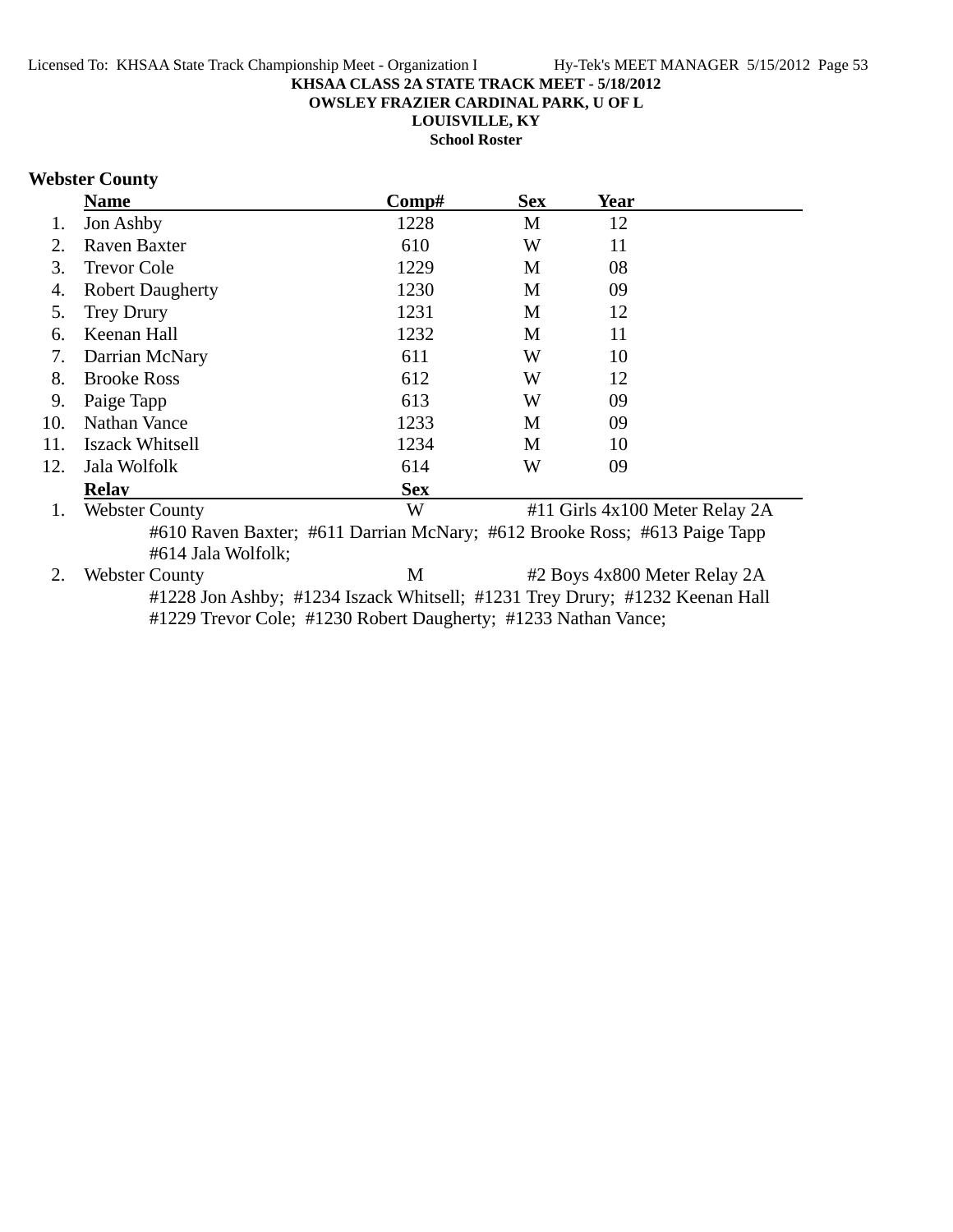**OWSLEY FRAZIER CARDINAL PARK, U OF L**

**LOUISVILLE, KY School Roster**

# **West Jessamine**

|     | <b>Name</b>                                                                         | Comp#      | <b>Sex</b> | <b>Year</b>                   |                                |  |
|-----|-------------------------------------------------------------------------------------|------------|------------|-------------------------------|--------------------------------|--|
| 1.  | Joe Bandy                                                                           | 1235       | M          | 09                            |                                |  |
| 2.  | <b>Kailey Brewster</b>                                                              | 615        | W          | 10                            |                                |  |
| 3.  | Megan Chaffin                                                                       | 616        | W          | 07                            |                                |  |
| 4.  | <b>Carson Daniel</b>                                                                | 1236       | M          | 11                            |                                |  |
| 5.  | Gavin Davis                                                                         | 1237       | M          | 10                            |                                |  |
| 6.  | Sean Donaldson                                                                      | 1238       | M          | 12                            |                                |  |
| 7.  | Joseph Durbin                                                                       | 1239       | M          | 12                            |                                |  |
| 8.  | <b>Noel Endicott</b>                                                                | 617        | W          | 09                            |                                |  |
| 9.  | Keith Harmon                                                                        | 1240       | M          | 09                            |                                |  |
| 10. | <b>Trevor Hayes</b>                                                                 | 1241       | M          | 11                            |                                |  |
| 11. | Robbie Irgang                                                                       | 1242       | M          | 11                            |                                |  |
| 12. | Isaiah Kang                                                                         | 1243       | M          | 10                            |                                |  |
| 13. | Joseph Kang                                                                         | 1244       | M          | 10                            |                                |  |
| 14. | Will Knight                                                                         | 1245       | M          | 12                            |                                |  |
| 15. | Sara Jane Land                                                                      | 618        | W          | 10                            |                                |  |
| 16. | Allison Lyon                                                                        | 619        | W          | 10                            |                                |  |
| 17. | <b>Forrest Neyman</b>                                                               | 1246       | M          | 12                            |                                |  |
| 18. | David Smith                                                                         | 1247       | M          | 12                            |                                |  |
| 19. | Sascha Stryker                                                                      | 620        | W          | 08                            |                                |  |
| 20. | Stefan Stryker                                                                      | 1248       | M          | 10                            |                                |  |
| 21. | Abby Wiggins                                                                        | 621        | W          | 11                            |                                |  |
| 22. | Emma Wiggins                                                                        | 622        | W          | 09                            |                                |  |
| 23. | Sarah Wiggins                                                                       | 623        | W          | 09                            |                                |  |
| 24. | Kenneth Wireman                                                                     | 1249       | M          | 09                            |                                |  |
|     | <b>Relav</b>                                                                        | <b>Sex</b> |            |                               |                                |  |
| 1.  | West Jessamine                                                                      | W          |            |                               | #23 Girls 4x400 Meter Relay 2A |  |
|     | #622 Emma Wiggins; #620 Sascha Stryker; #619 Allison Lyon; #621 Abby Wiggins        |            |            |                               |                                |  |
|     | #615 Kailey Brewster; #623 Sarah Wiggins; #616 Megan Chaffin; #617 Noel Endicott    |            |            |                               |                                |  |
| 2.  | West Jessamine                                                                      | W          |            | #1 Girls 4x800 Meter Relay 2A |                                |  |
|     | #615 Kailey Brewster; #620 Sascha Stryker; #617 Noel Endicott; #616 Megan Chaffin   |            |            |                               |                                |  |
|     | #618 Sara Jane Land; #622 Emma Wiggins; #619 Allison Lyon;                          |            |            |                               |                                |  |
| 3.  | West Jessamine                                                                      | M          |            |                               | #24 Boys 4x400 Meter Relay 2A  |  |
|     | #1245 Will Knight; #1243 Isaiah Kang; #1239 Joseph Durbin; #1246 Forrest Neyman     |            |            |                               |                                |  |
|     | #1249 Kenneth Wireman; #1240 Keith Harmon; #1236 Carson Daniel; #1242 Robbie Irgang |            |            |                               |                                |  |
| 4.  | West Jessamine                                                                      | M          |            | #2 Boys 4x800 Meter Relay 2A  |                                |  |
|     | #1239 Joseph Durbin; #1246 Forrest Neyman; #1247 David Smith; #1243 Isaiah Kang     |            |            |                               |                                |  |
|     | #1248 Stefan Stryker; #1237 Gavin Davis; #1241 Trevor Hayes; #1235 Joe Bandy        |            |            |                               |                                |  |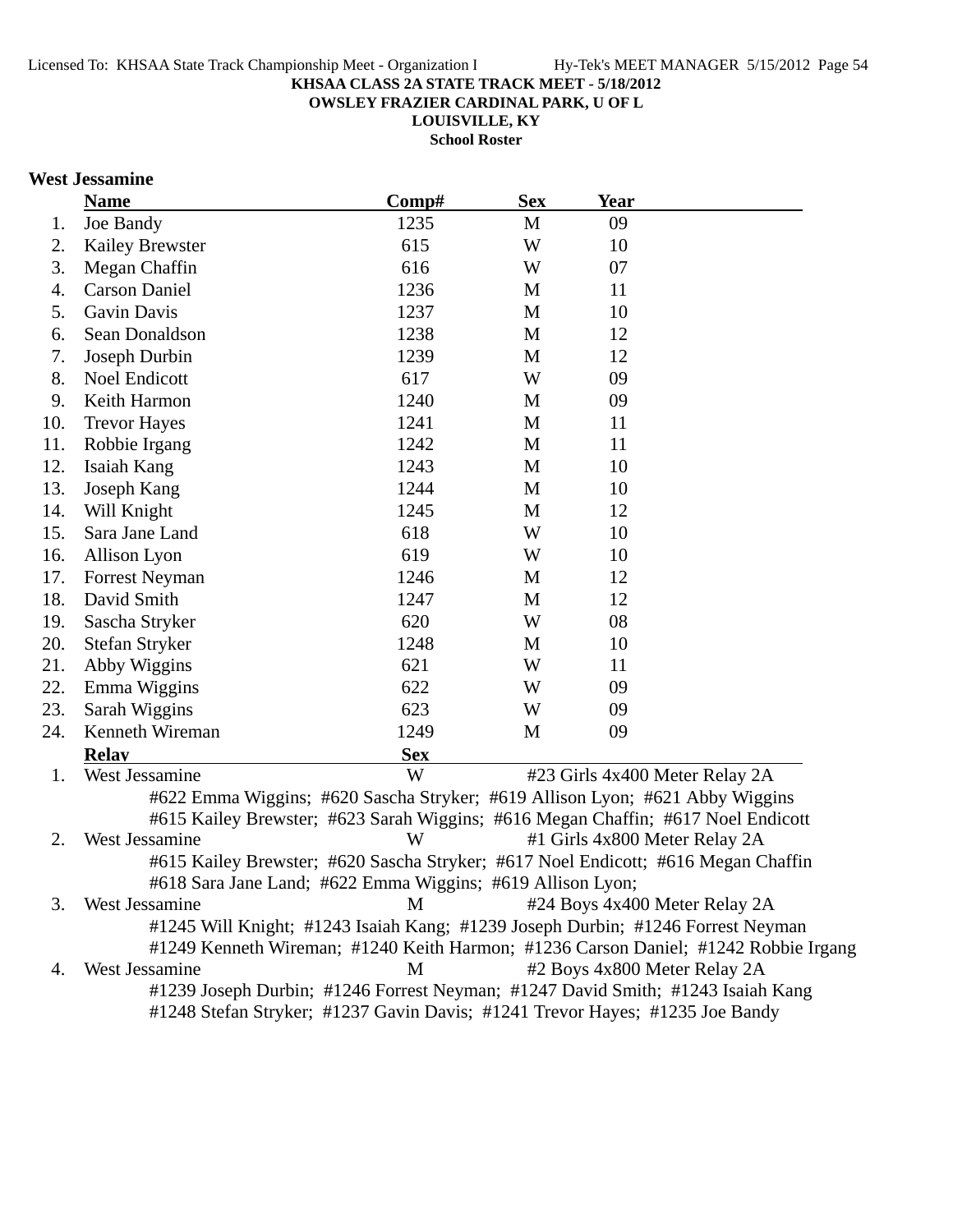**OWSLEY FRAZIER CARDINAL PARK, U OF L**

**LOUISVILLE, KY**

**School Roster**

## **Western**

|             | <b>Name</b>                                                                        | Comp#      | <b>Sex</b> | Year |                                                                                        |  |
|-------------|------------------------------------------------------------------------------------|------------|------------|------|----------------------------------------------------------------------------------------|--|
|             | <b>Mykelle Andrews</b>                                                             | 624        | W          | 10   |                                                                                        |  |
| 2.          | Dinyale Calvert                                                                    | 625        | W          | 10   |                                                                                        |  |
| 3.          | <b>Todnisha Covington</b>                                                          | 626        | W          | 11   |                                                                                        |  |
| 4.          | <b>Ivory Ford</b>                                                                  | 627        | W          | 12   |                                                                                        |  |
| 5.          | Kadeesha Hargrove                                                                  | 628        | W          | 12   |                                                                                        |  |
| 6.          | <b>Bridget Key</b>                                                                 | 629        | W          | 12   |                                                                                        |  |
| 7.          | Nquishia Lewis                                                                     | 630        | W          | 11   |                                                                                        |  |
| 8.          | Quiashia Scott                                                                     | 631        | W          | 10   |                                                                                        |  |
| 9.          | <b>Gabrielle Watkins</b>                                                           | 632        | W          | 11   |                                                                                        |  |
|             | <b>Relav</b>                                                                       | <b>Sex</b> |            |      |                                                                                        |  |
|             | Western                                                                            | W          |            |      | #11 Girls 4x100 Meter Relay 2A                                                         |  |
|             | #629 Bridget Key; #626 Todnisha Covington; #627 Ivory Ford; #628 Kadeesha Hargrove |            |            |      |                                                                                        |  |
|             |                                                                                    |            |            |      | #624 Mykelle Andrews; #630 Nguishia Lewis; #631 Quiashia Scott; #632 Gabrielle Watkins |  |
| $2_{\cdot}$ | Western                                                                            | W          |            |      | #7 Girls 4x200 Meter Relay 2A                                                          |  |
|             |                                                                                    |            |            |      | #624 Mykelle Andrews; #626 Todnisha Covington; #627 Ivory Ford; #628 Kadeesha Hargrovo |  |
|             | #629 Bridget Key; #630 Nquishia Lewis; #631 Quiashia Scott; #625 Dinyale Calvert   |            |            |      |                                                                                        |  |
| 3.          | Western                                                                            | W          |            |      | #23 Girls 4x400 Meter Relay 2A                                                         |  |
|             |                                                                                    |            |            |      | #624 Mykelle Andrews; #626 Todnisha Covington; #627 Ivory Ford; #628 Kadeesha Hargrove |  |
|             | #629 Bridget Key; #630 Nquishia Lewis; #631 Quiashia Scott; #625 Dinyale Calvert   |            |            |      |                                                                                        |  |